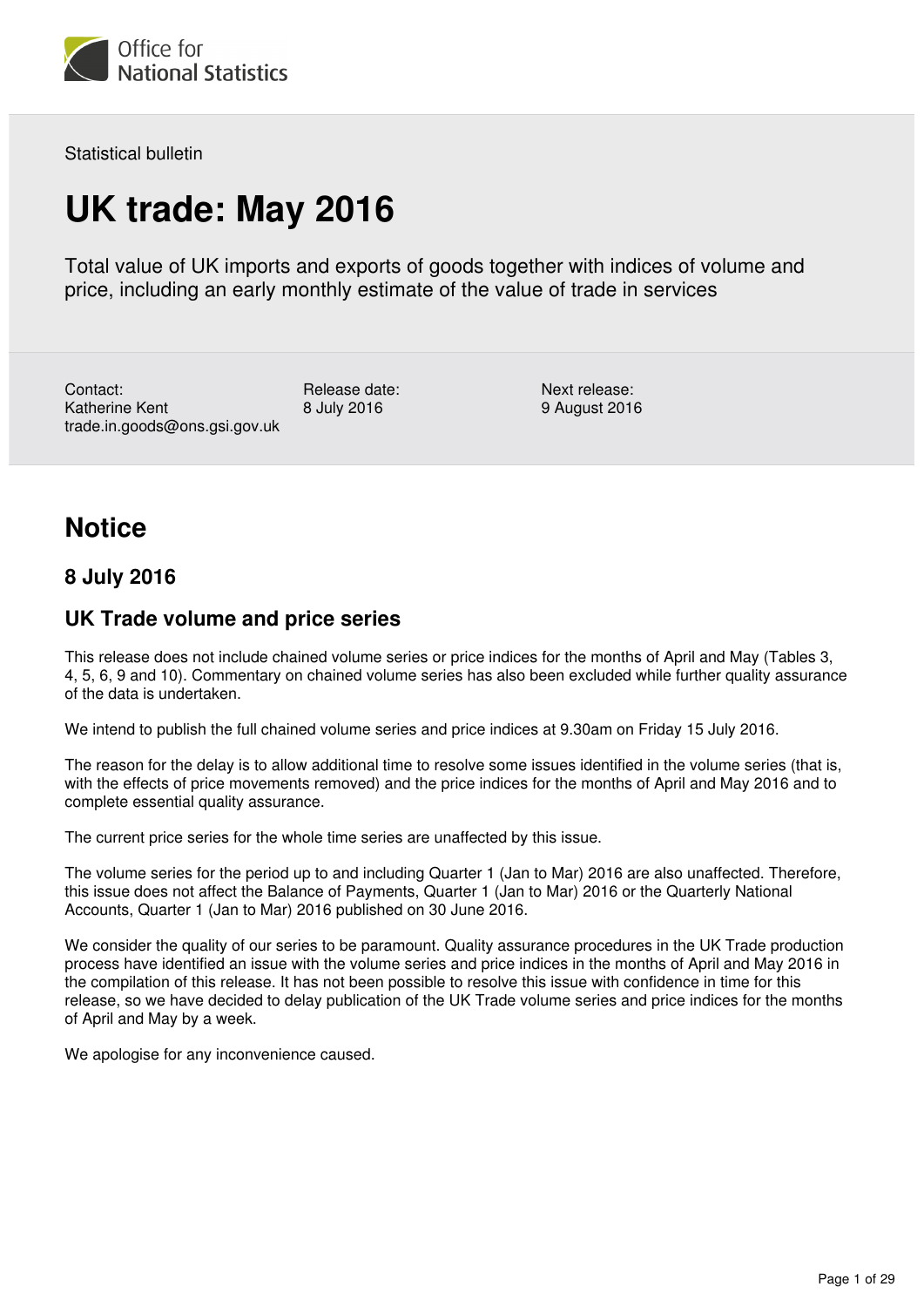## **Table of contents**

- 1. [Main points for May 2016](#page-2-0)
- 2. [Main figures for May 2016](#page-2-1)
- 3. [Understanding and working with UK trade statistics](#page-3-0)
- 4. [Summary of latest UK trade statistics](#page-6-0)
- 5. [Longer-term perspective](#page-8-0)
- 6. [Value of UK trade in goods](#page-10-0)
- 7. Trade in goods analysis by area
- 8. [Trade in goods geographical analysis](#page-16-0)
- 9. [Volume of trade in goods, excluding oil and erratic](#page-19-0)
- 10. [Export and import prices for trade in goods \(not seasonally adjusted\)](#page-19-1)
- 11. [Trade in oil](#page-19-2)
- 12. [Trade in services](#page-20-0)
- 13. [Where to find more information about UK trade statistics](#page-23-0)
- 14. [Revisions to trade statistics](#page-24-0)
- 15. [Accuracy of the statistics](#page-25-0)
- 16. [Other quality information](#page-26-0)
- 17. [Records sheet](#page-28-0)
- 18. [Background notes](#page-28-1)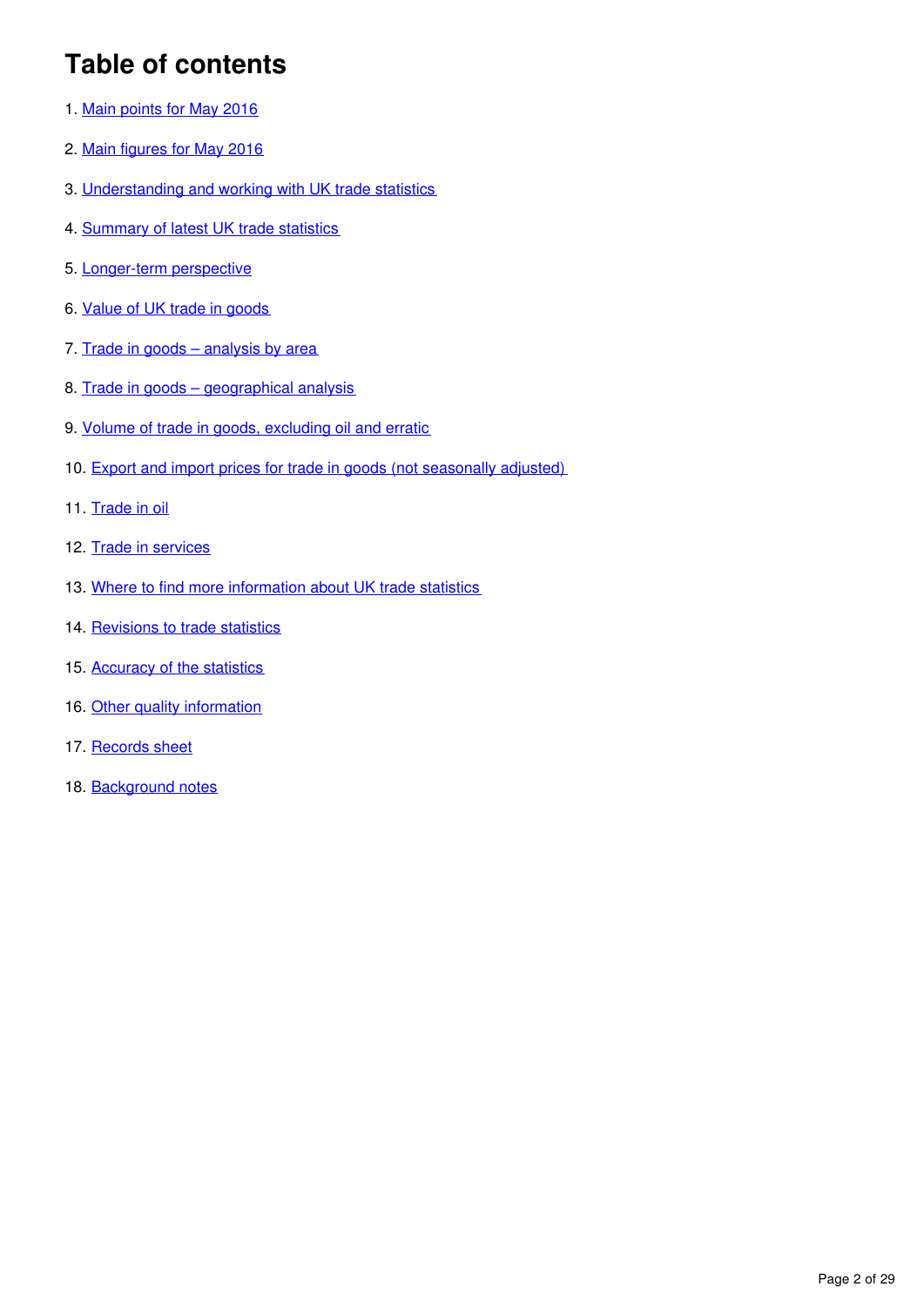## <span id="page-2-0"></span>**1. Main points for May 2016**

UK trade shows import and export activity and is a main contributor to the overall economic growth of the UK. All data are shown on a seasonally adjusted, balance of payments basis, at current prices unless otherwise stated.

The UK's deficit on trade in goods and services was estimated to have been £2.3 billion in May 2016, a widening of £0.3 billion from April 2016. Exports decreased by £2.0 billion and imports decreased by £1.7 billion.

The deficit on trade in goods was £9.9 billion in May 2016; widening by £0.5 billion from April 2016. This widening reflected a larger decrease in exports (down £2.1 billion to £23.7 billion) than the decrease in imports (down £1.6 billion to £33.5 billion).

Between the 3 months to February 2016 and the 3 months to May 2016, the total trade deficit for goods and services narrowed by £2.5 billion to £8.2 billion.

The deficit on trade in goods narrowed by £2.7 billion to a deficit of £30.6 billion between the 3 months to February 2016 and the 3 months to May 2016. Exports increased by £4.5 billion (6.5%) and imports increased by £1.7 billion (1.7%).

In the 3 months to May 2016, the UK's trade in goods deficit with the EU narrowed by £0.1 billion to £22.5 billion as exports increased by more than imports. In the 3 months to May 2016, the UK's trade in goods deficit with the countries outside the EU narrowed by £2.6 billion to £8.2 billion, attributed to an increase in exports (6.8%).

Between the 3 months to February 2016 and the 3 months to May 2016, the trade in services surplus narrowed by £0.2 billion to £22.4 billion.

## <span id="page-2-1"></span>**2. Main figures for May 2016**

**Table 1: Balance of UK trade in goods and services, May 2015 and March 2016 to May 2016**

|          |        |                              |         |                                 | £ billion              |
|----------|--------|------------------------------|---------|---------------------------------|------------------------|
|          |        | Balance of trade in<br>goods |         | Balance of trade in<br>services | Total trade<br>balance |
|          | EU     | Non-EU                       | Total   |                                 |                        |
| 2015 May | $-6.4$ | $-1.6$                       | $-8.0$  | 6.6                             | $-1.3$                 |
| 2016 Mar | $-8.3$ | $-3.1$                       | $-11.3$ | 7.3                             | $-4.0$                 |
| Apr      | $-6.9$ | $-2.5$                       | $-9.4$  | 7.5                             | $-2.0$                 |
| May      | $-7.3$ | $-2.6$                       | $-9.9$  | 7.6                             | $-2.3$                 |

Source: Office for National Statistics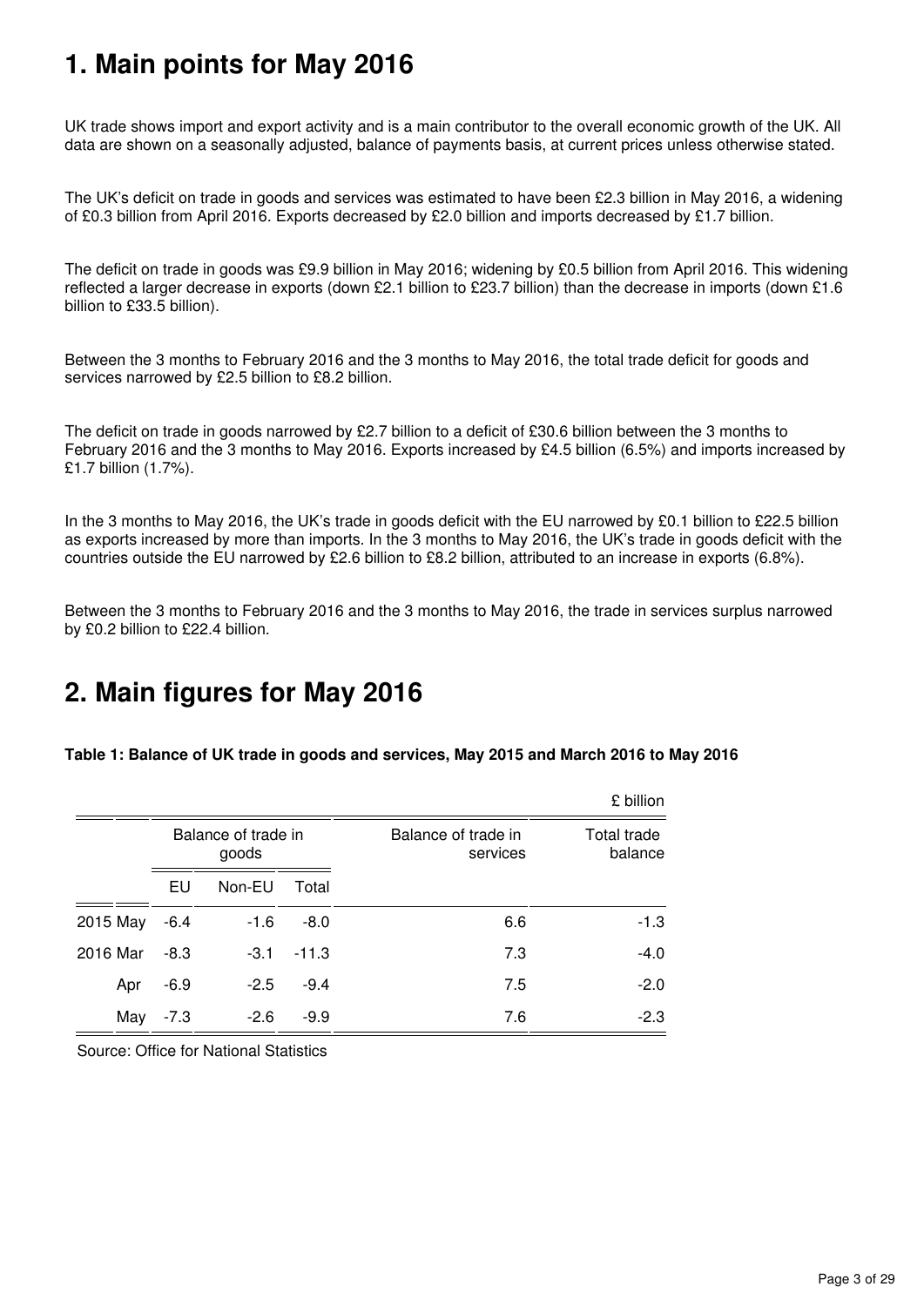

#### **Figure 1: Balance of UK trade, May 2014 to May 2016**

**Source: Office for National Statistics**

## <span id="page-3-0"></span>**3. Understanding and working with UK trade statistics**

## **Short guide to UK trade**

UK trade shows the extent of import and export activity and is an important contributor to the overall economic growth of the UK. Trade is measured through both imports and exports of goods and/or services. Data are supplied by over 30 sources including several administrative sources, HM Revenue and Customs (HMRC) being the largest.

This monthly release contains tables showing the total value of trade in goods together with index numbers of volume and price. Figures are analysed by broad commodity group (values and indices) and according to geographical area (values only). In addition, the UK trade statistical bulletin also includes early monthly estimates of the value of trade in services.

This bulletin focuses on trade in goods as it is easier to quantify and measure due to the coverage and comprehensiveness of the administrative data sources available. Trade in services is more difficult to measure, and source data is provided mainly on a quarterly or annual basis, principally from ITIS (International Trade in Services survey). Monthly estimates are derived using this quarterly data; therefore the data are less robust on a monthly basis compared with goods.

As more information becomes available on trade in services this bulletin will focus on the values, volumes and geographic breakdown on a 3 month cycle described below: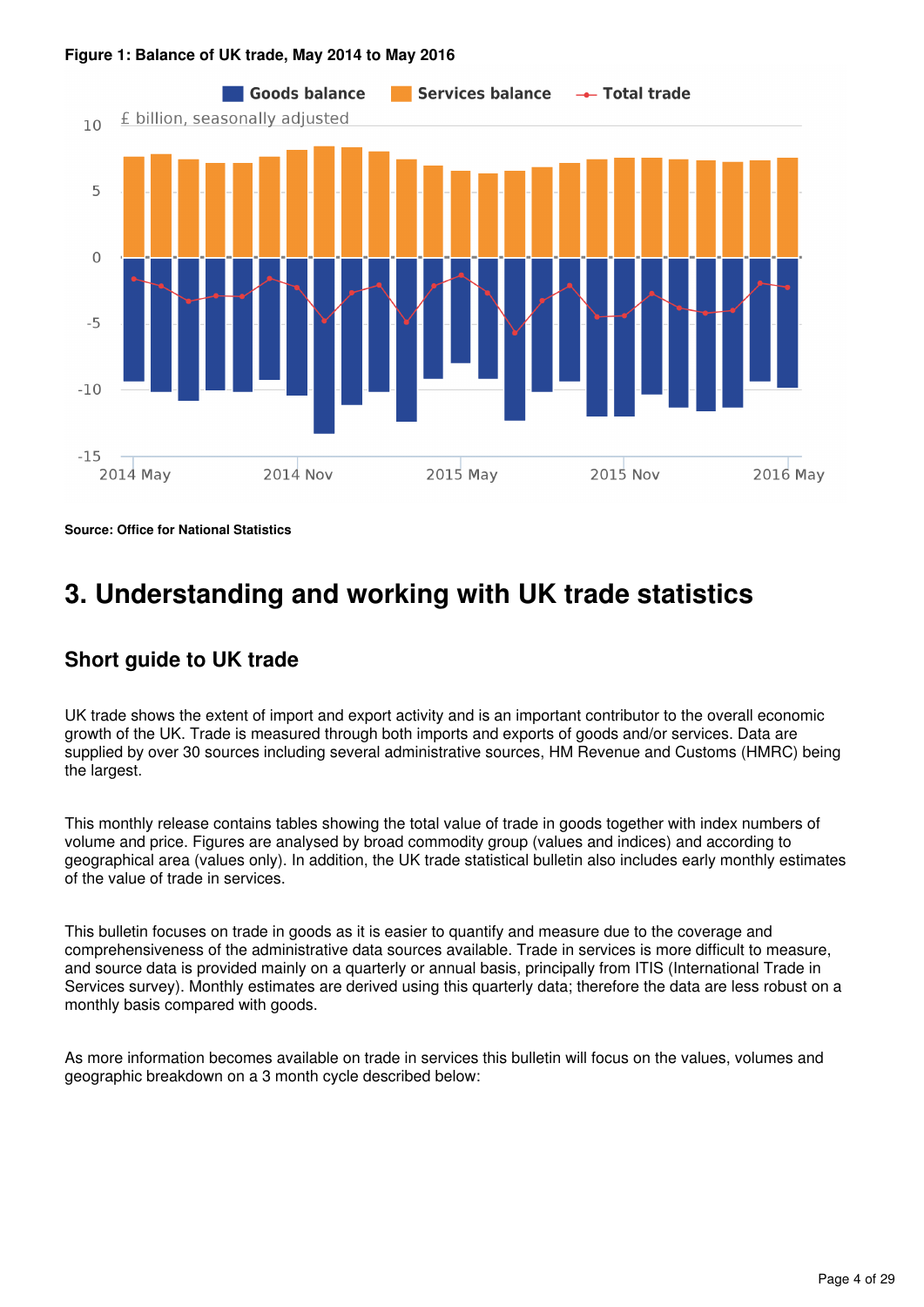| <b>Month</b>                        | <b>Trade in services detail</b>                                                                            |
|-------------------------------------|------------------------------------------------------------------------------------------------------------|
| March, June, October,<br>December   | Focus on the estimated quarterly change in exports and imports of<br>services by the main types of service |
|                                     | January, April, July, October Focus on trade in services in volume terms                                   |
| February, May, October,<br>November | Focus on trade in services with EU and selected non-EU countries                                           |

## **Our website**

The [UK trade methodology web pages](http://www.ons.gov.uk/economy/nationalaccounts/balanceofpayments/methodologies/uktrade) can now be found on our website. These have been developed to provide detailed information about the methods used to produce UK trade statistics. Any recent [user requested trade data](https://www.ons.gov.uk/search?q=uk%20trade&sortBy=relevance&filter=user_requested_data&q=uk%20trade) are included on our website.

## **Understanding UK trade**

We make every effort to provide informative commentary on the data in this release. Where possible, the commentary draws on evidence from other sources of information to help explain possible reasons behind the observed changes. However, in some instances it can prove difficult to draw out detailed reasons for movements; consequently, it is not possible for all data movements to be fully explained.

Trade statistics for any one month can be erratic. For that reason, it is recommended to compare the latest 3 months against the preceding 3 months and the same 3 months of the previous year.

When examining the trade in goods data, oil and "erratics", (which are high value, low volume products), are removed from some analysis as they are extremely influential on trade in goods as a whole. Therefore we publish data inclusive and exclusive of these categories. We also provide a separate analysis of oil because it is subject to erratic price fluctuations and therefore volume data is provided in metric tonnes as well as value (£ million).

## **Strengths and weaknesses of the data**

## **Strengths**

#### **Quality of trade in goods data**

The quality of the source data for trade in goods is high in terms of the timeliness, comprehensiveness and coverage, and this level of quality compares well internationally. The data are used across government, business and academia and feed into a number of other outputs and publications; including GDP and balance of payments. The Bank of England uses the total figures to make policy decisions, whereas government departments such as the Foreign and Commonwealth Office are interested in the individual country detail.

We have frequent communication with our suppliers to discuss quality, including regular meetings, telephone conversations and email correspondence. Service level agreements are in place to define the level of quality expected in the data received and these are reviewed annually. Data suppliers have their own internal quality assurance processes to meet the quality standards outlined in the service level agreements and we work closely with them to understand these. Suppliers are required to advise us of any changes to the collection or processing of the data to ensure our expectations are still met.

When data is received by the trade team we conduct our own initial quality assurance. Further quality analysis is then conducted at several stages of processing; this is detailed in a process map and quality assurance plan. If there are any quality concerns we work closely with the supplier to address these.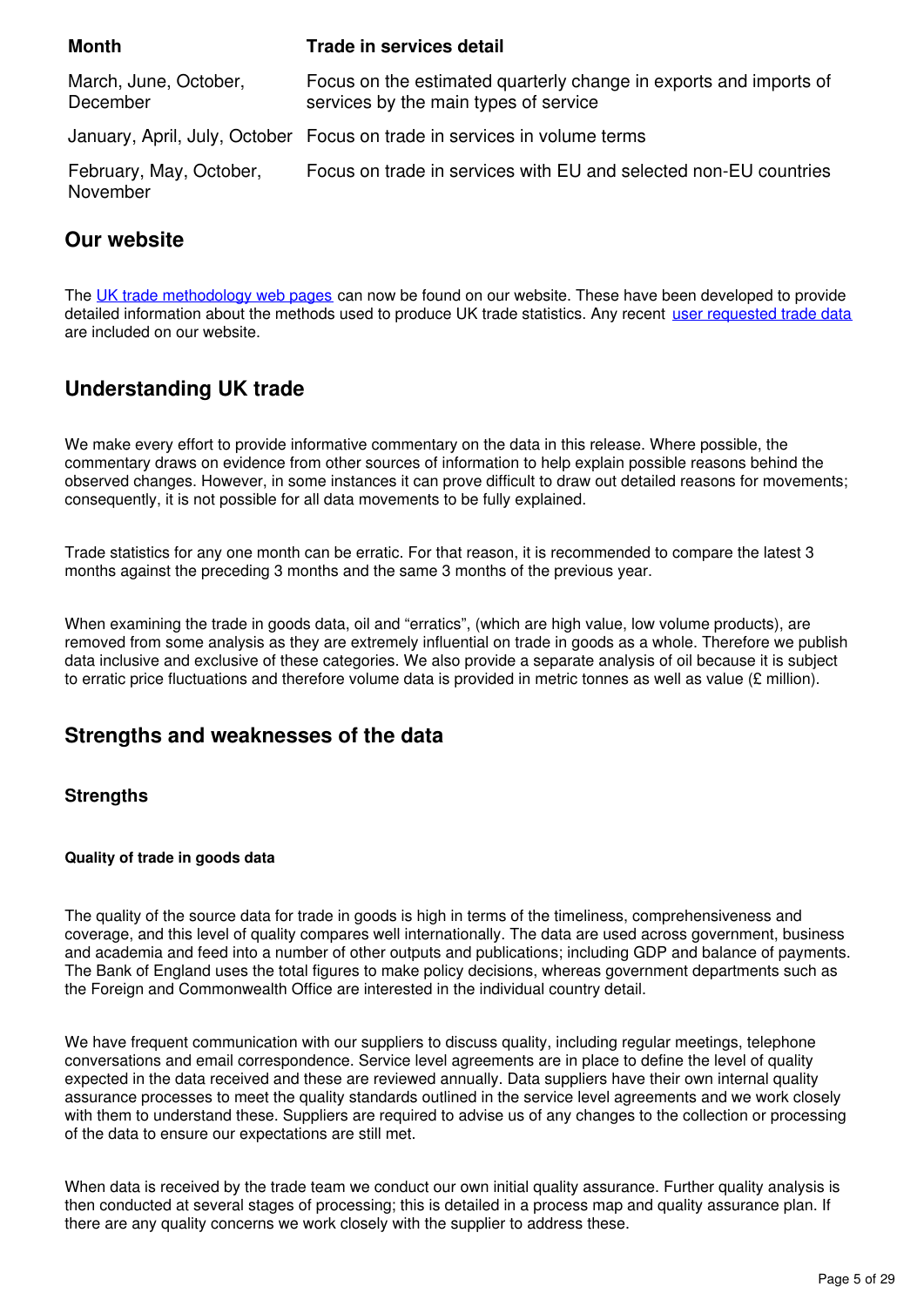We have regular discussions with users on the quality of our data and provide comprehensive explanations of the terms, methodology and processes we use. **[Eurostat](http://ec.europa.eu/eurostat)** is an important customer influence and helps improve the quality of our data through task force meetings and by producing quality quidelines[.](http://ec.europa.eu/eurostat/documents/3888793/6182577/KS-TC-14-009-EN-N.pdf/fc46caf3-5c6d-4359-af64-af0a0952e231)

#### **Timeliness of publications**

The UK trade publication is very timely (generally 40 days after the period to which it refers), helping to inform policy and to assess UK economic performance.

#### **Weaknesses**

#### **Quality and timeliness of trade in services data**

Where trade in goods has one main data supplier, there are a large number of suppliers of trade in services data. Additionally, a number are voluntary, so it can be difficult to establish and maintain the same quality assurance processes and relationships with these businesses or suppliers.

Due to the collection methods and complexities of quantifying trade in services, data is less timely than trade in goods estimates. The data is processed quarterly, so monthly forecasts are made to provide a complete trade total.

#### **Monthly volatility**

Trade statistics for any one month can be erratic. For that reason, we recommend comparing the latest 3 months against the preceding 3 months and the same 3 months of the previous year. However we also recognise the importance to users of an early estimate of trade therefore we continue to produce a monthly estimate.

## **UK trade National Statistics suspension**

Due to a series of errors during 2014, the UK Statistics Authority [suspended the National Statistics designation of](http://www.statisticsauthority.gov.uk/reports---correspondence/correspondence/letter-from-sir-andrew-dilnot-to-john-pullinger-141114.pdf)  [UK trade](http://www.statisticsauthority.gov.uk/reports---correspondence/correspondence/letter-from-sir-andrew-dilnot-to-john-pullinger-141114.pdf) on 14 November 2014. The Authority's [reassessment of UK trade](https://www.statisticsauthority.gov.uk/publication/statistics-on-uk-trade/) against the Code of Practice for [Official Statistics](https://www.statisticsauthority.gov.uk/monitoring-and-assessment/code-of-practice/) has been completed. We are committed to meeting the requirements and regaining National Statistics status for UK trade as soon as possible and will keep you informed of progress.

One of the recommendations of the reassessment was to consult with users on the use of UK trade statistics. The [results of this user engagement survey](http://www.ons.gov.uk/ons/about-ons/get-involved/consultations-and-user-surveys/consultations/uk-trade-survey/feedback-from-consultations-on-ons-uk-trade-outputs.doc) can be found on our website.

To provide feedback on the bulletin please contact us via email  $\frac{1}{2}$  rade@ons.gsi.gov.uk.

The trade development plan has now been launched.

## **UK trade re-assessment update**

We have now addressed some of the requirements of the re-assessment of UK trade and are in the final stages of providing evidence on the remaining requirements. In doing so, we are working with the Assessment Team to evaluate whether any additional evidence will be required as a result of the independent review of UK economic statistics, led by Professor Sir Charles Bean.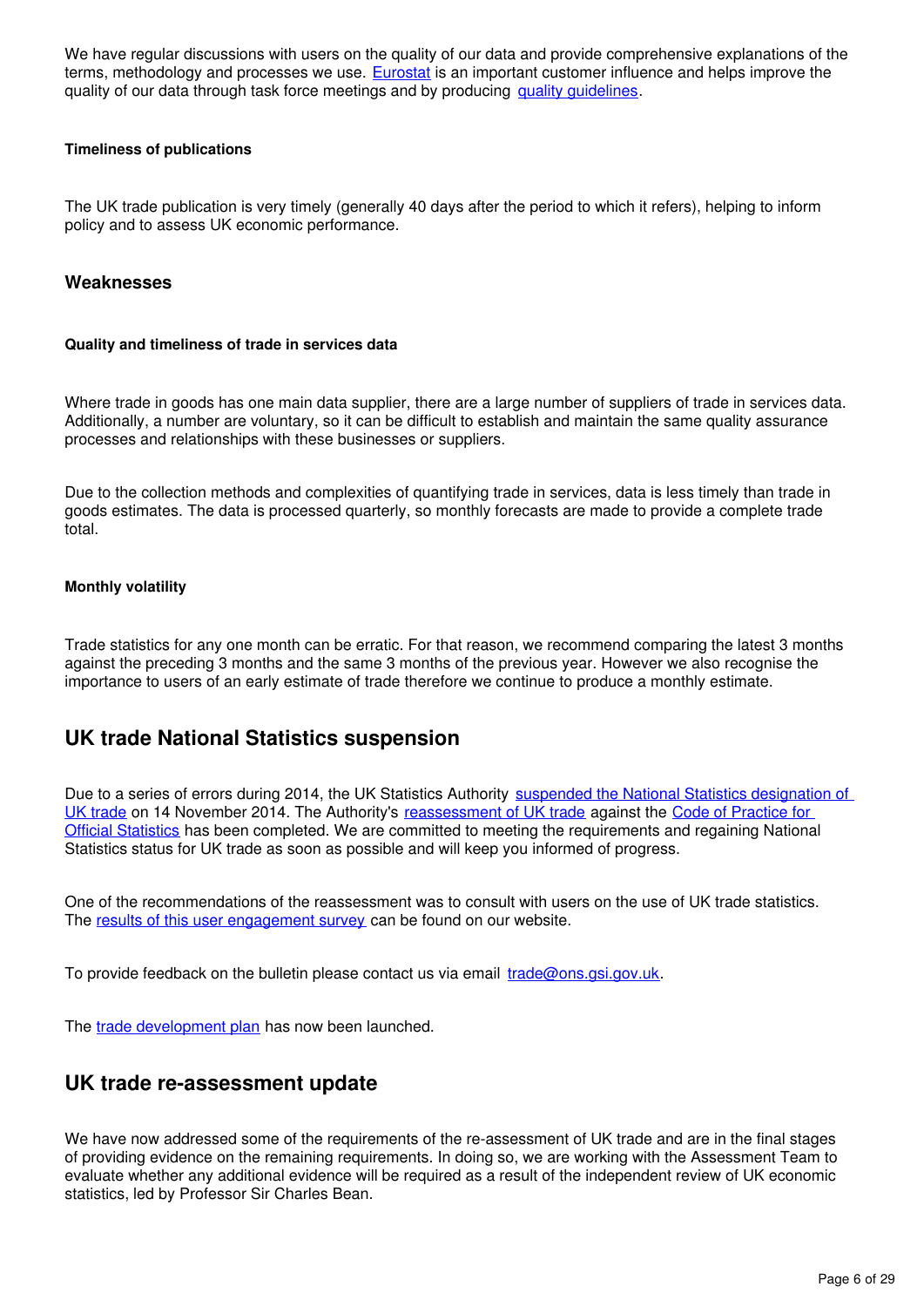Due to user demand we have included a UK trade EU section which includes an EU exports, imports and percentages of World total table.

## **Definitions and explanations**

A glossary of terms is published in the [UK trade glossary](http://www.ons.gov.uk/economy/nationalaccounts/balanceofpayments/methodologies/uktrade) and the [UK Balance of Payments - The Pink Book, 2015](https://www.ons.gov.uk/economy/nationalaccounts/balanceofpayments/compendium/unitedkingdombalanceofpaymentsthepinkbook/2015-10-30) .

## **Nonmonetary gold**

According to internationally agreed standards, nonmonetary gold held in allocated accounts is recorded as a good; therefore, gold of this type which is being stored as a financial asset is recognised under trade in goods when ownership changes between a resident and non-resident.

Data are collected by the Bank of England from the London Bullion Market on holdings of nonmonetary gold. Working alongside the Bank of England and the London Bullion Market Association, we have implemented a method for smoothing the source data, effectively minimising volatility whilst enabling the underlying trend of the gold market to be reflected in the trade balance.

Estimates for trade in nonmonetary gold still remain volatile compared with other commodities and, as such, it is classified under erratics.

## **Use of the data**

UK trade is a main economic indicator due to the importance of international trade to the UK economy. It is also a very timely statistic, providing an early indicator of what is happening more generally in the economy.

In addition, it is a major component of 2 other main economic indicators: UK gross domestic product (GDP) and the UK balance of payments. This means that there is a threefold potential for UK trade statistics to inform the government's view of the UK economy, as well as the views of others, such as economists, city analysts, academics, the media and international organisations.

## **Notes on tables**

Rounding:

The sum of constituent items in tables does not always agree exactly with the totals shown due to rounding.

Symbols:

.. Not applicable - Nil or less than half the final digit shown

## <span id="page-6-0"></span>**4. Summary of latest UK trade statistics**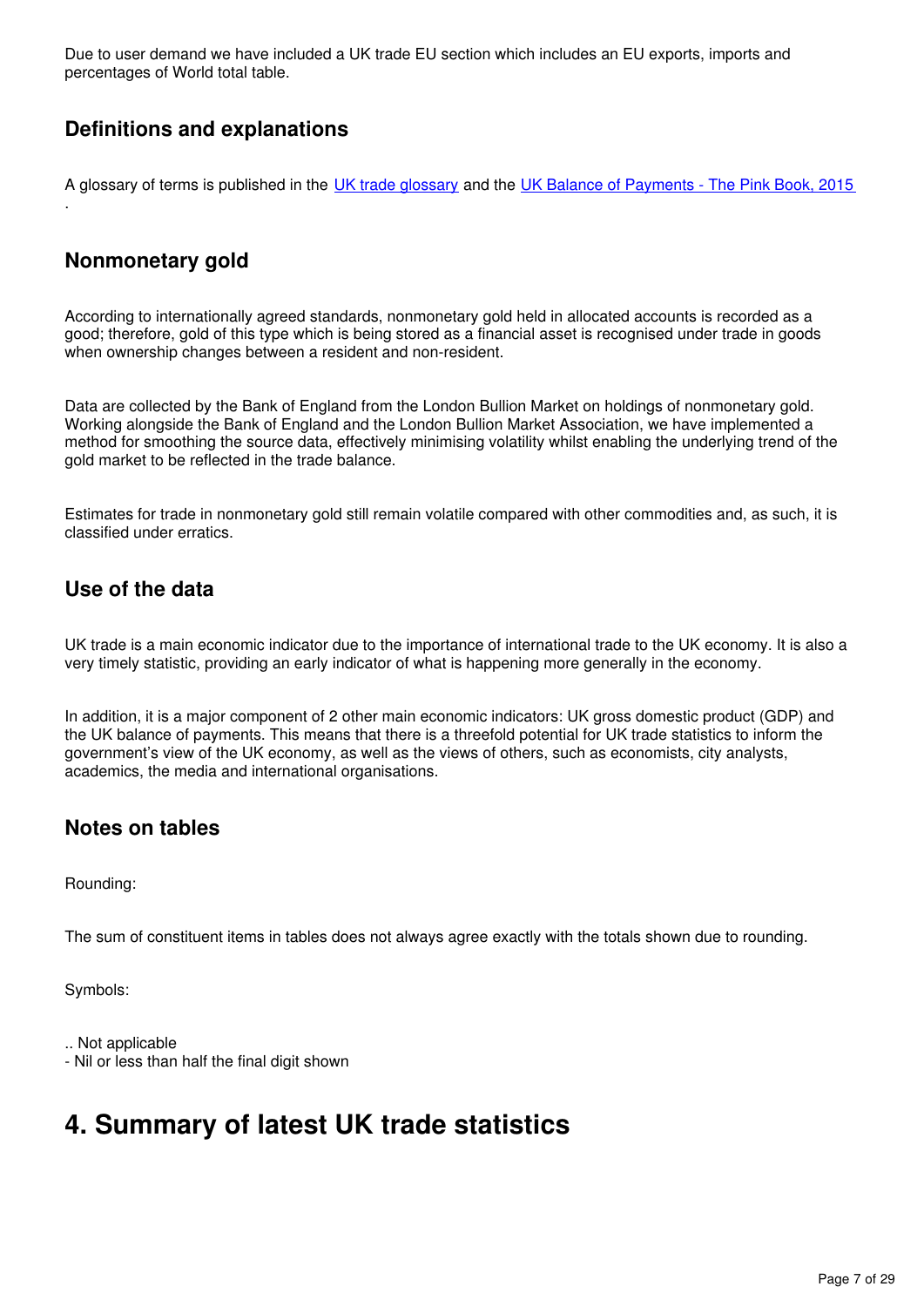## **Monthly analysis**

The deficit on trade in goods and services in May 2016 was £2.3 billion, compared with a deficit of £2.0 billion in April 2016. The trade position reflects exports minus imports; the widening of the deficit was attributed to a decrease in both exports and imports between April 2016 and May 2016.

Between April 2016 and May 2016, total exports decreased by £2.0 billion to £43.1 billion (4.4%); this decrease comprised a £2.1 billion (8.2%) fall in the exports of goods and a £0.1 billion (0.7%) rise in the export of services. Total imports decreased by £1.7 billion to £45.4 billion (3.5%) over the same period, reflecting a £1.6 billion decrease in imports of goods.

The deficit on trade in goods was £9.9 billion in May 2016, widening by £0.5 billion from April 2016. This widening reflected a decrease in exports (down £2.1 billion to £23.7 billion) and a decrease in imports (down £1.6 billion to £33.5 billion). The decrease in exports was mainly attributed to a £1.2 billion decrease in unspecified goods\*, a £0.4 billion decrease in chemicals and a £0.4 billion decrease in machinery. The decrease in imports was mainly attributed to a £0.5 billion decrease in both chemicals and ship and aircraft (combined), and a £0.3 billion decrease imports of machinery.

Exports of goods to EU countries decreased by £0.3 billion between April 2016 and May 2016. There was a £0.2 billion decrease in exports of oil and a £0.1 billion decrease in chemicals. Imports of goods from EU countries increased by £0.1 billion, to £18.8 billion in May 2016.

Between April 2016 and May 2016, exports of goods to countries outside the EU decreased by £1.8 billion. There was a £1.3 billion decrease in exports of unspecified goods<sup>\*</sup> and a £0.3 billion decrease in chemicals. Imports from countries outside the EU decreased by £1.8 billion. The decrease was mainly attributed to a £0.4 billion decrease in machinery, and a decrease in both chemicals and fuels of £0.3 billion.

\*Unspecified goods includes parcel post and low value trade – and – most notably, non monetary gold

## **3 monthly analysis**

Between the 3 months to February 2016 and the 3 months to May 2016, the total trade deficit (goods and services) narrowed by £2.5 billion to £8.2 billion. The trade position reflects exports minus imports; the narrowing of the deficit was attributed to a larger increase in exports than imports.

The deficit on trade in goods narrowed by £2.7 billion to a deficit of £30.6 billion between the 3 months to February 2016 and the 3 months to May 2016. Exports of goods increased by £4.5 billion (6.5%), to £73.3 billion. This increase reflected a £1.4 billion increase in exports of unspecified goods\*; a £0.8 billion increase in machinery; a £1.1 billion increase in aircraft to a record 3 monthly high of £4.3 billion; and a £0.4 billion increase in cars to a record 3 monthly high of £7.3 billion. Imports increased by £1.7 billion (1.7%) due to a £1.8 billion increase in machinery; a £0.8 billion increase in material manufactures; a £0.7 billion increase in aircraft; a £0.5 billion increase in food, beverages and tobacco; a £0.3 billion increase in miscellaneous manufactures; and a £0.4 billion increase in oil. These increases were offset by a £2.6 billion decrease in imports of unspecified goods\* and a £0.7 billion decrease in both and cars and chemicals.

Between the 3 months to February 2016 and the 3 months to May 2016, exports of goods to EU countries increased by £2.0 billion due to exports of cars, increasing by £0.6 billion to a record 3 monthly high of £3.3 billion; machinery increasing by £0.4 billion; chemicals increasing by £0.3 billion; and a £0.2 billion increase in aircraft to a record 3 monthly high of £1.9 billion. For the same period, imports from the EU increased by £1.9 billion. This increase reflected a £1.0 billion increase in machinery; a £0.4 billion increase in food, beverages and tobacco; and a £0.7 billion increase in material manufactures. These increases were offset by a decrease in chemicals of £0.9 billion. This resulted in a small narrowing of the trade in goods deficit with EU countries by £0.1 billion.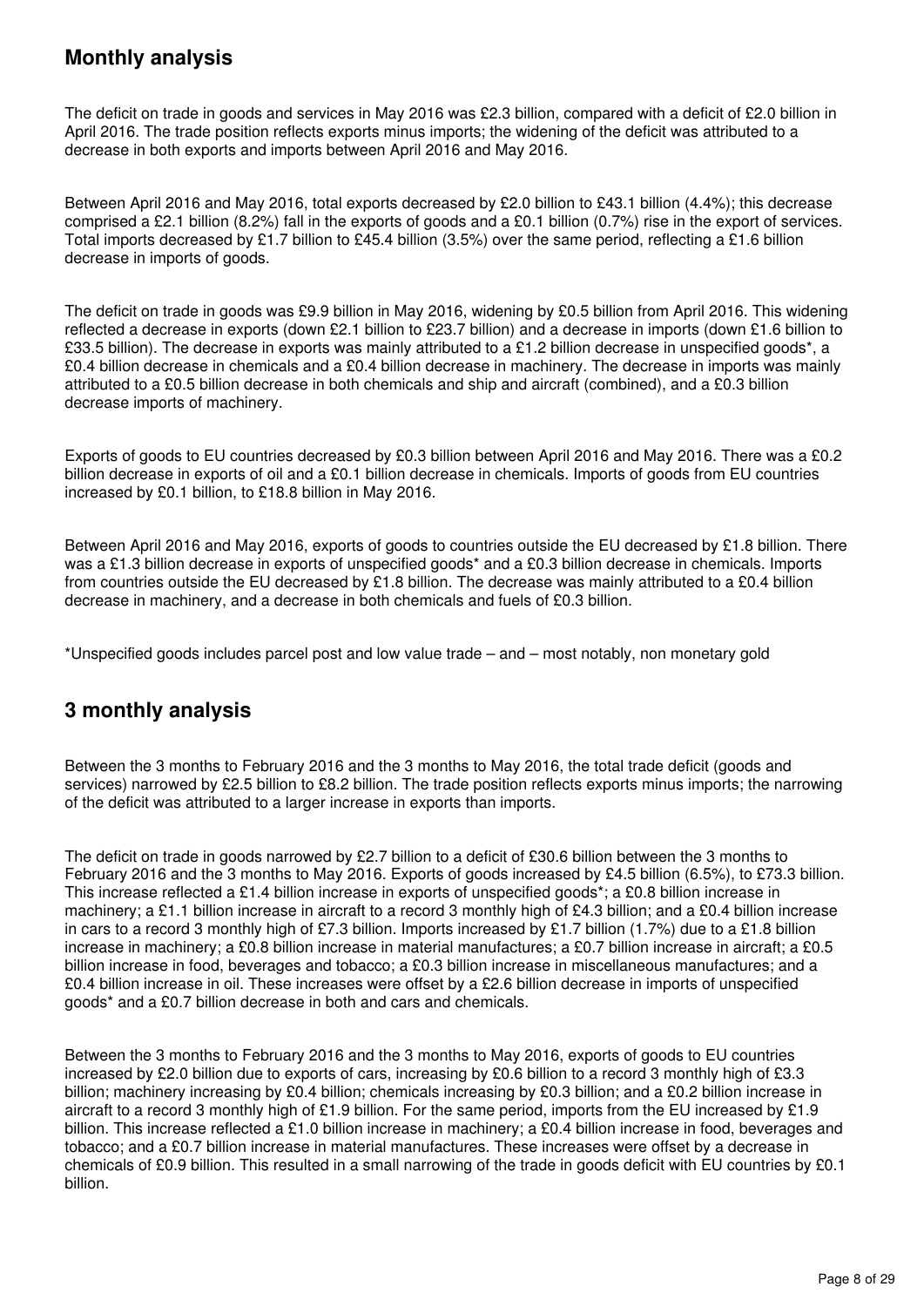There was a trade in goods deficit with non-EU countries of £8.2 billion in the 3 months to May 2016, a narrowing of £2.6 billion from the 3 months to February 2016. Exports of goods to countries outside the EU rose by £2.5 billion; this was the result of a £1.4 billion increase in unspecified goods<sup>\*</sup>; a £0.9 billion increase in aircraft to a record 3 monthly high of £2.4 billion; and a £0.4 billion increase in machinery. These increases were offset by a £0.3 billion fall in material manufactures and a £0.2 billion fall in cars. Imports of goods from countries outside the EU fell by £0.2 billion; most notably there was an increase in imports of both machinery and aircraft which increased by £0.8 billion each. This increase was offset by a decrease in unspecified goods\* of £2.8 billion.

\*Unspecified goods includes parcel post and low value trade, and, most notably, non monetary gold.

## **Revisions**

### **Annual**

As previously announced, the revision period for this publication is back to January 1998, in line with the open revisions period for the 2016 Blue Book and Pink Book.

## **Monthly**

The total trade (goods and services) deficit for April 2016 has been revised down by £1.3 billion. This is attributed to a £1.5 billion downwards revision to imports of EU goods.

## <span id="page-8-0"></span>**5. Longer-term perspective**

## **International comparisons**

The UK's export position in the global economy has slightly weakened over the last 15 years (1999 to 2014). The UK's share of world exports fell from 5.6% in 1999 to 3.6% in 2014, as indicated in Longer-term perspective section of the UK trade: April 2016 bulletin. However, the UK has seen improved trade activity with some of its trading partners, as illustrated in Figure 2. In particular, exports to China and Switzerland have improved, but from low starting points (1% and 3% respectively) and remain low proportionally, at around 4%. China and Switzerland' s shares of UK exports are now comparable to that held by Belgium and Luxembourg, and marginally above those held by Italy and Spain. The USA – the UK's biggest single country export destination – has maintained a relatively stable share of UK exports of around 16% to 18% over the period 1999 to 2014.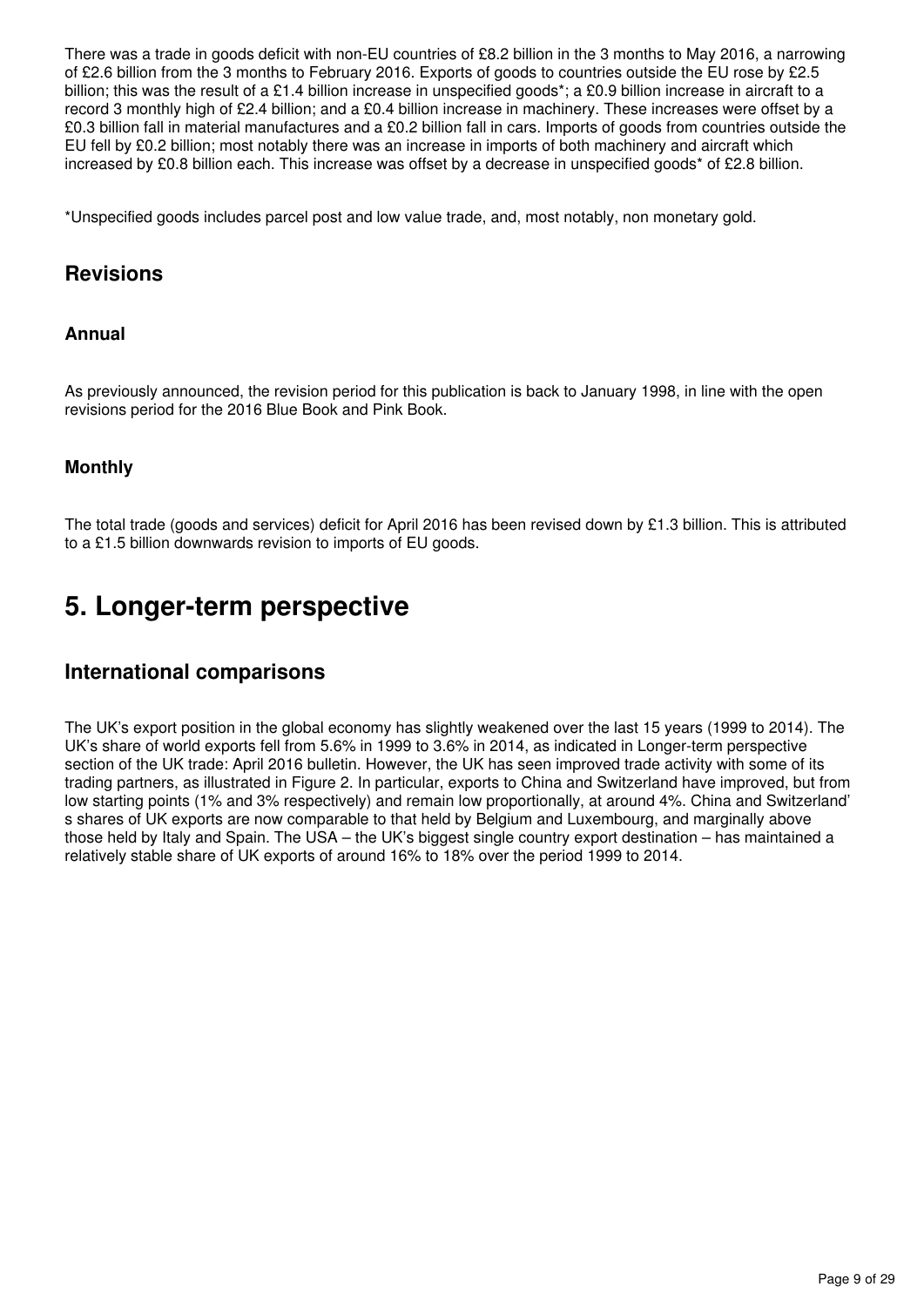

### In contrast to its main non-EU trading partners, the UK's main EU trading partners have seen a gradual decline in their share of UK exports, with the exception of the Netherlands, whose share has been broadly flat at around 7% since 1999, and Ireland whose share has been around 6% over the period. The shares of UK exports accounted for by Germany and France have seen the largest decline in comparison to other EU partners, coming down from 11% in 1999 to 8.5% in 2014 for Germany, and from 8.9% to 6% for France. The gradual decline in UK export shares of some EU member states is consistent with the worsening trade deficit the UK has with the EU – UK imports from the EU have increasingly exceeded UK exports to the EU. This was covered in more detail in the Trade section of the - Economic Review: February 2016[.](https://www.ons.gov.uk/economy/nationalaccounts/uksectoraccounts/articles/economicreview/february2016)

## **UK trade with the EU**

In 2015, exports of goods and services to the EU accounted for 44% of the total exports. The proportion is closer to half for exports of goods (47.0%) and just under two-fifths (39.0%) for trade in services. The share of exports has fallen by more than 10 percentage points over the last 15 years.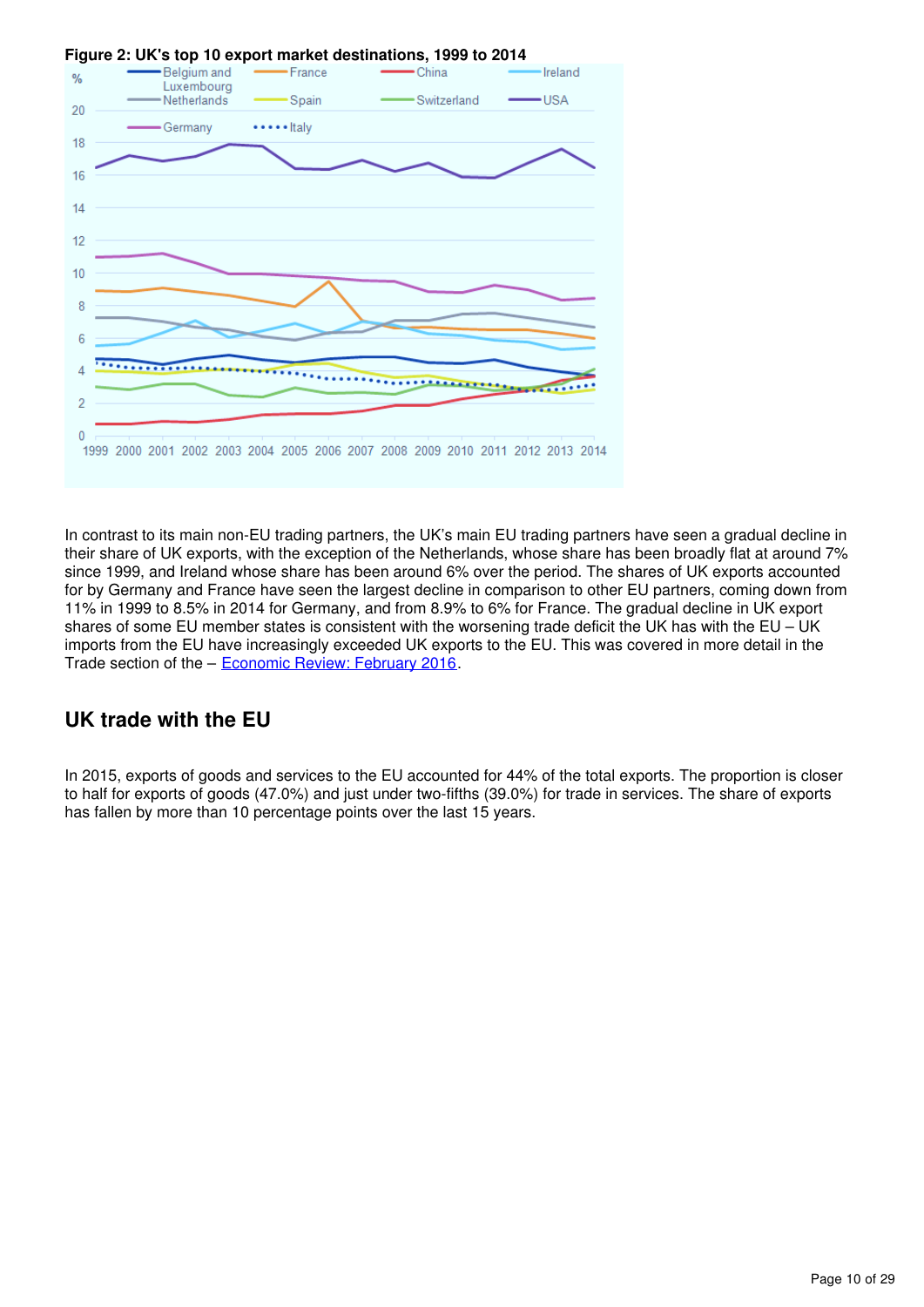#### **Table 2: UK trade with EU and percentages of world total, 2000 to 2015**

|                                        |      |                                      |               |                      | £ million |
|----------------------------------------|------|--------------------------------------|---------------|----------------------|-----------|
| Trade with European Union              |      | 2000                                 | 2005          | 2010                 | 2015      |
| Exports of goods                       |      | L87S 113,108 123,069 145,173 133,524 |               |                      |           |
| Percentage of world total              |      | 60.1%                                | 58.0%         | 53.7%                | 46.9%     |
| Exports of services                    | L854 |                                      | 33,462 54,510 | 70,960               | 88,909    |
| Percentage of world total              |      | 40.9%                                | 42.2%         | 40.8%                | 39.4%     |
| Total exports of goods and<br>services |      | L84Y 146,570 177,579 216,133 222,433 |               |                      |           |
| Percentage of world total              |      | 54.3%                                | 52.0%         | 48.6%                | 43.6%     |
| Imports of goods                       |      | L87U 118,548 161,921 189,072 222,992 |               |                      |           |
| Percentage of world total              |      | 53.5%                                |               | 57.4% 51.4%          | 54.2%     |
| Imports of services                    | L868 |                                      |               | 37,797 52,975 57,787 | 67,977    |
| Percentage of world total              |      | 55.0%                                |               | 55.4% 48.4%          | 49.4%     |
| Total imports of goods and<br>services |      | L864 156,345 214,896 246,859 290,969 |               |                      |           |
| Percentage of world total              |      | 53.9%                                | 56.9%         | 50.7%                | 53.0%     |

Source: UK economic accounts (UKEA), Office for National Statistics

## **Rotterdam effect**

In this context users should note the "Rotterdam effect", where goods initially exported to one country are subsequently re-exported to another country. This might overstate the share of exports going to a particular country, in this case the Netherlands, and therefore overstate the share of exports going to the EU.

It is not possible to quantify the Rotterdam effect precisely, but [an article exploring this issue](http://webarchive.nationalarchives.gov.uk/20160105160709/http:/www.ons.gov.uk/ons/rel/uktrade/uk-trade/december-2014/sty-trade-rotterdam-effect-.html) was published in 2015. The article used 2013 data to estimate the effect, and made an assumption that 50% of all goods exports to the Netherlands were re-exported to non-EU countries. Using this assumption, the Rotterdam effect would account for around 4 percentage points of the UK's exports of goods. These effects were calculated to illustrate the possible size of the Rotterdam effect. The Rotterdam effect applies only to trade in goods. The 4 percentage points estimate therefore applies to the share of the exports of goods only.

When considering the total exports of goods and services to the EU – the 44.0% figure quoted in Table 2 – the Rotterdam effect is estimated at around 2 percentage points. It is also important to note that the Rotterdam effect could also affect the UK's imports. However, these estimates were calculated to illustrate the possible size of the Rotterdam effect and do not imply that a different data series should be produced or used.

## <span id="page-10-0"></span>**6. Value of UK trade in goods**

## **Monthly commentary**

In May 2016, the UK's deficit on trade in goods was £9.9 billion, widening by £0.5 billion from April 2016.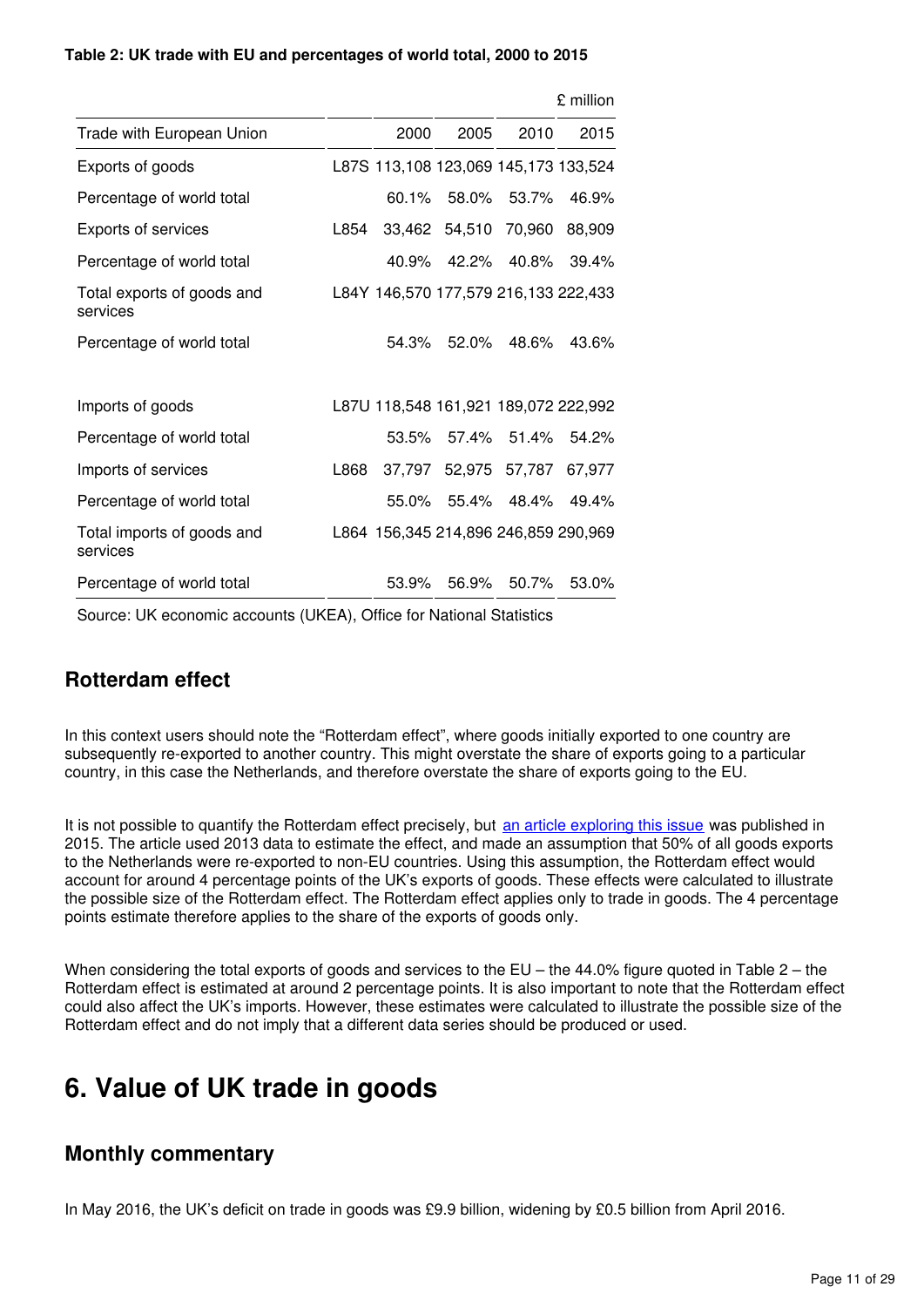Exports decreased by £2.1 billion (8.2%) to £23.7 billion in May 2016, from £25.8 billion in April 2016.

In detail:

- chemicals fell by £0.4 billion
- machinery fell by £0.4 billion
- unspecified goods fell by £1.2 billion

Imports decreased by £1.6 billion (4.7%) to £33.5 billion in May 2016, from £35.2 billion in April 2016.

In detail:

- oil fell by £0.3 billion
- chemicals fell by £0.5 billion
- machinery fell by £0.3 billion
- miscellaneous manufactures fell by £0.4 billion
- ships fell by £0.2 billion
- aircraft fell by £0.2 billion

## **3 Monthly analysis**

In the 3 months to May 2016, the deficit on trade in goods was £30.6 billion, narrowing by £2.7 billion from the 3 months to February 2016.

Exports increased by £4.5 billion (6.5 %) to £73.3 billion in the 3 months to May 2016, compared with £68.8 billion in the 3 months to February 2016.

In detail:

- unspecified goods rose by £1.4 billion
- chemicals rose by £0.4 billion
- machinery rose by £0.8 billion
- cars rose by £0.4 billion to a record £7.3 billion

Imports increased by £1.7 billion (1.7 %) to £103.9 billion in the 3 months to May 2016, compared with £102.2 billion in the 3 months to February 2016.

In detail: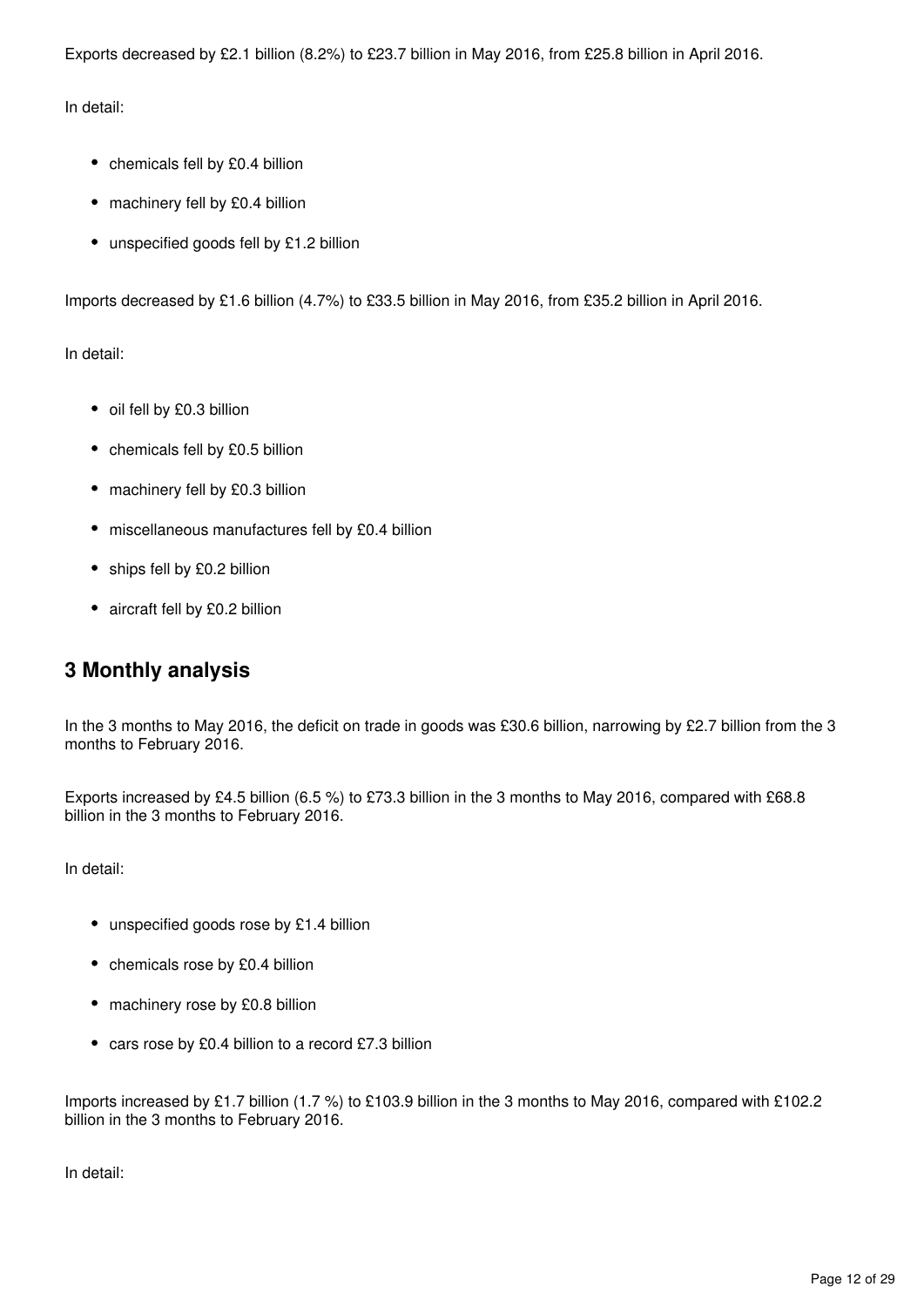- oil rose by £0.4 billion
- machinery rose by £1.8 billion
- miscellaneous manufactures rose by £0.3 billion
- aircraft rose by £0.7 billion
- food, beverages and tobacco rose by £0.5 billion

At the main commodity level, the data are shown in Table 3.

## **Table 3: Change in UK trade main commodity value, May 2016**

|                                              |         | Monthly change <sup>1</sup> | 3 monthly change <sup>2</sup> |         |  |
|----------------------------------------------|---------|-----------------------------|-------------------------------|---------|--|
|                                              | Exports | Imports                     | <b>Exports</b>                | Imports |  |
| Oil (see section on "trade in oil")          | $-29$   | $-333$                      | $+102$                        | $+445$  |  |
| Cars                                         | -8      | $-29$                       | $+442$                        | $-719$  |  |
| Consumer goods other than cars               | -89     | $-419$                      | $+155$                        | $+124$  |  |
| Intermediate goods                           | $-256$  | -281                        | $+404$                        | $+1701$ |  |
| Capital goods                                | $-188$  | $-116$                      | $+423$                        | $+1129$ |  |
| Chemicals                                    | $-415$  | $-459$                      | $+382$                        | $-720$  |  |
| Semi-manufactured goods other than chemicals | -57     | -241                        | $-207$                        | $+829$  |  |

Source: Office for National Statistics

Notes

1. Monthly change is May 2016 compared with April 2016.

2. 3 monthly change is March 2016 to May 2016 compared with December 2015 to February 2016.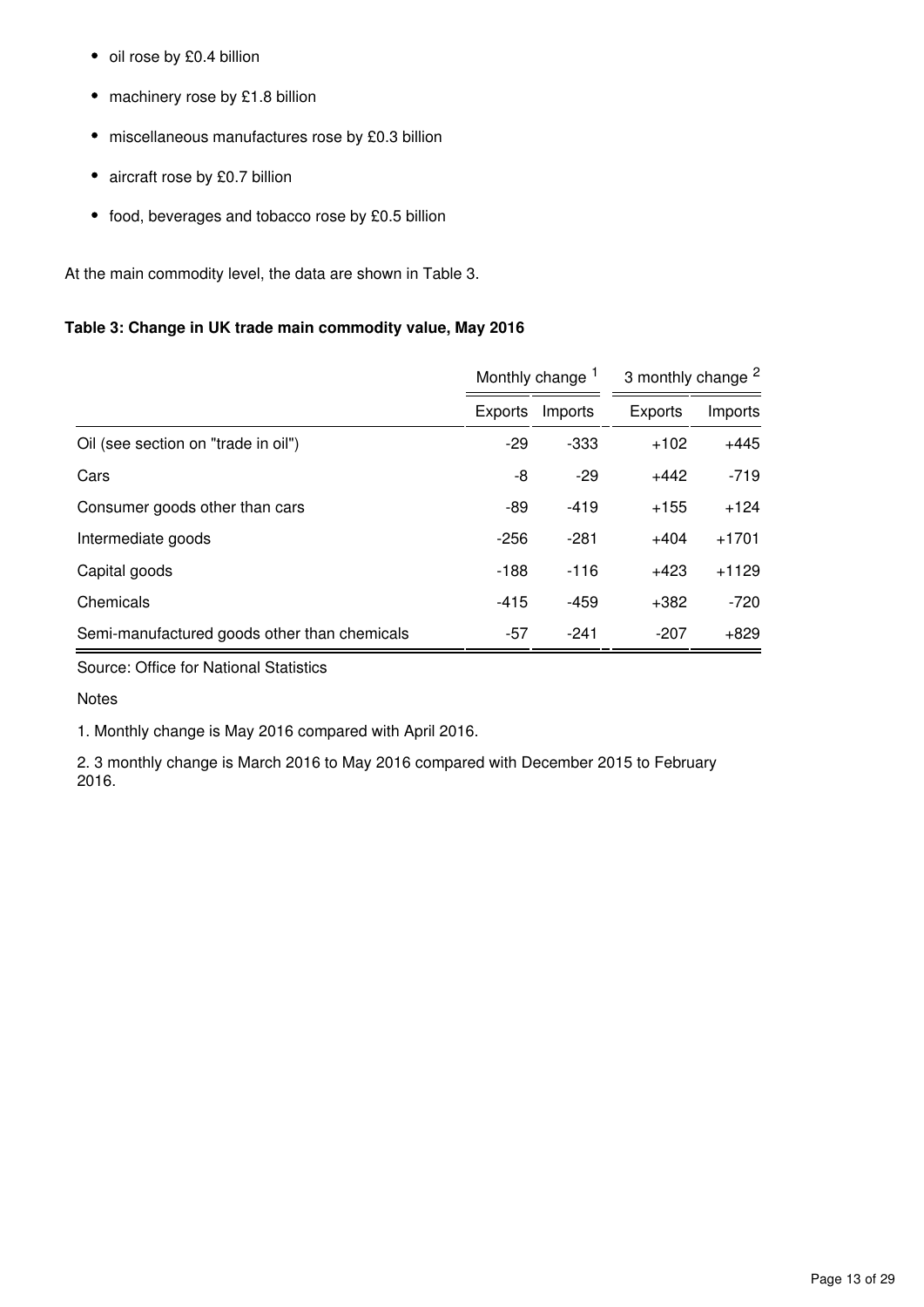

#### **Figure 3: Value of UK trade in goods, May 2014 to May 2016**

**Source: Office for National Statistics**





**Source: Office for National Statistics**

## **Where to find data about UK trade in goods**

The value of trade in goods figures are available in Table 1 and commodity figures are available in Tables 8, 9 and 10 of the dataset of the tables.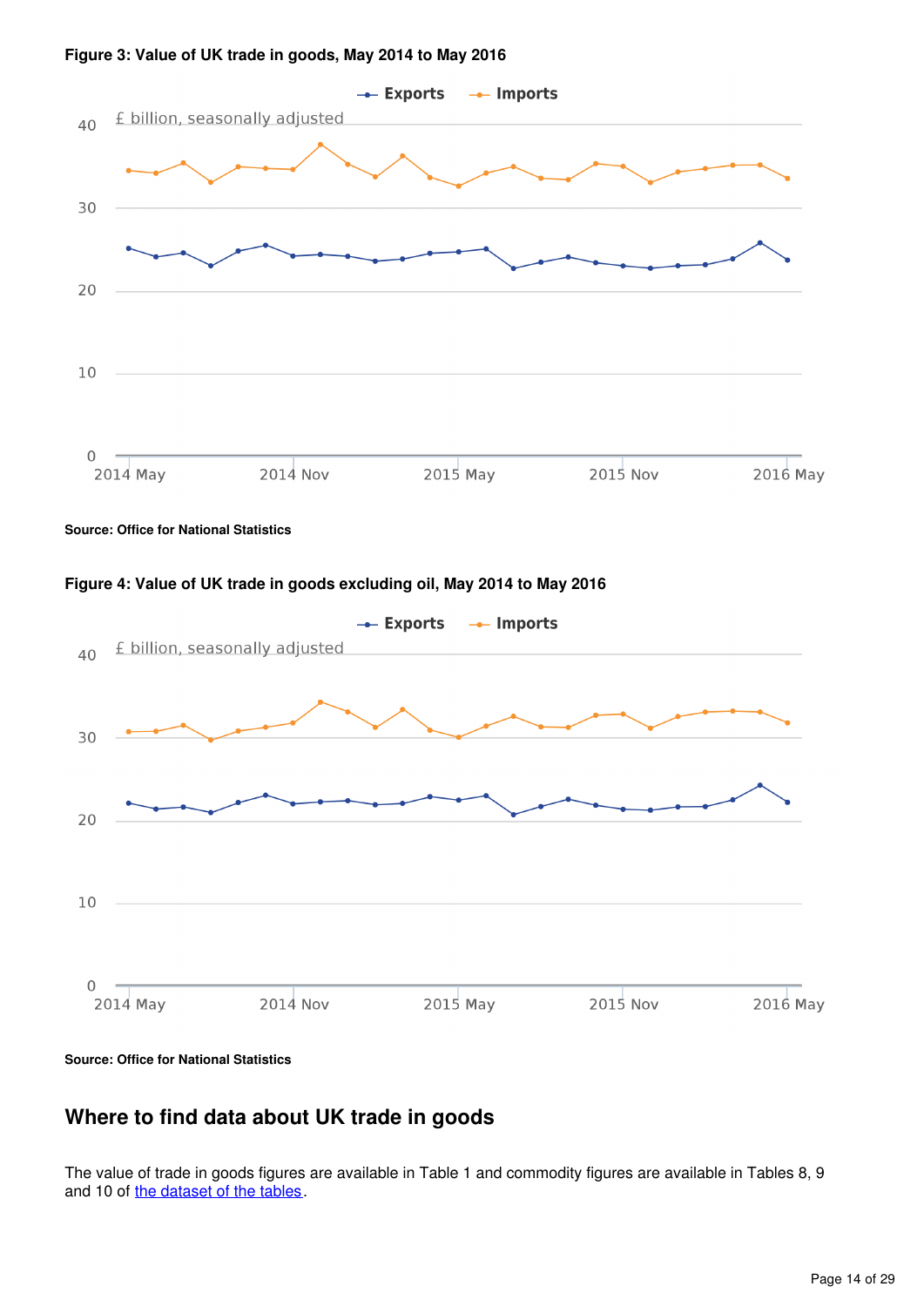## <span id="page-14-0"></span>**7. Trade in goods – analysis by area**

In May 2016, the deficit on trade in goods with EU countries widened by £0.4 billion to £7.3 billion. The deficit on trade in goods with non-EU countries widened by £47 million to £2.6 billion (Figure 5).



#### **Figure 5: Balance of UK trade in goods - EU and non-EU countries, May 2014 to May 2016**

**Source: Office for National Statistics**

## **EU analysis**

Between April 2016 and May 2016, exports to the EU decreased by £0.3 billion (2.5%) to £11.4 billion. This was attributed to a decrease in exports to the Netherlands of £0.3 billion.

Between April 2016 and May 2016, imports from the EU increased by £0.1 billion (0.6%) to £18.8 billion. This was attributed to increases in imports from Germany and Spain of £0.2 billion each. These increases were partially offset by decreases in imports from Belgium and the Luxombourg of £0.2 billion.

Between the 3 months to February 2016 and the 3 months to May 2016, exports to the EU increased by £2.0 billion (6.2%) to £34.7 billion. This was attributed to an increase in exports to France of £0.7 billion and an increase to Italy, the Netherlands, Ireland, Spain and Germany of £0.2 billion each.

Between the 3 months to February 2016 and the 3 months to May 2016, imports from the EU increased by £1.9 billion (3.4%) to £57.2 billion. This was attributed to increases in imports from Spain and Germany of £0.4 billion each and Belgium, Italy, Denmark and Poland at £0.2 billion each.

At the commodity level, the data are shown in Table 4.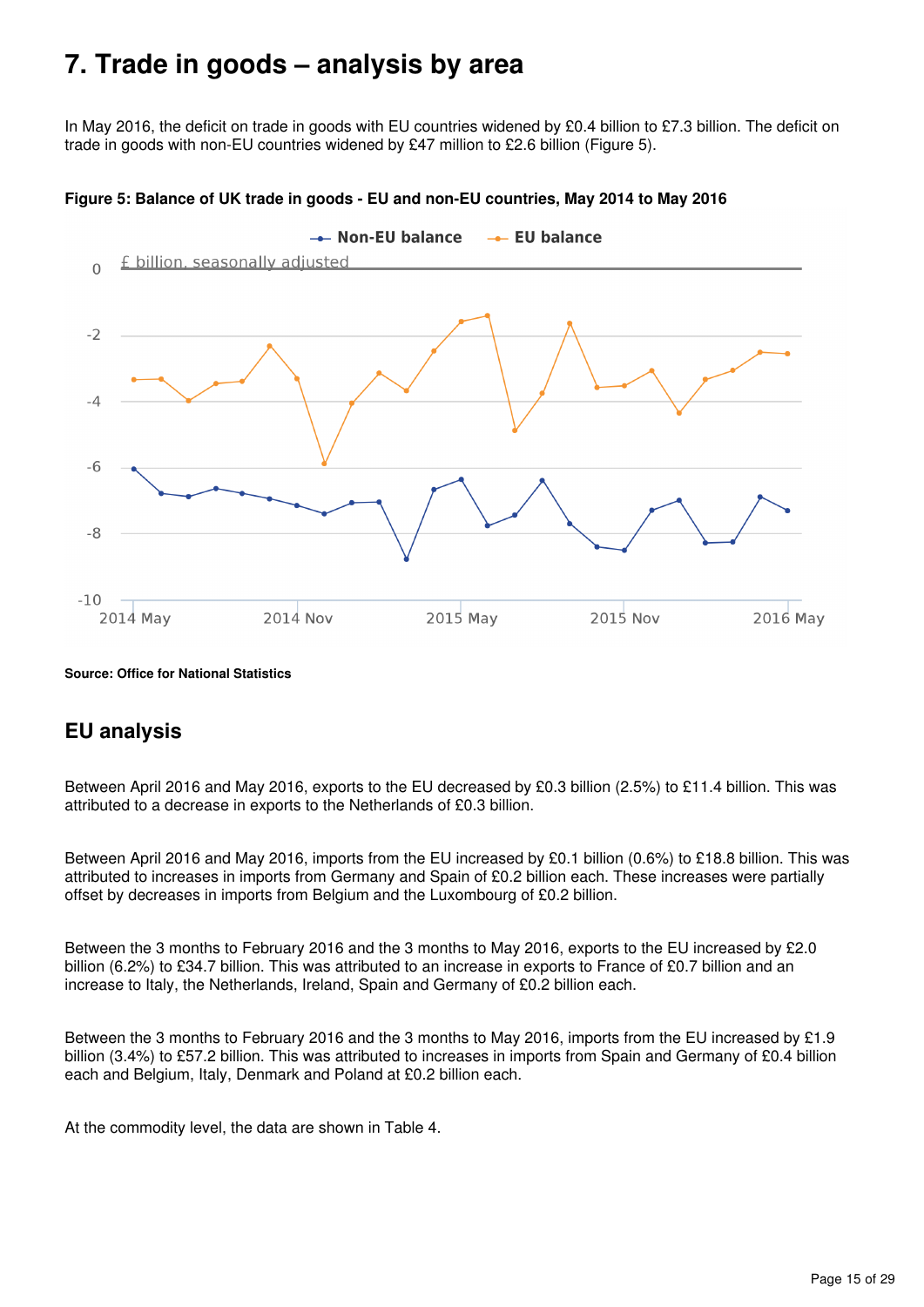#### **Table 4: Change in UK trade main commodity value (EU), May 2016**

| 3 monthly change <sup>2</sup> |  |  |
|-------------------------------|--|--|
| Imports                       |  |  |
| $+220$                        |  |  |
| $-792$                        |  |  |
| $+222$                        |  |  |
| $+1163$                       |  |  |
| $+685$                        |  |  |
| $-913$                        |  |  |
| $+668$                        |  |  |
|                               |  |  |

Source: Office for National Statistics

Notes:

1. Monthly change is May 2016 compared with April 2016.

2. 3 monthly change is March 2016 to May 2016 compared with December 2015 to February 2016.

## **Non-EU analysis**

Between April 2016 and May 2016, exports to non-EU countries decreased by £1.8 billion (12.9%) to £12.2 billion. This was attributed to a decrease in exports to Switzerland of £0.8 billion, the USA of £0.7 billion and China of £0.2 billion.

Between April 2016 and May 2016, imports from non-EU countries decreased by £1.8 billion (10.7%) to £14.8 billion. This was attributed to decreases in imports from South Korea and the USA of £0.3 billion, from Switzerland, Norway and Russia of £0.2 billion each.

Between the 3 months to February 2016 and the 3 months to May 2016, exports to non-EU countries increased by £2.5 billion (6.8 %) to £38.6 billion. This was attributed to increases in exports to Switzerland and China of £1.2 billion each and Saudi Arabia and the USA at £0.3 billion each. These increases were partially offset by decreases to Canada, Norway and India of £0.2 billion each.

Between the 3 months to February 2016 and the 3 months to May 2016, imports from non-EU countries decreased by £0.2 billion (0.3 %) to £46.7 billion. This was attributed to decreases in imports from Canada at £1.8 billion and the USA at £0.6 billion. These decreases were partially offset by an increase in imports from Switzerland and South Korea of £0.5 billion each and China of £0.4 billion.

At the commodity level, the data are shown in Table 5.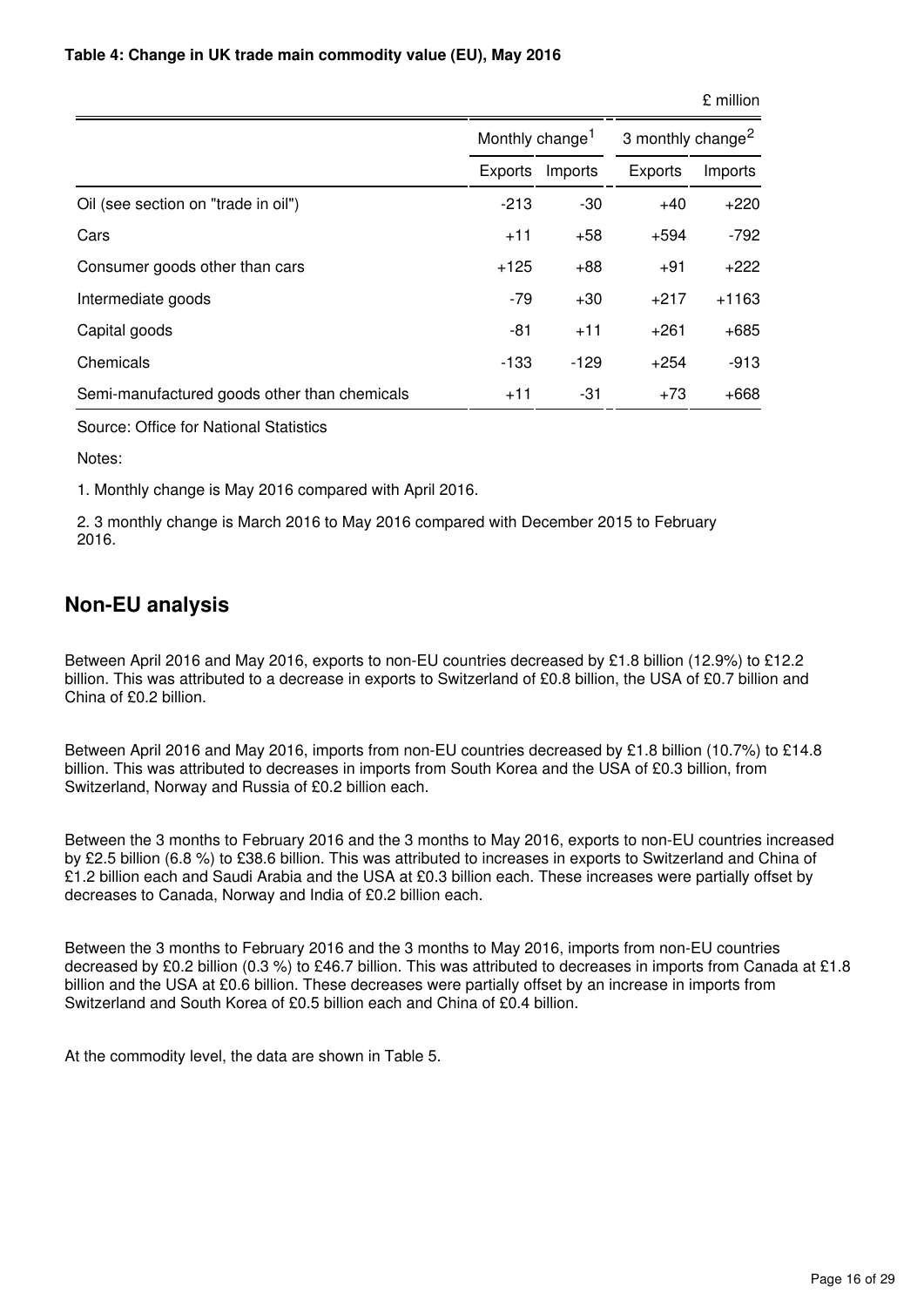### **Table 5: Change in UK main commodity value (non-EU), May 2016**

|                                              |         | Monthly change <sup>1</sup> | 3 monthly change <sup>2</sup> |         |  |
|----------------------------------------------|---------|-----------------------------|-------------------------------|---------|--|
|                                              | Exports | Imports                     | Exports                       | Imports |  |
| Oil (see section on 'trade in oil')          | $+184$  | -303                        | $+62$                         | $+225$  |  |
| Cars                                         | $-19$   | -87                         | $-152$                        | $+73$   |  |
| Consumer goods other than cars               | $-214$  | $-507$                      | $+64$                         | -98     |  |
| Intermediate goods                           | $-177$  | $-311$                      | $+187$                        | +538    |  |
| Capital goods                                | $-107$  | $-127$                      | $+162$                        | $+444$  |  |
| Chemicals                                    | $-282$  | $-330$                      | $+128$                        | $+193$  |  |
| Semi-manufactured goods other than chemicals | -68     | $-210$                      | $-280$                        | $+161$  |  |

Source: Office for National Statistics

Notes:

1. Monthly change is May 2016 compared with April 2016.

2. 3 monthly change is March 2016 to May 2016 compared with December 2015 to February 2016.

## **Where to find data about UK trade in goods – analysis by area**

Trade in goods by area figures are available in Table 2 and value of trade in goods with selected EU and non-EU trading partner figures are available in Tables 11 and 12 of the dataset of the tables.

## <span id="page-16-0"></span>**8. Trade in goods – geographical analysis**

## **Monthly analysis**

The USA was the UK's top export partner with exports of £3.8 billion in May 2016, decreasing by £0.7 billion when compared with April 2016.

Germany was the UK's top import partner with imports of £5.1 billion in May 2016, increasing by £0.2 billion when compared with April 2016.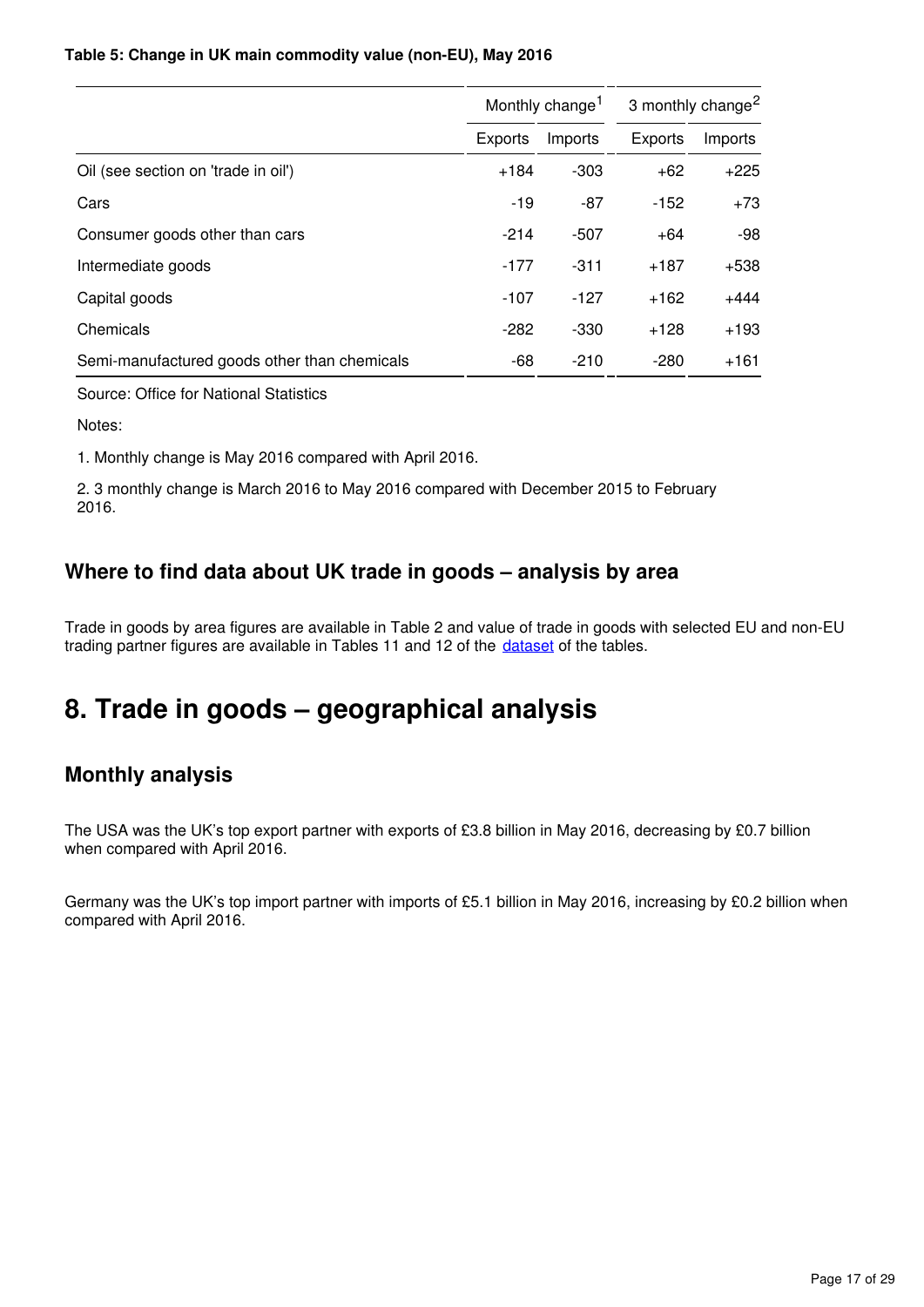## Table 6: Change in UK monthly trade with significant partner countries<sup>1</sup>, May 2016 compared with April **2016**

|                |                           |                   | Exports (£ million) |                 |                           | Imports (£ million) |                   |  |  |
|----------------|---------------------------|-------------------|---------------------|-----------------|---------------------------|---------------------|-------------------|--|--|
|                |                           | May 2016<br>value | 1 month<br>change   |                 |                           | May 2016<br>value   | 1 month<br>change |  |  |
|                | 1 USA                     | 3,800             | $-670$              |                 | Germany                   | 5,142               | $+198$            |  |  |
| $^{2}$         | Germany                   | 2,609             | $-1$                | $2^{\circ}$     | China                     | 3,272               | $+49$             |  |  |
|                | 3 France                  | 1,615             | $-124$              |                 | 3 USA                     | 2,619               | $-280$            |  |  |
| 4              | Irish Republic            | 1,484             | $+115$              | 4               | Netherlands               | 2,532               | $-144$            |  |  |
| 5              | Netherlands               | 1,232             | $-308$              | 5               | France                    | 1,988               | $+112$            |  |  |
| 6              | China                     | 1,216             | $-159$              | 6               | Belgium and<br>Luxembourg | 1,797               | -157              |  |  |
| $\overline{7}$ | Belgium and<br>Luxembourg | 984               | -18                 | $7\overline{ }$ | Spain                     | 1,397               | $+163$            |  |  |
|                | 8 Spain                   | 834               | $+60$               | 8               | Italy                     | 1,388               | $+33$             |  |  |
| 9              | Italy                     | 763               | -5                  | 9               | Irish Republic            | 1,010               | $-24$             |  |  |
|                | 10 Switzerland            | 397               | $-772$              |                 | 10 Norway                 | 708                 | $-242$            |  |  |

Source: Office for National Statistics

**Notes** 

1. Significant trading partners defined as top 10 export markets and import sources 2015 (see attached table 14).

2. USA includes Puerto Rico.



## **Figure 6: Significant UK partner countries, 1 month balances, May 2016**

**Source: Office for National Statistics**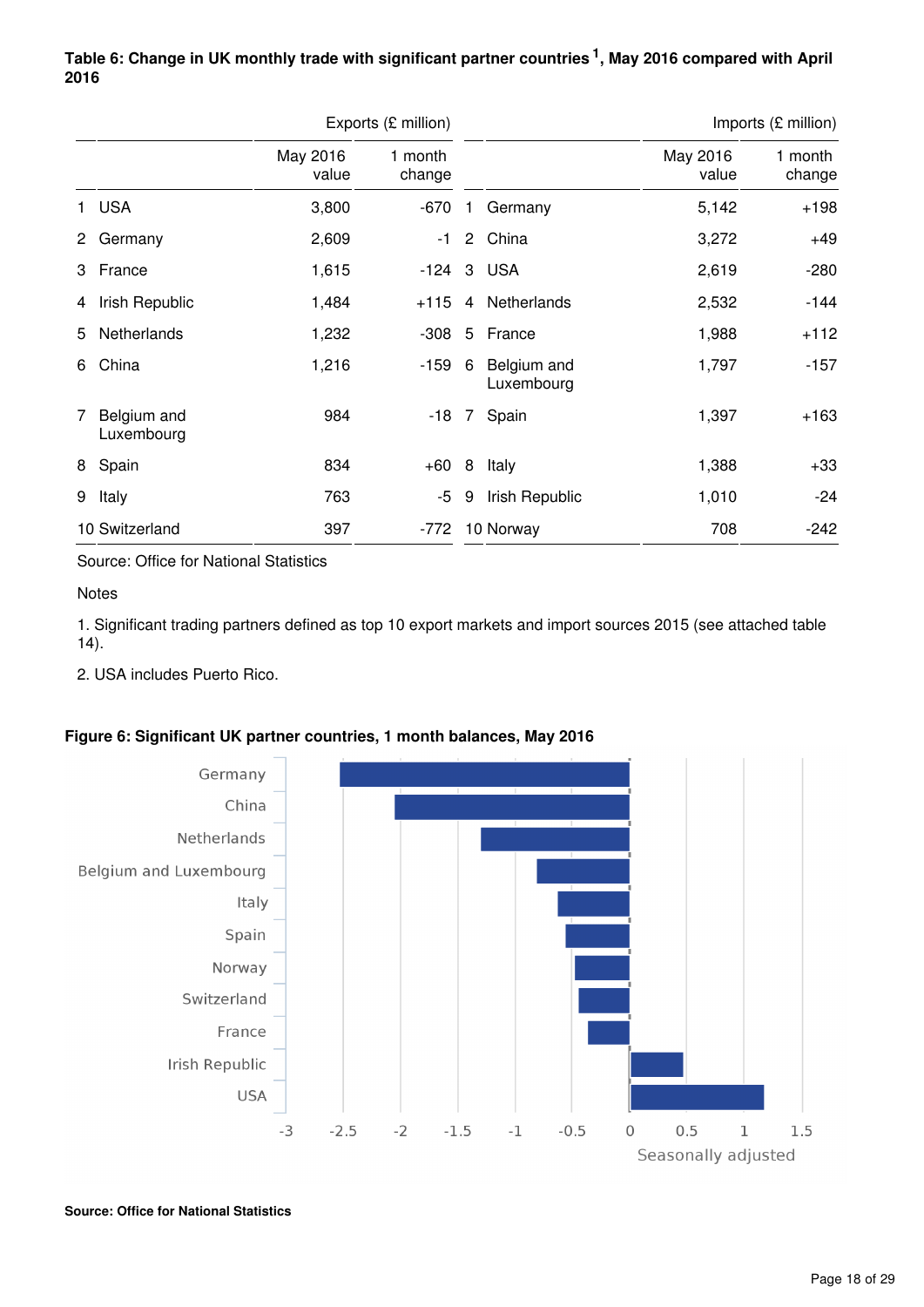## **3 Monthly Analysis**

In the 3 months to May 2016, the USA was the UK's top export partner with exports of £11.3 billion, increasing by £0.3 billion when compared with the 3 months to February 2016.

Germany was the UK's top import partner with imports of £15.4 billion, increasing by £0.4 billion when compared with the 3 months to February 2016.

## Table 7: Change in UK 3 monthly trade with significant partner countries <sup>1</sup>, February to May 2016 **compared with December 2015 to February 2016**

|             |                           |                      | Exports (£ million) |             |                           |                      | Imports (£ million) |  |
|-------------|---------------------------|----------------------|---------------------|-------------|---------------------------|----------------------|---------------------|--|
|             |                           | March to May<br>2016 |                     |             |                           | March to May<br>2016 | 3 monthly<br>change |  |
|             | 1 USA                     | 11,336               | $+322$              | 1.          | Germany                   | 15,413               | $+393$              |  |
| $^{2}$      | Germany                   | 7,856                | $+231$              |             | 2 China                   | 9,573                | $+436$              |  |
|             | 3 France                  | 4,978                | $+719$              |             | 3 USA                     | 8,770                | $-564$              |  |
|             | 4 China                   | 4,377                | $+1,232$            |             | 4 Netherlands             | 8,045                | $+25$               |  |
| 5           | <b>Netherlands</b>        | 4,272                | $+151$              | 5           | France                    | 6,012                | $+19$               |  |
| 6           | Irish Republic            | 4,205                | +229                | 6           | Belgium and<br>Luxembourg | 5,634                | $+187$              |  |
| $7^{\circ}$ | Belgium and<br>Luxembourg | 2,938                | $+131$              | $7^{\circ}$ | Italy                     | 4,162                | $+213$              |  |
| 8           | Switzerland               | 2,914                | $+1,225$            | 8           | Spain                     | 3,997                | $+434$              |  |
|             | 9 Spain                   | 2,377                | $+178$ 9            |             | Irish Republic            | 3,115                | $-56$               |  |
|             | 10 Italy                  | 2,330                | +180                |             | 10 Norway                 | 2,688                | $-265$              |  |

Source: Office for National Statistics

Notes:

1. Significant trading partners defined as top 10 export markets and import sources 2015 (see attached Table 14).

2. USA includes Puerto Rico.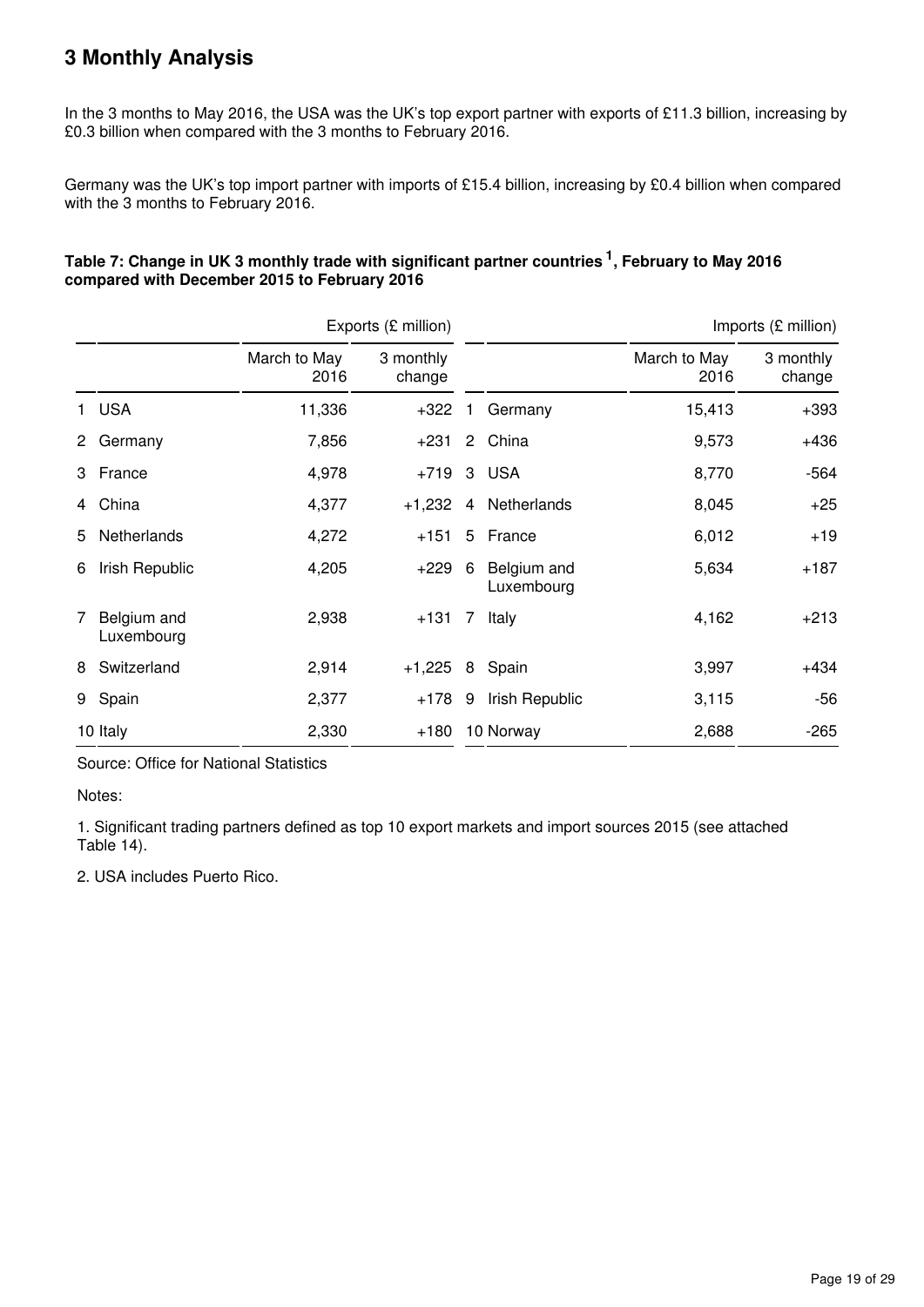### **Figure 7: Significant UK partner countries, 3-monthly balances, March to May 2016**



**Source: Office for National Statistics**

## **Where to find data about UK trade in goods – geographical analysis**

Trade in goods by area figures are available in Table 2 and value of trade in goods with selected EU and non-EU trading partner figures are available in Tables 11 and 12 of the *dataset* of the tables.

## <span id="page-19-0"></span>**9. Volume of trade in goods, excluding oil and erratic**

Commentary on volume series has been excluded while further quality assurance of the data is undertaken.

## <span id="page-19-1"></span>**10. Export and import prices for trade in goods (not seasonally adjusted)**

Commentary on volume series has been excluded while further quality assurance of the data is undertaken.

## <span id="page-19-2"></span>**11. Trade in oil**

In May 2016, the balance of trade in oil was in deficit by £0.3 billion, a narrowing of £0.3 billion from April 2016. Oil exports decreased by £29.0 million to £1.5 billion and oil imports decreased by £0.3 billion to £1.8 billion.

In the 3 months to May 2016, the balance on trade in oil was in deficit by £1.4 billion; widening by £0.3 billion from the 3 months to February 2016. Oil exports increased by £0.1 billion to £4.4 billion and oil imports increased by £0.4 billion to £5.8 billion.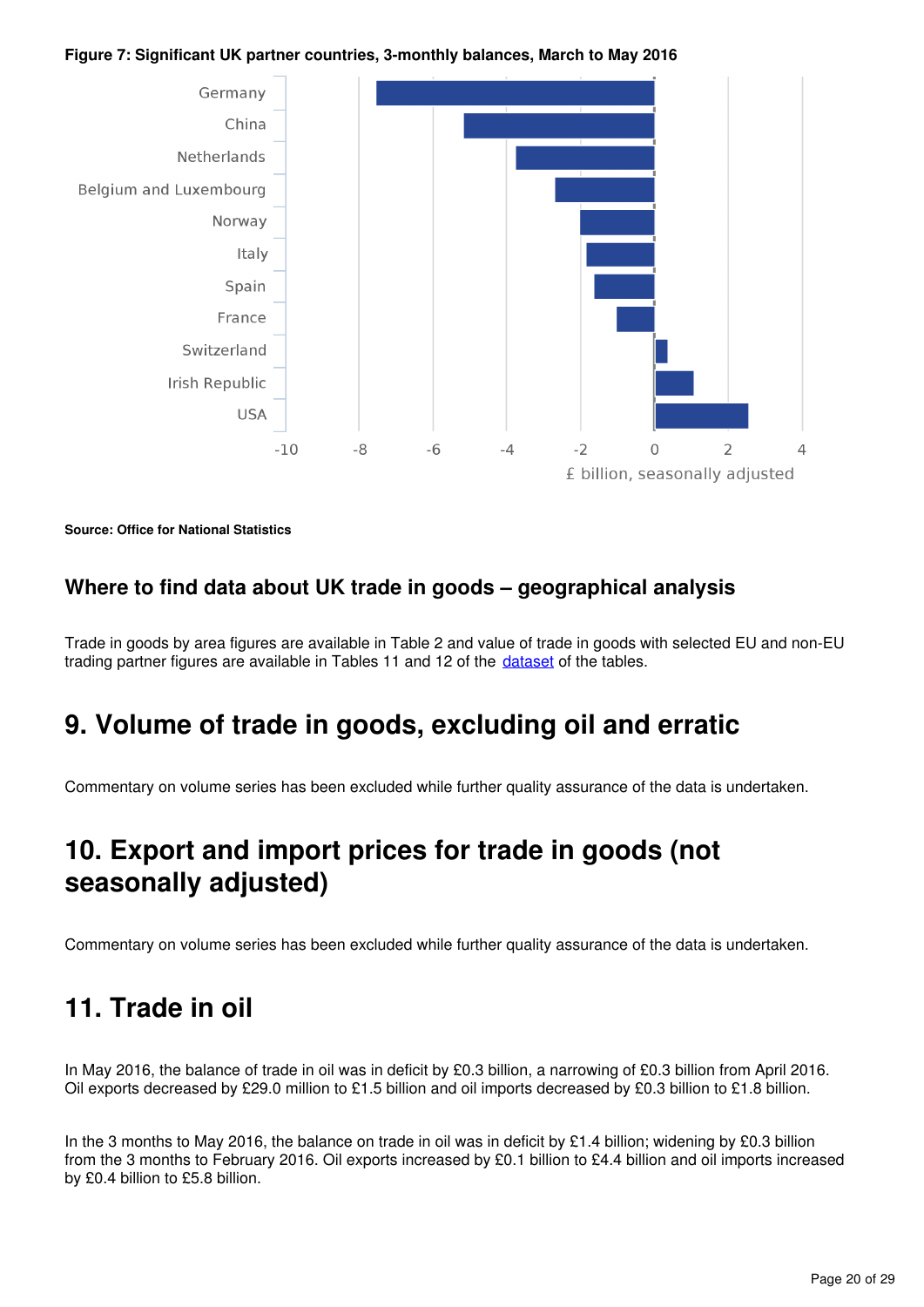

**Source: Office for National Statistics**

## **Where to find data about trade in oil**

The trade in oil figures are available in Tables 1 and 7 of the dataset of the tables.

## <span id="page-20-0"></span>**12. Trade in services**

Information on trade in services is mainly obtained from Quarterly surveys, in some cases underpinned by larger annual surveys. This means that the latest months are uncertain.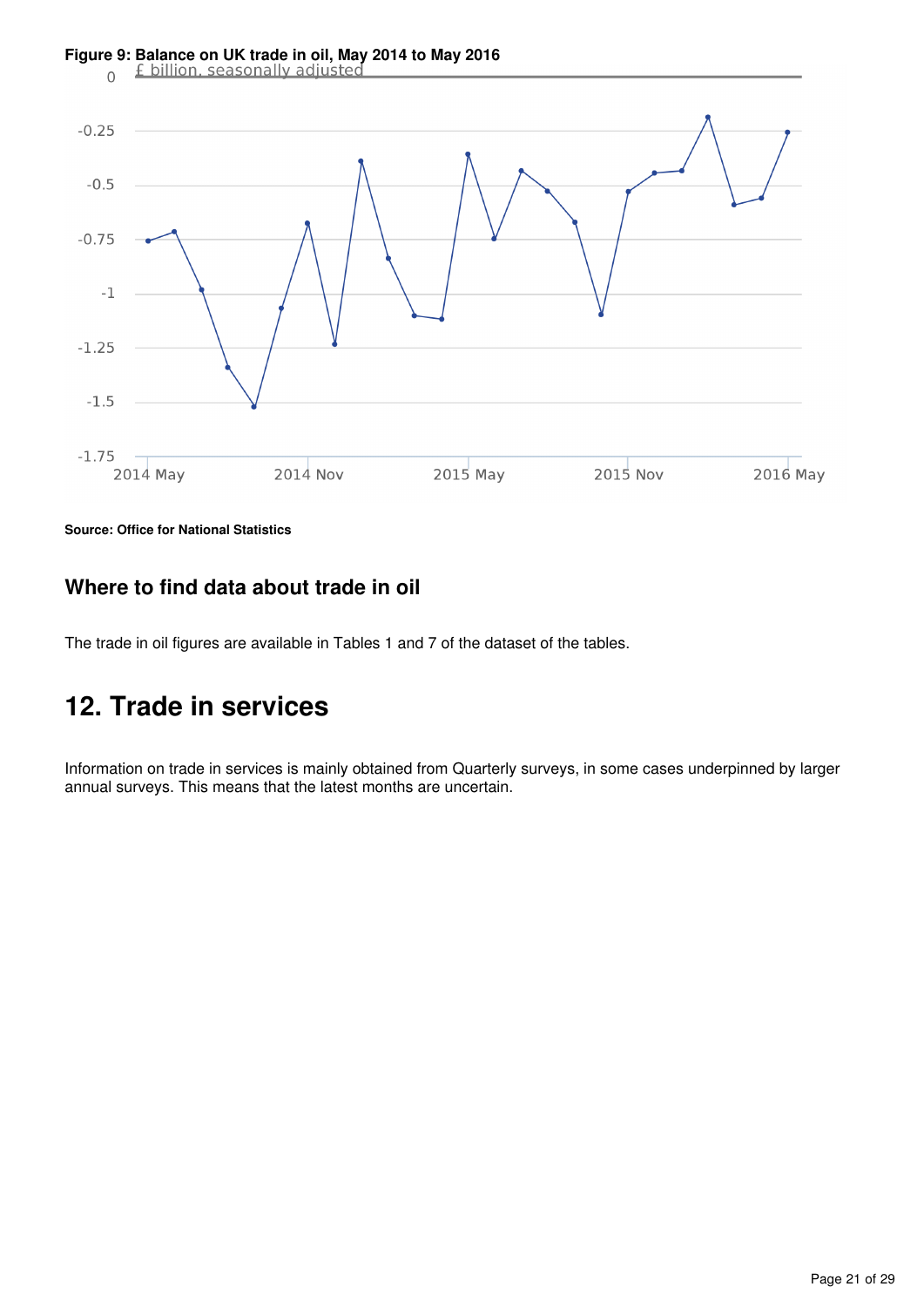

#### **Figure 10: Value of UK trade in services, May 2014 to May 2016**

**Source: Office for National Statistics**

## **EU and non-EU analysis**

Between Quarter 4 (October to December) 2015 and Quarter 1 (January to March) 2016, exports of services to EU countries rose by £0.3 billion to £23.5 billion. Imports from the EU rose by £0.4 billion to £17.5 billion over the same period.

The balance of trade in services with non-EU countries narrowed by £0.4 billion between Quarter 4 (October to December) 2015 and Quarter 1 (January to March) 2016, to £16.3 billion. This decrease reflected a fall in exports of £0.7 billion and a decrease in imports of £0.4 billion.

In Quarter 1 (January to March) 2016, the largest trade in services surplus was with the USA (£5.7 billion), this was lower than the surplus with EU countries of £5.9 billion.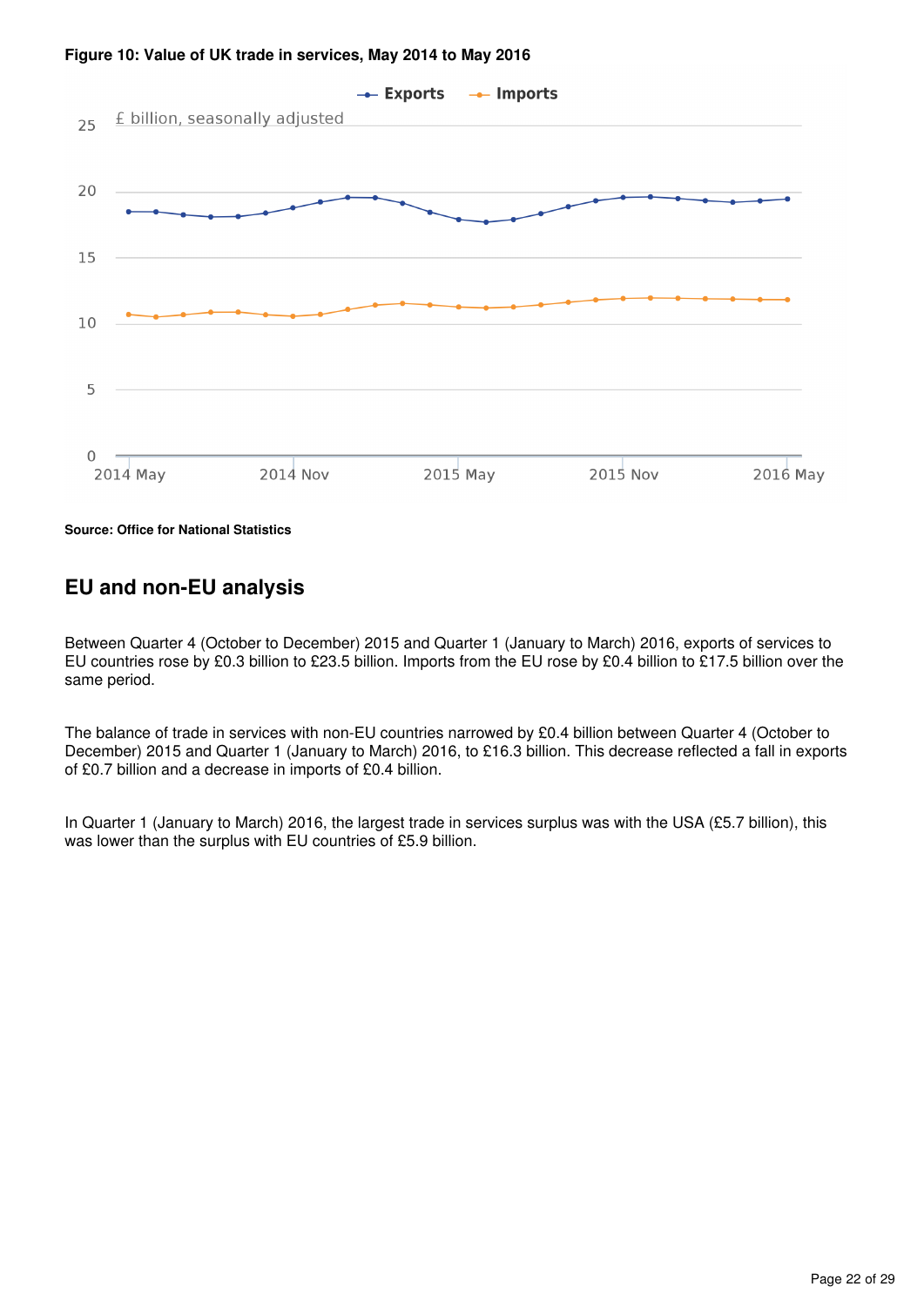**Figure 11: Trade in services, balance with total EU and selected non-EU countries, quarter 1 (Jan to March) 2016**



**Source: Office for National Statistics**

## **Revisions**

Between the May 2016 and April 2016 UK trade publications, the Quarter 1 (January to March) 2016 surplus for trade in services has been revised up by £1.3 billion, which reflected an upwards revision of £1.9 billion in exports and an upwards revision of £0.5 billion in imports. The main contributors for the upwards revision in exports were other business services (£1.5 billion) and travel services (£0.4 billion). The main contributor for the upwards revision in imports was other business services (£0.5 billion).

In the May 2016 UK trade publication, the data series has been revised from 1997 onwards. This reflects annual process of balancing the national accounts as a whole, take on methodology changes and latest annual data source revisions.

In the May 2016 publication, exports of services were estimated at £225.5 billion for 2015, revised down from £226.0 billion in the April 2016 publication. The overall decrease to exports between the UK trade publications in May 2016 and April 2016 of £0.5 billion for 2015 is primarily due to downward revisions in telecommunication, computer and information services (£3.3 billion), transport services (£2.4 billion) and insurance services (£2.3 billion); these were offset by upward revisions in other business services (£6.2 billion) and and travel services (£2.0 billion). Exports were measured in the May 2016 publication at £218.8 billion for 2014, revised down from £219.7 billion in the April 2016 publication. The overall decrease between the UK trade publications in May 2016 and April 2016 of £0.9 billion for 2014 is primarily due to downward revisions in transport services (£2.1 billion) and telecommunication, computer and information services (£1.5 billion); these were partially offset by upward revisions in insurance services (£2.1 billion) and financial services (£1.1 billion).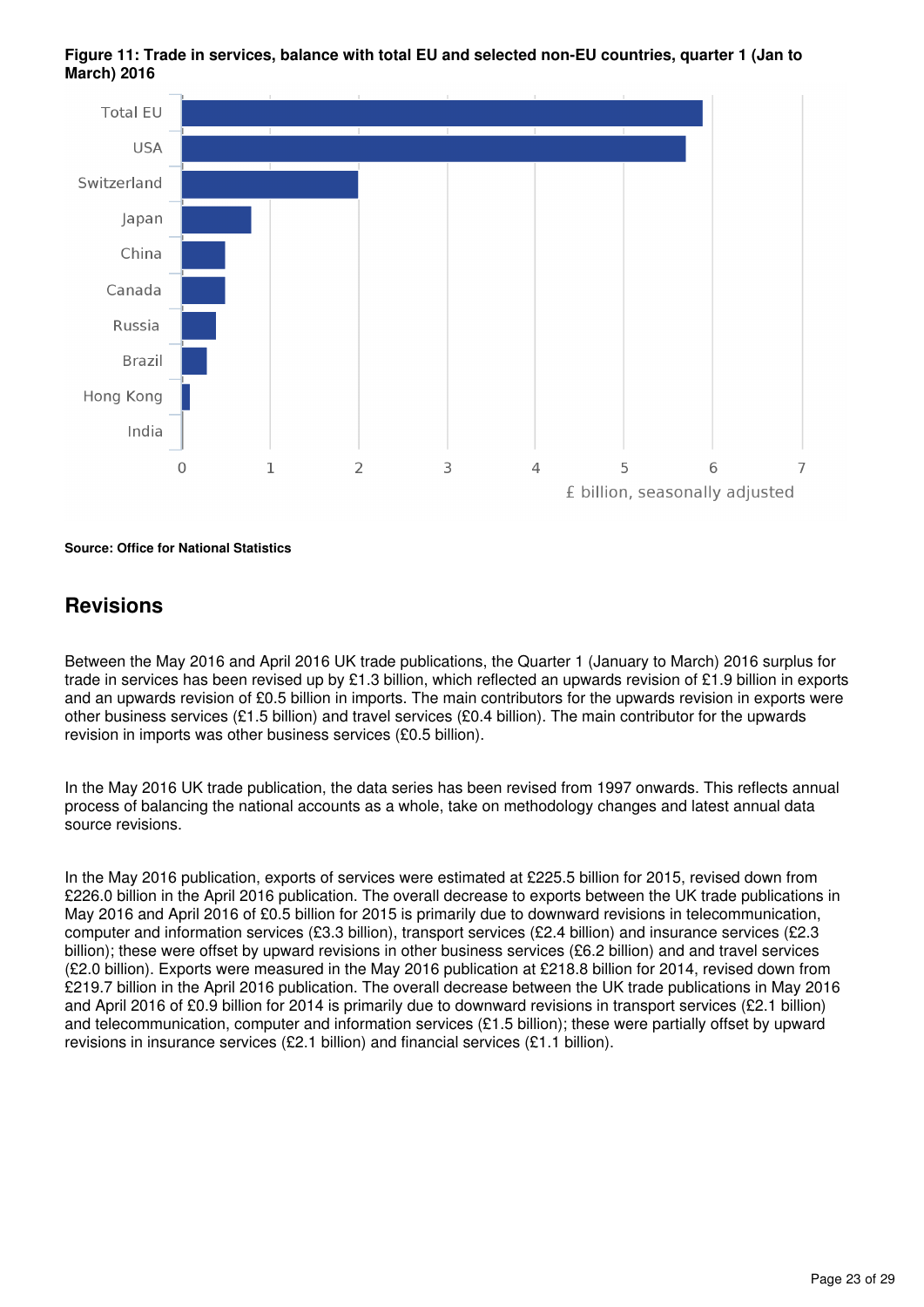In the May 2016 publication, imports of services were estimated at £137.7 billion for 2015, revised up from £137.3 billion in the April 2016 publication. The overall increase to imports between the UK trade publications in May 2016 and April 2016 of £0.4 billion for 2015 is primarily due to an upward revision in other business services of £3.6 billion; this was partly offset by downward revisions in transport services (£1.1 billion), telecommunication, computer and information services (£0.9 billion), financial services (£0.7 billion) and construction services (£0.6 billion). Imports were measured in the May 2016 publication at £132.4 billion for 2014, revised up from £130.9 billion in the April 2016 publication. The overall increase between the UK trade publications in May 2016 and April 2016 of £1.5 billion for 2014 is primarily due to upward revisions in financial services (£2.5 billion) and insurance services (£0.7 billion); these were partially offset by downward revisions in transport services (£0.9 billion), charges for use of intellectual property services (£0.5 billion), construction services (£0.5 billion), travel services (£0.4 billion) and telecommunication, computer and information services (£0.3 billion).

## **Where to find data about trade in services**

The trade in services figures are available in Table 1 CONT. of the dataset of the tables.

A further breakdown of non-EU countries can found in the [Quarter 1 \(January to March\) 2016 United Kingdom](https://www.ons.gov.uk/economy/nationalaccounts/uksectoraccounts/datasets/unitedkingdomeconomicaccountsbalanceofpaymentscurrentaccount)  [Economic Accounts.](https://www.ons.gov.uk/economy/nationalaccounts/uksectoraccounts/datasets/unitedkingdomeconomicaccountsbalanceofpaymentscurrentaccount)

## <span id="page-23-0"></span>**13. Where to find more information about UK trade statistics**

## **Other regularly published UK trade releases**

Supplementary quarterly data analysed by product according to the UK trade in goods by classification of product by activity (CPA 2008) are also available.

The latest release on 14 June 2016 covered the period [Quarter 1 \(January to March\) 2016](https://www.ons.gov.uk/economy/nationalaccounts/balanceofpayments/datasets/publicationtablesuktradecpa08) and the data is consistent with [UK trade April 2016](https://www.ons.gov.uk/economy/nationalaccounts/balanceofpayments/bulletins/uktrade/apr2016). Following an internal review of our publications and a [wider survey of users](http://www.ons.gov.uk/ons/about-ons/get-involved/consultations-and-user-surveys/consultations/uk-trade-survey/feedback-from-consultations-on-ons-uk-trade-outputs.doc) there is no longer a statistical bulletin associated with the release.

The data will be updated at the next publication on 14 September 2016 to be fully consistent with the Pink Book and Blue Book datasets.

The complete run of data in the tables of this statistical bulletin are also available to view and download in other electronic formats free of charge using our [time series data](https://www.ons.gov.uk/economy/nationalaccounts/balanceofpayments/datasets/tradeingoodsmretsallbopeu2013timeseriesspreadsheet) website service. You can download the complete statistical bulletin in a choice of zipped formats, or view and download your own selections of individual series.

HMRevenue and Customs (HMRC) publish [Overseas trade statistics](https://www.uktradeinfo.com/Statistics/Pages/MonthlyTimetableofReleases.aspx) on the same day as we release the UK trade data each month. These aggregate estimates will differ slightly from those that are published by us as part of the [Balance of Payments \(BoP\)](https://www.ons.gov.uk/economy/nationalaccounts/balanceofpayments/bulletins/balanceofpayments/previousReleases), as the 2 sets of data are compiled to different sets of rules. The BoP publication shows a high level picture of UK trade in goods, whereas the OTS publication shows a detailed picture of the UK's trade in goods by commodity and partner country.

## **Recently published reports on UK trade topics**

We have published a methodology article estimating the value of service exports abroad from different parts of [the UK.](https://www.ons.gov.uk/releases/estimatingthevalueofservicesexportsabroadfromdifferentpartsoftheuk) This work has been undertaken to meet user needs for sub-national estimates for exports of services. The article provides annual estimates for 2011 to 2014, including breakdowns by region, commodity and industry, which at this stage are considered experimental. We welcome feedback on the article and the proposed methodology.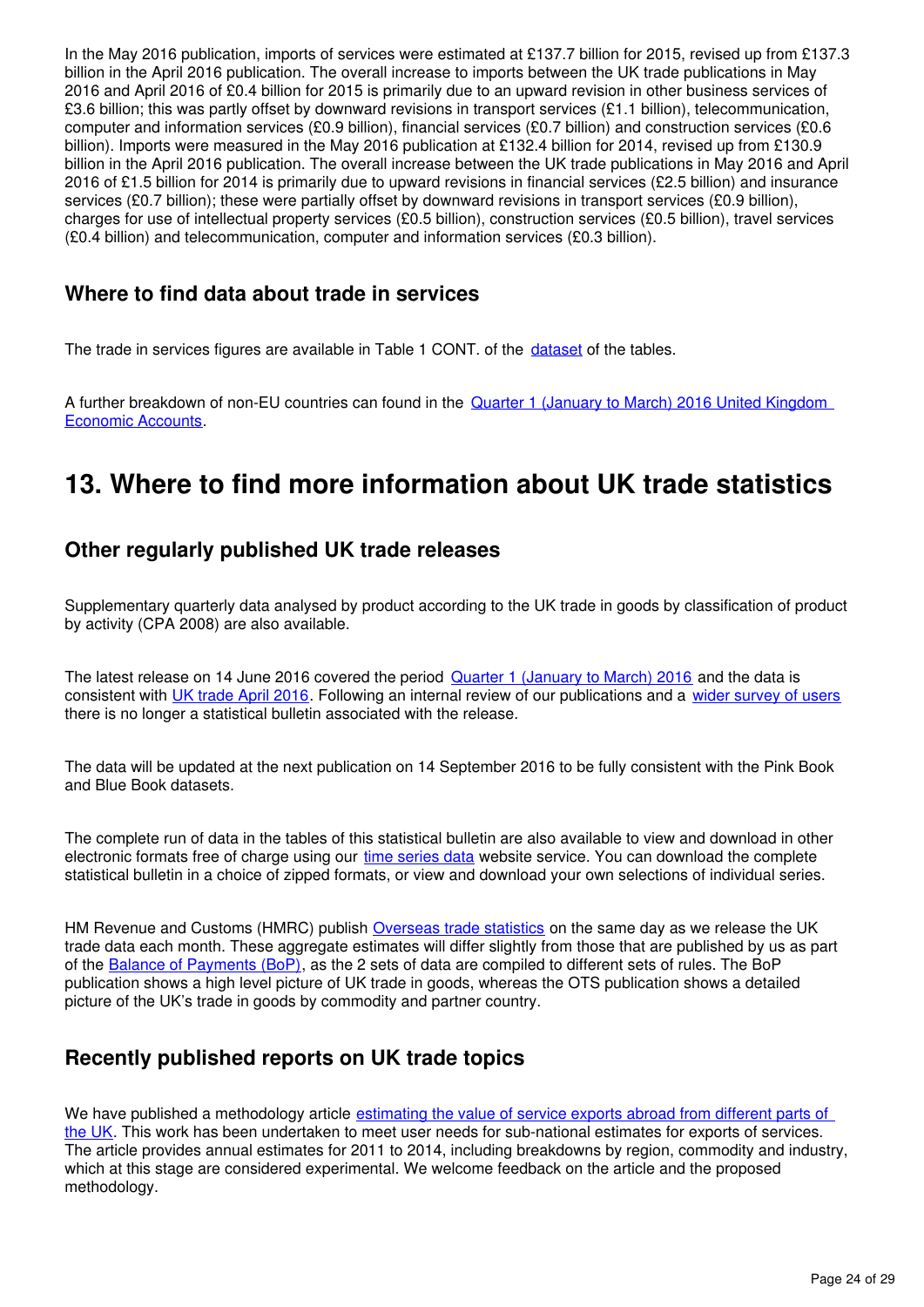The **Economic Review published 6 April 2016 contains information on trade as a percentage of GDP.** 

The **Economic Review published 3 February 2016 includes analysis of trade with EU and non-EU countries.** 

On 29 January 2016 [annual International trade in services survey results](https://www.ons.gov.uk/businessindustryandtrade/internationaltrade/bulletins/internationaltradeinservices/2014) for 2014 were published. This release gives information on the industry of the businesses engaged in trade in services.

## **Historic articles published on UK trade**

On 30 October 2015 we published the annual [Balance of Payments Pink Book 2015](http://www.ons.gov.uk/economy/nationalaccounts/balanceofpayments/compendium/unitedkingdombalanceofpaymentsthepinkbook/2015-10-30) which as well as containing more detailed information on trade also provided an overview of the trade deficit in relation to the current account deficit.

In our **Economic Review** published on 3 September 2015 there is further commentary on UK export performance[.](http://www.ons.gov.uk/economy/nationalaccounts/uksectoraccounts/articles/economicreview/2015-09-03#exports)

On 1 September 2015, we published an article on the [economic performance of the UK's motor vehicle](http://webarchive.nationalarchives.gov.uk/20160105160709/http:/www.ons.gov.uk/ons/rel/abs/annual-business-survey/car-production/sty-car.html)  [manufacturing industry](http://webarchive.nationalarchives.gov.uk/20160105160709/http:/www.ons.gov.uk/ons/rel/abs/annual-business-survey/car-production/sty-car.html).

On 26 June 2015, we published a short story on [the importance of EU to UK trade and investment](http://webarchive.nationalarchives.gov.uk/20160105160709/http:/www.ons.gov.uk/ons/rel/international-transactions/outward-foreign-affiliates-statistics/how-important-is-the-european-union-to-uk-trade-and-investment-/index.html) .

On 9 June 2015, we published a short story on the importance of China to the UK economy, including the value [of the UK trade with China](http://webarchive.nationalarchives.gov.uk/20160105160709/http:/www.ons.gov.uk/ons/rel/international-transactions/outward-foreign-affiliates-statistics/how-important-is-the-european-union-to-uk-trade-and-investment-/index.html).

On 6 February 2015, we published an article on the **[Rotterdam effect](http://webarchive.nationalarchives.gov.uk/20160105160709/http:/www.ons.gov.uk/ons/rel/uktrade/uk-trade/december-2014/sty-trade-rotterdam-effect-.html)** and its potential impact on the UK trade in goods estimates.

On 23 January 2015, we published a short story exploring [the reasons behind the UK trade deficit](http://webarchive.nationalarchives.gov.uk/20160105160709/http:/www.ons.gov.uk/ons/rel/uktrade/uk-trade/december-2014/sty-trade-rotterdam-effect-.html).

## **Published user requested data and analysis**

Additional statistical data and analyses for UK trade statistics that have not been included in our standard publications are available at the [user requested data and analysis pages](https://www.ons.gov.uk/search?q=uk%20trade&sortBy=relevance&filter=user_requested_data&q=uk%20trade) on our website.

## **Methodological articles**

Detailed methodological notes are published in the [UK Balance of Payments - The Pink Book, 2015](https://www.ons.gov.uk/economy/nationalaccounts/balanceofpayments/compendium/unitedkingdombalanceofpaymentsthepinkbook/2015-10-30).

## <span id="page-24-0"></span>**14. Revisions to trade statistics**

## **Trade in goods revisions**

The revision period for goods is back to January 1998, in line with the open revisions period for the 2016 Blue Book and Pink Book.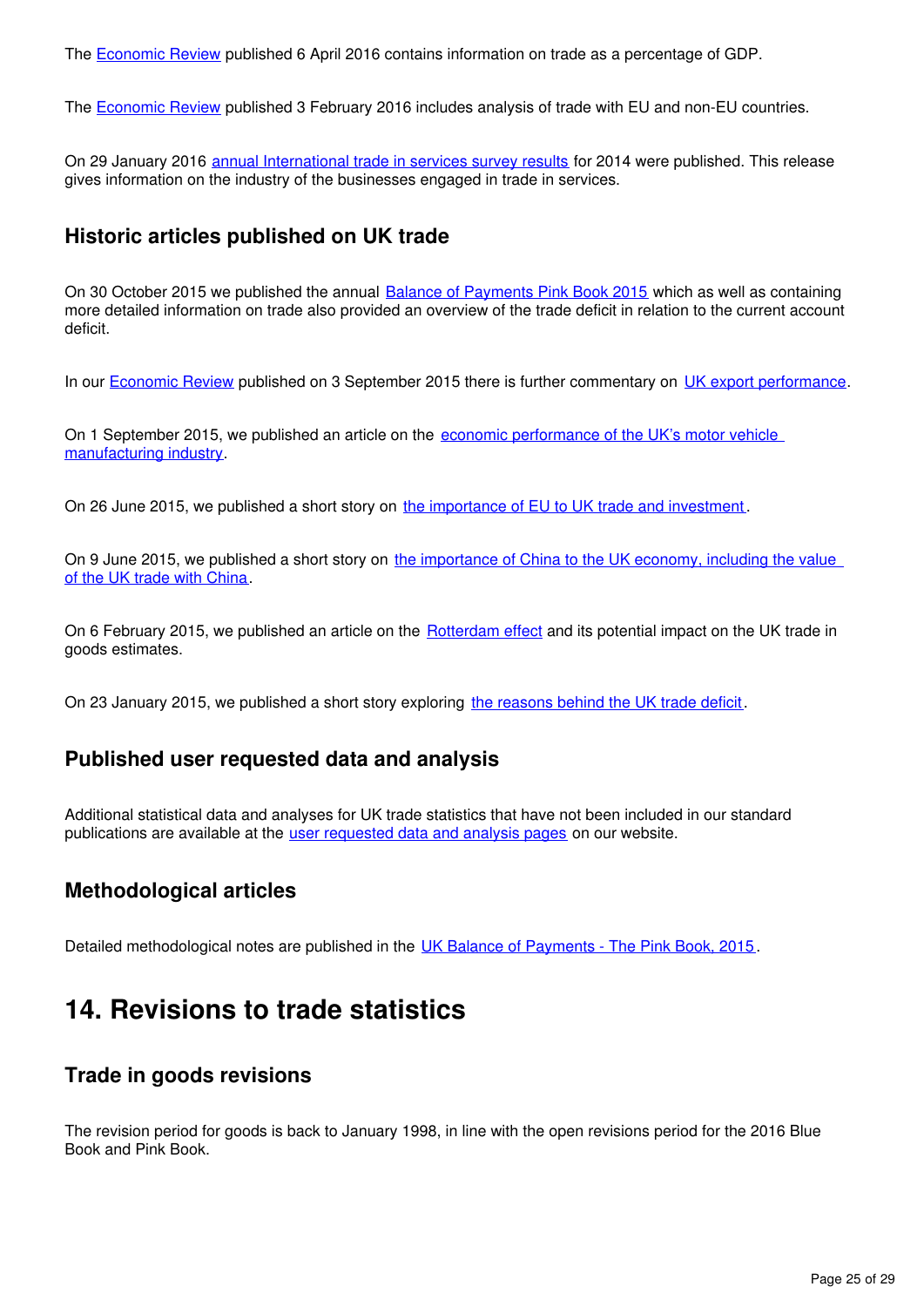## **Trade in services revisions**

The revision period for services is back to January 1997, in line with the open revisions period for the 2016 Blue Book and Pink Book.

The National accounts revision policy can be found on our website.

## **Methodology changes**

### **Gas**

HMRC Trade Statistics have amended the data source used in the compilation of Natural Gas traded with non-EU partners from 2011 onwards. Imports of gas have been revised upwards by approximately £3.0 billion in each year 2011 to 2013. This change had already been incorporated from 2014 onwards.

## **Imputed rental on second homes (cross border-property income)**

Wider national accounts changes to imputed rental have impacted on the imports and exports of housing services arising from imputed rental of second homes by non-residents which part of travel services. The revision to trade balance from 1997 onwards vary between -£0.4 billion and +£0.6 billion.

## **Exhaustiveness**

Improved estimates of non-complicit Value Added Tax (VAT fraud) has an indirect effect on trade in services. Exports of services have been revised up by less than £0.1 billion each year.

## <span id="page-25-0"></span>**15. Accuracy of the statistics**

Accuracy: Trade in goods figures for the most recent months are provisional and subject to revision in the light of:

- late trader data
- revisions to seasonal adjustment factors which are re-estimated every month

Trade in services estimates have been derived from a number of monthly and quarterly sources. For components where no monthly data are available, estimates have been derived on the basis of recent trends. The results should be used with appropriate caution, as they are likely to be less reliable than those for trade in goods.

Reliability: Revisions to data provide one indication of its reliability. Table 9 shows summary information on the size and direction of the revisions that have been made to the data covering a 5-year period. A statistical test has been applied to the average revision to find out if it is statistically significantly different from zero. An asterisk (\*) shows that the test is significant.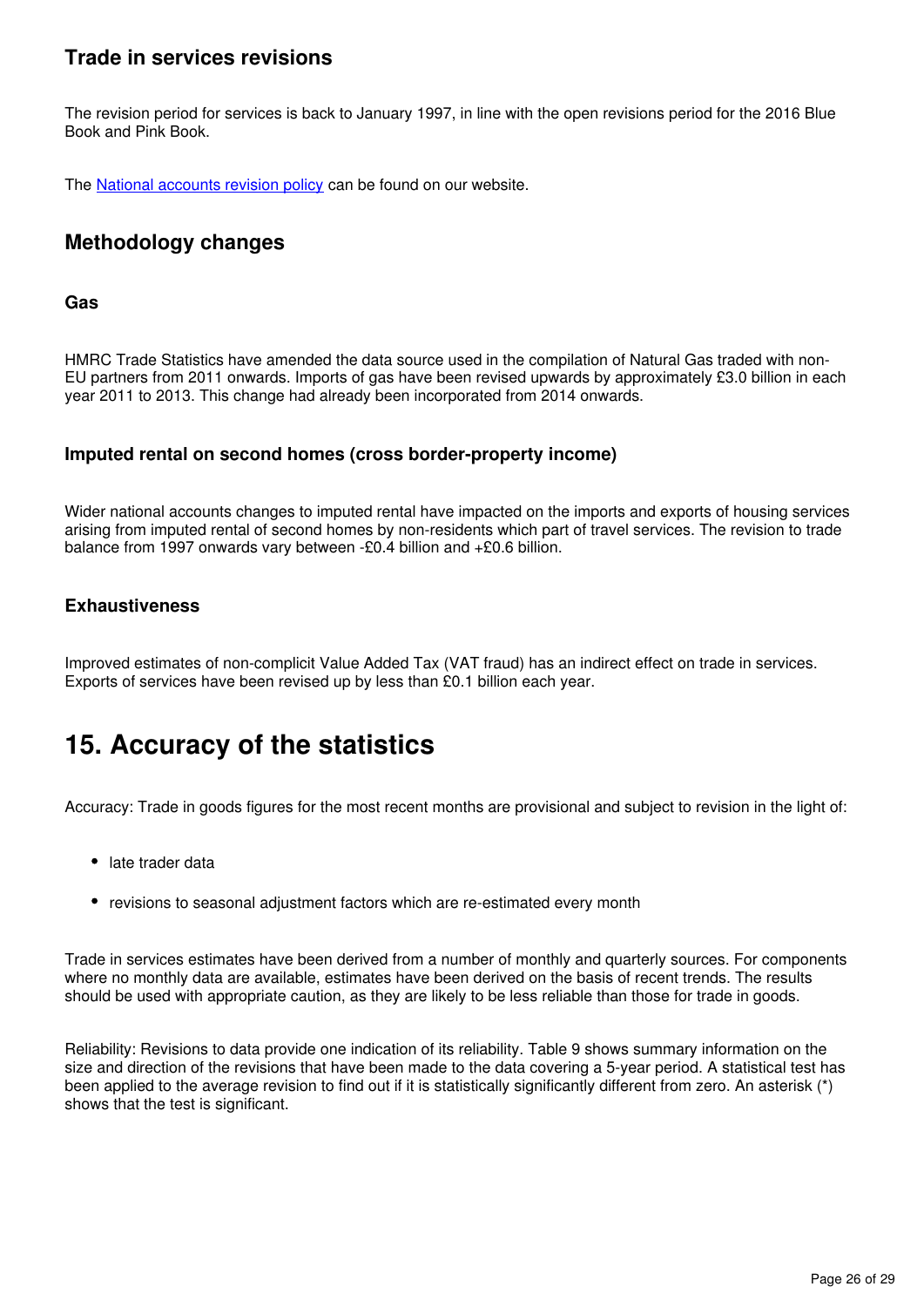#### £ million

|                               |                           | Revisions between first publication and estimates 12 months later |                                                                                     |  |  |  |  |  |  |  |
|-------------------------------|---------------------------|-------------------------------------------------------------------|-------------------------------------------------------------------------------------|--|--|--|--|--|--|--|
|                               | Value in<br>latest period | Average over the last 5<br>years (mean revision)                  | Average over the last 5 years without regard to<br>sign (average absolute revision) |  |  |  |  |  |  |  |
| Total trade<br>exports (IKBH) | 43,090                    | 1,035*                                                            | $1,047*$                                                                            |  |  |  |  |  |  |  |
| Total trade<br>imports (IKBI) | 45,353                    | $961*$                                                            | $962*$                                                                              |  |  |  |  |  |  |  |
| Total trade<br>balance (IKBJ) | $-2,263$                  | 66                                                                | 832                                                                                 |  |  |  |  |  |  |  |

Source: Office for National Statistics

## <span id="page-26-0"></span>**16. Other quality information**

## **UK trade re-assessment**

The UK Statistics Authority [suspended the National Statistics designation of UK trade](http://www.statisticsauthority.gov.uk/reports---correspondence/correspondence/letter-from-sir-andrew-dilnot-to-john-pullinger-141114.pdf) on 14 November 2014. The Authority's[re-assessment of UK trade](https://www.statisticsauthority.gov.uk/publication/statistics-on-uk-trade/) against the [Code of Practice for Official Statistics](https://www.statisticsauthority.gov.uk/monitoring-and-assessment/code-of-practice/) has been completed.

One of the recommendations of the re-assessment was to consult with users on the use of UK trade statistics. The [results of this user engagement survey](http://www.ons.gov.uk/ons/about-ons/get-involved/consultations-and-user-surveys/consultations/uk-trade-survey/feedback-from-consultations-on-ons-uk-trade-outputs.doc) can be found on our website.

## **UK trade re-assessment update**

ONS has now addressed some of the requirements of the re-assessment of UK trade and is in the final stages of providing evidence on the remaining requirements. In doing so, we are working with the Assessment Team to evaluate whether any additional evidence will be required as a result of the Independent review of UK economic statistics, led by Professor Sir Charles Bean.

## **Trade development plan**

The trade development plan has now been launched.

## **EMU enlargement**

As of 1 January 2015, Lithuania joined the European Monetary Union (EMU). Therefore the EMU totals in this UK trade release include Lithuania.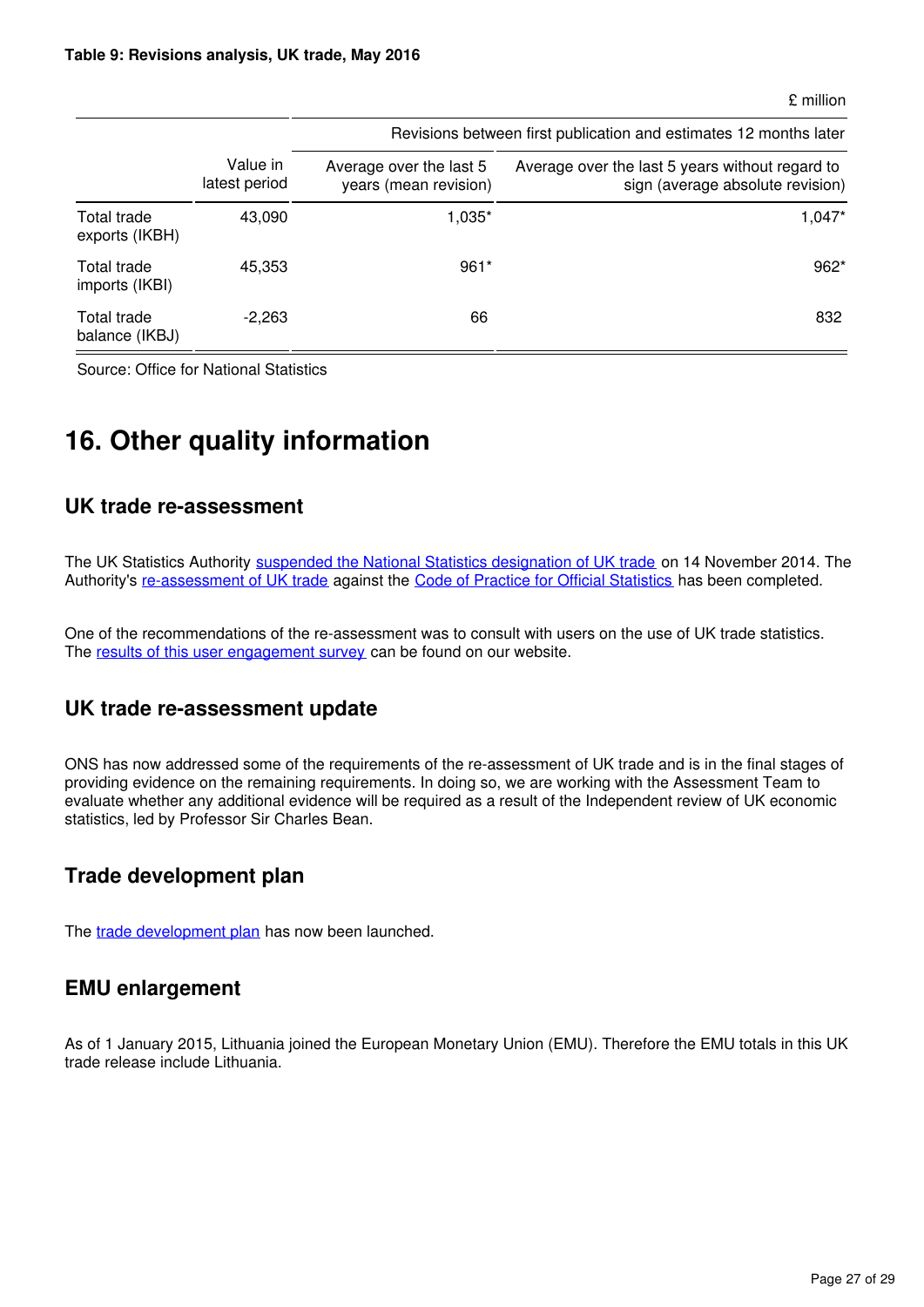## **EMU coverage**

The coverage of EMU countries was extended to cover Cyprus and Malta from October 2008, Slovakia from January 2009, Estonia from January 2011, Latvia from January 2014 and Lithuania from January 2015. Some EU and non-EU breakdowns of commodity data for chained volume measures which are available on request may be less reliable than the current price data. Please consult Katherine Kent on +44 (0)1633 455829 if you are considering using them.

Data have been combined for the United States and Puerto Rico and for Dubai, Abu Dhabi and Sharjah (the United Arab Emirates) from January 2009 onwards. Estimates are separately available for the United States and Dubai up to the end of 2008 on request.

## **Erratics**

Non-monetary gold is now included in the erratics series; along with ships, aircraft, precious stones and silver. In compliance with the BPM6 changes, non-monetary gold which is held as a store of wealth is now recorded within trade in goods.

## **Deflation**

It is common for the value of a group of financial transactions to be measured in several time periods. The values measured will include both the change in the volume sold and the effect of the change of prices over that year. Deflation is the process whereby the effect of price change is removed from a set of values.

Chain-linked indices (chained volume measures), which are indexed to form the volume series in this bulletin, differ from fixed base indices in that the growth from one year to the next is estimated by weighting the components using the contribution to value of trade in the immediately preceding year (effectively re-basing every year). This series of annually re-weighted annual growths is then "chain-linked" to produce a continuous series.

The implied price deflators, derived by comparing current price data to chained volume measures data are not the same as the price indices published in this statistical bulletin, because the former are current weighted while the latter are base (2012) weighted.

Changes in trade associated with VAT MTIC fraud mean that comparisons of volume and prices (both including and excluding trade associated with VAT MTIC fraud) should be treated with a great deal of caution.

## **Interpreting the data**

In months where quarterly and 3-monthly ending percentage changes for index data coincide, there may be small differences between the data for methodological reasons. Quarterly data are the indexed form of an underlying constant price (for volume indices) or consistent quantity (for price indices) series. 3-month ending data are the average of the index data in that period.

## **Seasonal adjustment**

Seasonal adjustment aims to remove effects associated with the time of the year or the arrangement of the calendar so that movements within a time series may be more easily interpreted.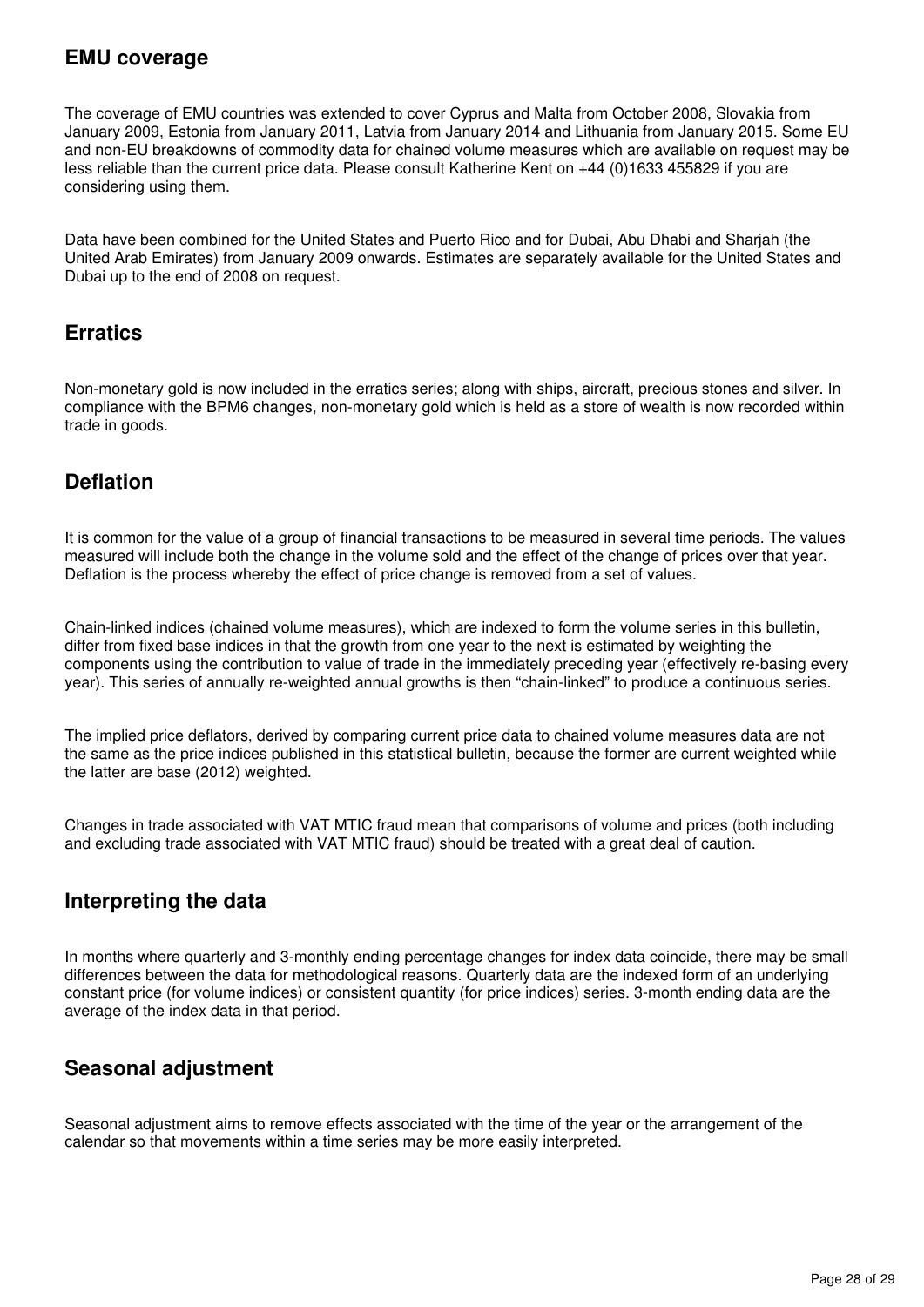## <span id="page-28-0"></span>**17. Records sheet**

The [UK trade record information for May 2016](https://www.ons.gov.uk/economy/nationalaccounts/balanceofpayments/datasets/uktraderecordssheet) can be accessed on our website.

## <span id="page-28-1"></span>**18. Background notes**

## 1. **What's new**

#### **Consistency with Quarterly National Accounts, Blue Book 2016 and Pink Book 2016**

The data published in this Statistical Bulletin are consistent with the Quarterly National Accounts, quarter 1 [\(January to March 2016\)](https://www.ons.gov.uk/economy/grossdomesticproductgdp/bulletins/quarterlynationalaccounts/quarter1jantomar2016) published on 30 June 2016. As previously announced, the revision period for this publication is back to January 1998, in line with the open revisions period for the 2016 Blue Book and Pink Book.

Consistent with changes to Blue Book, the reference year has moved from 2012=100 to 2013=100 and the base year for chained volume measures from 2012 to 2013.

An article on the *Impact of Blue Book 2016 changes on current price and chained volume measure Gross* [Domestic Product estimates, 1997 to 2014](https://www.ons.gov.uk/economy/nationalaccounts/uksectoraccounts/articles/impactofbluebook2016changesoncurrentpriceandchainedvolumemeasuregrossdomesticproductestimates1997to2014/2016-05-199) can be found on our website.

#### **2014 implied deflator and the underlying price indices**

There was previously some inconsistency between the trade in goods implied deflator and the underlying price indices for some low level commodities in 2014, this has now been corrected.

#### **Methodological change to the way HMRC trade in goods statistics are compiled**

From May 2016 month of account there has been a methodological change to the way HMRC compiles Non-EU statistics.

Following a change in legislation, Non-EU trade in goods statistics will move from the General Trade system of compilation to the Special Trade system. In brief, special trade records the physical movement of goods to and from the UK, but excludes goods that are placed into customs warehouse where duty and VAT has not yet been paid.

This change has had minimal impact on ONS trade in goods statistics as we previously applied adjustments to remove those goods held in customs warehouse from our data, the only change we have made is the removal of these adjustments.

Afull announcement from HMRC is available on their website.

## 2. **Code of Practice for Official Statistics**

[National Statistics](https://www.statisticsauthority.gov.uk/national-statistician/types-of-official-statistics/) are produced to high professional standards set out in the [Code of Practice for Official](https://www.statisticsauthority.gov.uk/monitoring-and-assessment/code-of-practice/)  [Statistics](https://www.statisticsauthority.gov.uk/monitoring-and-assessment/code-of-practice/). They undergo regular quality assurance reviews to ensure that they meet customer needs. They are produced free from any political interference.

## 3. **Quality and methodology information report**

A [quality and methodology information report](https://www.ons.gov.uk/economy/nationalaccounts/balanceofpayments/qmis/uktradeqmi) for this statistical bulletin and associated data can be found on our website.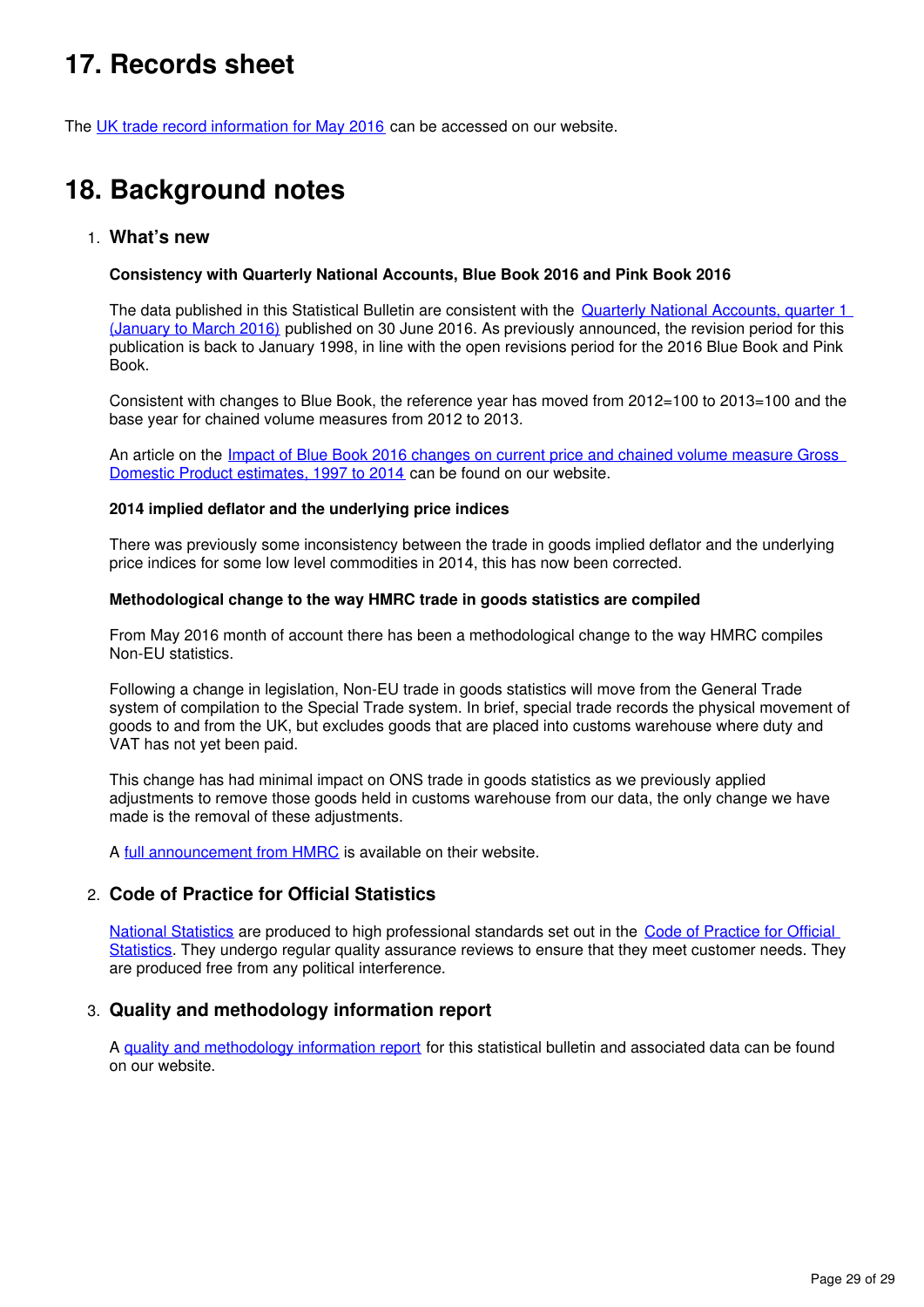## **1 VALUE OF UK TRADE IN GOODS AND SERVICES**

**Balance of Payments basis**

|                                                                        |                                                          |                                                           |                                                                |                                                            |                                                           |                                                                      |                                                          |                                                          |                                                              |                                                           |                                                          | £ million seasonally adjusted                                     |
|------------------------------------------------------------------------|----------------------------------------------------------|-----------------------------------------------------------|----------------------------------------------------------------|------------------------------------------------------------|-----------------------------------------------------------|----------------------------------------------------------------------|----------------------------------------------------------|----------------------------------------------------------|--------------------------------------------------------------|-----------------------------------------------------------|----------------------------------------------------------|-------------------------------------------------------------------|
|                                                                        |                                                          | Total trade                                               |                                                                |                                                            | Trade in goods                                            |                                                                      |                                                          | Oil                                                      |                                                              |                                                           | Trade in goods<br>excluding oil                          |                                                                   |
|                                                                        | <b>Exports</b>                                           | Imports                                                   | <b>Balance</b>                                                 | Exports                                                    | Imports                                                   | <b>Balance</b>                                                       | Exports                                                  | Imports                                                  | <b>Balance</b>                                               | Exports                                                   | Imports                                                  | <b>Balance</b>                                                    |
| 2011<br>2012<br>2013                                                   | <b>IKBH</b><br>496 987<br>499 141<br>517 642             | <b>IKBI</b><br>524 047<br>536 475<br>556 880              | <b>IKBJ</b><br>$-27060$<br>$-37334$<br>$-39238$                | <b>BOKG</b><br>308 171<br>301 621<br>303 147               | <b>BOKH</b><br>403 126<br>412 528<br>423 811              | <b>BOKI</b><br>$-94955$<br>$-110907$<br>$-120664$                    | <b>ELBL</b><br>38 667<br>39 417<br>39 184                | <b>ENXO</b><br>49 395<br>53 713<br>49 109                | <b>ENXQ</b><br>$-10728$<br>$-14296$<br>$-9925$               | <b>ELBM</b><br>269 504<br>262 204<br>263 963              | <b>ENXP</b><br>353 731<br>358 815<br>374 702             | <b>BQKH</b><br>$-84227$<br>$-96611$<br>$-110739$                  |
| 2014<br>2015                                                           | 511 654<br>510 340                                       | 547 877<br>548 908                                        | $-36223$<br>$-38568$                                           | 292 894<br>284 855                                         | 415 469<br>411 186                                        | $-122575$<br>$-126331$                                               | 32 902<br>21 084                                         | 42 862<br>29 343                                         | $-9960$<br>$-8259$                                           | 259 992<br>263 771                                        | 372 607<br>381 843                                       | -112 615<br>$-118072$                                             |
|                                                                        |                                                          |                                                           |                                                                |                                                            |                                                           |                                                                      |                                                          |                                                          |                                                              |                                                           |                                                          |                                                                   |
| 2014 Q2<br>Q3<br>Q <sub>4</sub>                                        | 128 579<br>126 698<br>130 294                            | 135 215<br>135 875<br>138 961                             | $-6636$<br>$-9177$<br>$-8667$                                  | 73 4 63<br>72 324<br>73 998                                | 102 862<br>103 489<br>107 056                             | $-29399$<br>$-31165$<br>$-33058$                                     | 8845<br>7649<br>6752                                     | 10791<br>11 498<br>9731                                  | $-1946$<br>$-3849$<br>$-2979$                                | 64 618<br>64 675<br>67 246                                | 92 071<br>91 991<br>97 325                               | $-27453$<br>$-27316$<br>$-300079$                                 |
| 2015 Q1<br>Q <sub>2</sub><br>Q3<br>Q <sub>4</sub>                      | 129 637<br>128 145<br>125 142<br>127 416                 | 139 285<br>134 331<br>136 242<br>139 050                  | $-9648$<br>$-6186$<br>$-111100$<br>$-11634$                    | 71 500<br>74 209<br>70 129<br>69 017                       | 105 293<br>100 498<br>101 967<br>103 428                  | $-33793$<br>$-26289$<br>$-31838$<br>$-34411$                         | 5 2 2 1<br>5954<br>5 2 4 4<br>4 6 6 5                    | 7 5 5 1<br>8 1 7 8<br>6877<br>6737                       | $-2330$<br>$-2224$<br>$-1633$<br>$-2072$                     | 66 279<br>68 255<br>64 885<br>64 352                      | 97 742<br>92 320<br>95 090<br>96 691                     | $-31463$<br>$-24065$<br>$-30205$<br>$-32339$                      |
| 2016 Q1                                                                | 127 857                                                  | 139 889                                                   | $-12032$                                                       | 69 949                                                     | 104 254                                                   | $-34305$                                                             | 4 2 0 3                                                  | 5414                                                     | $-1211$                                                      | 65 746                                                    | 98 840                                                   | $-33094$                                                          |
| 2014 May<br>Jun                                                        | 43 552<br>42 512                                         | 45 179<br>44 680                                          | $-1627$<br>$-2168$                                             | 25 0 96<br>24 065                                          | 34 499<br>34 185                                          | $-9403$<br>$-10120$                                                  | 3 0 3 2<br>2 709                                         | 3790<br>3424                                             | $-758$<br>$-715$                                             | 22 064<br>21 356                                          | 30 709<br>30 761                                         | $-8645$<br>$-9405$                                                |
| Jul<br>Aug<br>Sep<br>Oct<br>Nov<br>Dec                                 | 42773<br>41 046<br>42879<br>43 829<br>42 921<br>43 544   | 46 092<br>43 946<br>45 837<br>45 4 23<br>45 197<br>48 341 | $-3319$<br>$-2900$<br>$-2958$<br>$-1594$<br>$-2276$<br>$-4797$ | 24 555<br>22 985<br>24 784<br>25 4 7 5<br>24 171<br>24 352 | 35 4 26<br>33 091<br>34 972<br>34 762<br>34 645<br>37 649 | $-10.871$<br>$-10106$<br>$-10188$<br>$-9287$<br>$-10474$<br>$-13297$ | 2951<br>2 0 5 3<br>2645<br>2 4 4 3<br>2 1 8 7<br>2 1 2 2 | 3 9 3 4<br>3 3 9 5<br>4 1 6 9<br>3511<br>2863<br>3 3 5 7 | $-983$<br>$-1342$<br>$-1524$<br>$-1068$<br>$-676$<br>$-1235$ | 21 604<br>20 932<br>22 139<br>23 032<br>21 984<br>22 230  | 31 492<br>29 696<br>30 803<br>31 251<br>31 782<br>34 292 | $-9888$<br>$-8764$<br>$-8664$<br>$-8219$<br>$-9798$<br>$-12062$   |
| 2015 Jan<br>Feb<br>Mar<br>Apr<br>May<br>Jun                            | 43 669<br>43 060<br>42 908<br>42913<br>42 534<br>42 698  | 46 335<br>45 145<br>47805<br>45 069<br>43 877<br>45 385   | $-2666$<br>$-2085$<br>$-4897$<br>$-2156$<br>$-1343$<br>$-2687$ | 24 134<br>23 549<br>23 817<br>24 508<br>24 669<br>25 032   | 35 266<br>33 746<br>36 281<br>33 664<br>32 627<br>34 207  | $-11132$<br>$-10197$<br>$-12464$<br>$-9156$<br>$-7958$<br>$-9175$    | 1 7 7 1<br>1675<br>1775<br>1 6 5 4<br>2 2 4 0<br>2 0 6 0 | 2 1 6 0<br>2513<br>2878<br>2 7 7 3<br>2 5 9 7<br>2808    | $-389$<br>$-838$<br>$-1103$<br>$-1119$<br>$-357$<br>$-748$   | 22 363<br>21 874<br>22 042<br>22 854<br>22 4 29<br>22 972 | 33 106<br>31 233<br>33 403<br>30 891<br>30 030<br>31 399 | $-10743$<br>$-9359$<br>$-11.361$<br>$-8037$<br>$-7601$<br>$-8427$ |
| Jul<br>Aug<br>Sep<br>Oct<br>Nov<br>Dec                                 | 40 526<br>41 731<br>42 885<br>42 637<br>42 511<br>42 268 | 46 239<br>44 992<br>45 011<br>47 135<br>46 916<br>44 999  | $-5713$<br>$-3261$<br>$-2126$<br>$-4498$<br>$-4405$<br>$-2731$ | 22 662<br>23 4 20<br>24 047<br>23 352<br>22 976<br>22 689  | 34 990<br>33 577<br>33 400<br>35 345<br>35 0 20<br>33 063 | $-12328$<br>$-10157$<br>$-9353$<br>$-11993$<br>$-12044$<br>$-10374$  | 1985<br>1756<br>1 503<br>1 5 4 2<br>1 647<br>1476        | 2419<br>2 2 8 4<br>2 1 7 4<br>2 6 4 0<br>2 177<br>1920   | $-434$<br>$-528$<br>$-671$<br>$-1098$<br>$-530$<br>$-444$    | 20 677<br>21 664<br>22 544<br>21810<br>21 329<br>21 213   | 32 571<br>31 293<br>31 226<br>32 705<br>32 843<br>31 143 | $-11894$<br>$-9629$<br>$-8682$<br>$-10.895$<br>$-11514$<br>-9 930 |
| 2016 Jan<br>Feb<br>Mar<br>Apr<br>May                                   | 42 446<br>42 405<br>43 006<br>45 056<br>43 090           | 46 263<br>46 615<br>47 011<br>47 006<br>45 353            | $-3817$<br>$-4210$<br>$-4005$<br>$-1950$<br>$-2263$            | 22 994<br>23 116<br>23 839<br>25 779<br>23 669             | 34 350<br>34 742<br>35 162<br>35 193<br>33 548            | $-11356$<br>$-11626$<br>$-11323$<br>$-9414$<br>$-9879$               | 1 373<br>1 4 6 0<br>1 370<br>1 5 3 5<br>1 506            | 1807<br>1 646<br>1961<br>2 0 9 5<br>1762                 | $-434$<br>$-186$<br>$-591$<br>$-560$<br>$-256$               | 21 621<br>21 656<br>22 4 69<br>24 244<br>22 163           | 32 543<br>33 096<br>33 201<br>33 098<br>31 786           | $-10922$<br>$-11440$<br>$-10732$<br>$-8854$<br>-9 623             |
| Value change, latest month compared with:<br>Previous month            | $-1966$                                                  | $-1653$                                                   | $-313$                                                         | $-2110$                                                    | $-1645$                                                   | $-465$                                                               | $-29$                                                    | $-333$                                                   | 304                                                          | $-2081$                                                   | $-1312$                                                  | $-769$                                                            |
| Percentage change, latest month compared with:<br>Previous month       | $-4.4$                                                   | $-3.5$                                                    |                                                                | $-8.2$                                                     | $-4.7$                                                    |                                                                      | $-1.9$                                                   | $-15.9$                                                  |                                                              | $-8.6$                                                    | $-4.0$                                                   |                                                                   |
| 3 months ended:                                                        |                                                          |                                                           |                                                                |                                                            |                                                           |                                                                      |                                                          |                                                          |                                                              |                                                           |                                                          |                                                                   |
| 2015 May                                                               | 128 355                                                  | 136 751                                                   | $-8396$                                                        | 72 994                                                     | 102 572                                                   | $-29578$                                                             | 5 6 6 9                                                  | 8 2 4 8                                                  | $-2579$                                                      | 67 325                                                    | 94 324                                                   | $-26999$                                                          |
| 2016 Feb                                                               | 127 119                                                  | 137 877                                                   | $-10758$                                                       | 68799                                                      | 102 155                                                   | $-33356$                                                             | 4 3 0 9                                                  | 5 3 7 3                                                  | $-1064$                                                      | 64 490                                                    | 96 782                                                   | $-32292$                                                          |
| 2016 May                                                               |                                                          | 131 152 139 370                                           | $-8218$                                                        | 73 287                                                     | 103 903                                                   | $-30616$                                                             | 4411                                                     | 5818                                                     | $-1407$                                                      | 68 876                                                    | 98 085                                                   | $-29209$                                                          |
|                                                                        |                                                          |                                                           |                                                                |                                                            |                                                           |                                                                      |                                                          |                                                          |                                                              |                                                           |                                                          |                                                                   |
| Percentage change, latest 3 months compared with:<br>Previous 3 months | 3.2                                                      | 1.1                                                       |                                                                | 6.5                                                        | 1.7                                                       |                                                                      | 2.4                                                      | 8.3                                                      |                                                              | 6.8                                                       | 1.3                                                      |                                                                   |
| Same 3 months last year                                                | 2.2                                                      | 1.9                                                       |                                                                | 0.4                                                        | 1.3                                                       |                                                                      | $-22.2$                                                  | $-29.5$                                                  |                                                              | 2.3                                                       | 4.0                                                      |                                                                   |

1 This table is continued overleaf.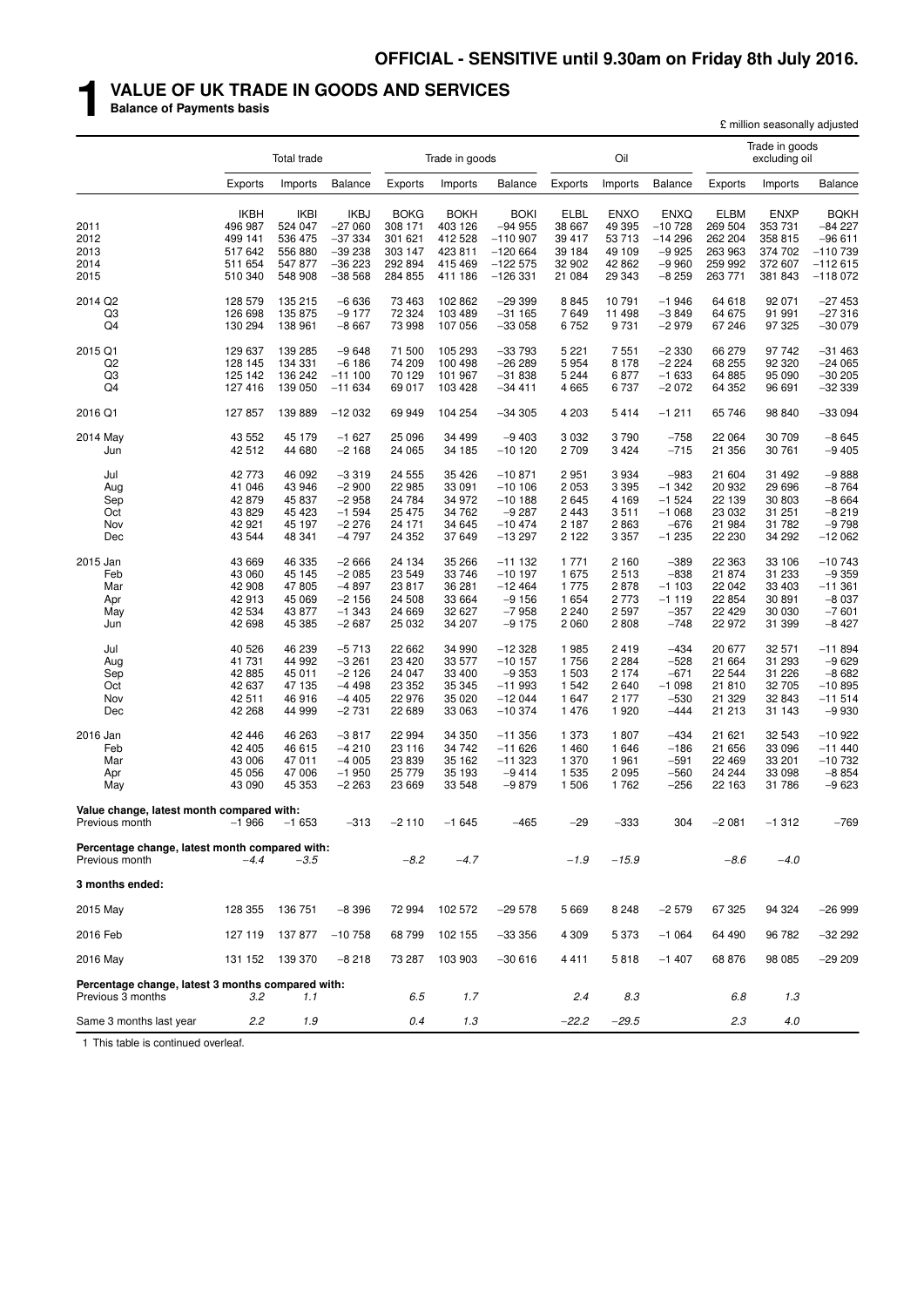## **1CONT. VALUE OF UK TRADE IN GOODS AND SERVICES Balance of Payments basis**

|                                                                        |                                           |                                           |                                          |                                              |                                              |                                                   |                                              |                                              |                                                  |                                              | £ million seasonally adjusted                |                                           |
|------------------------------------------------------------------------|-------------------------------------------|-------------------------------------------|------------------------------------------|----------------------------------------------|----------------------------------------------|---------------------------------------------------|----------------------------------------------|----------------------------------------------|--------------------------------------------------|----------------------------------------------|----------------------------------------------|-------------------------------------------|
|                                                                        |                                           | Erratics <sup>1</sup>                     |                                          |                                              | Trade in goods<br>excluding erratics         |                                                   |                                              | Trade in goods<br>excluding oil and erratics |                                                  |                                              | Trade in services                            |                                           |
|                                                                        | Exports                                   | Imports                                   | <b>Balance</b>                           | Exports                                      | Imports                                      | <b>Balance</b>                                    | Exports                                      | Imports                                      | Balance                                          | Exports                                      | Imports                                      | <b>Balance</b>                            |
| 2011<br>2012<br>2013                                                   | <b>BPAL</b><br>22 235<br>20 302<br>21 578 | <b>BQBB</b><br>18 280<br>21 133<br>25 348 | <b>BQKW</b><br>3955<br>$-831$<br>$-3770$ | <b>BPAO</b><br>285 936<br>281 319<br>281 569 | <b>BQBE</b><br>384 846<br>391 395<br>398 463 | <b>BPBM</b><br>$-98910$<br>$-110076$<br>$-116894$ | <b>BPBL</b><br>247 269<br>241 902<br>242 385 | <b>BQBG</b><br>335 451<br>337 682<br>349 354 | <b>BPAP</b><br>$-88182$<br>$-95780$<br>$-106969$ | <b>IKBB</b><br>188 816<br>197 520<br>214 495 | <b>IKBC</b><br>120 921<br>123 947<br>133 069 | <b>IKBD</b><br>67895<br>73 573<br>81 4 26 |
| 2014                                                                   | 18828                                     | 19 5 84                                   | $-756$                                   | 274 066                                      | 395 885                                      | $-121819$                                         | 241 164                                      | 353 023                                      | $-111859$                                        | 218760                                       | 132 408                                      | 86 352                                    |
| 2015                                                                   | 19 0 28                                   | 22 543                                    | $-3515$                                  | 265 827                                      | 388 643                                      | $-122816$                                         | 244 743                                      | 359 300                                      | $-114557$                                        | 225 485                                      | 137 722                                      | 87 763                                    |
| 2014 Q2                                                                | 5 2 4 7                                   | 4 3 9 8                                   | 849                                      | 68 216                                       | 98 4 64                                      | $-30248$                                          | 59 371                                       | 87 673                                       | $-28302$                                         | 55 116                                       | 32 353                                       | 22 763                                    |
| Q3<br>Q4                                                               | 4589<br>5 4 8 7                           | 4 0 9 0<br>6968                           | 499<br>$-1481$                           | 67 735<br>68 511                             | 99 399<br>100 088                            | $-31664$<br>$-31577$                              | 60 086<br>61 759                             | 87 901<br>90 357                             | $-27815$<br>$-28598$                             | 54 374<br>56 296                             | 32 386<br>31 905                             | 21 988<br>24 391                          |
| 2015 Q1                                                                | 4 2 8 8                                   | 6 3 2 9                                   | $-2041$                                  | 67 212                                       | 98 964                                       | $-31752$                                          | 61 991                                       | 91 413                                       | $-29422$                                         | 58 137                                       | 33 992                                       | 24 145                                    |
| Q2                                                                     | 5 4 0 2                                   | 4 3 3 8                                   | 1 0 6 4                                  | 68 807                                       | 96 160                                       | $-27353$                                          | 62 853                                       | 87 982                                       | $-25129$                                         | 53 936                                       | 33 833                                       | 20 103                                    |
| Q3                                                                     | 4 5 0 1                                   | 5924                                      | $-1423$                                  | 65 628                                       | 96 043                                       | $-30415$                                          | 60 384                                       | 89 166                                       | $-28782$                                         | 55 013                                       | 34 275                                       | 20 738                                    |
| Q <sub>4</sub>                                                         | 4 8 3 7                                   | 5952                                      | $-1115$                                  | 64 180                                       | 97 476                                       | $-33296$                                          | 59 515                                       | 90 739                                       | $-31224$                                         | 58 399                                       | 35 622                                       | 22 777                                    |
| 2016 Q1                                                                | 4 7 2 5                                   | 6689                                      | $-1964$                                  | 65 224                                       | 97 565                                       | $-32341$                                          | 61 021                                       | 92 151                                       | $-31130$                                         | 57908                                        | 35 635                                       | 22 273                                    |
| 2014 May<br>Jun                                                        | 2 2 4 5<br>1973                           | 1618<br>1 3 4 6                           | 627<br>627                               | 22 851<br>22 092                             | 32 881<br>32 839                             | $-100030$<br>$-10747$                             | 19819<br>19 383                              | 29 091<br>29 415                             | $-9272$<br>$-10032$                              | 18 45 6<br>18 447                            | 10 680<br>10 495                             | 7 776<br>7952                             |
| Jul                                                                    | 1 1 5 8                                   | 1876                                      | $-718$                                   | 23 397                                       | 33 550                                       | $-10153$                                          | 20 446                                       | 29 616                                       | $-9170$                                          | 18218                                        | 10 666                                       | 7 552                                     |
| Aug<br>Sep                                                             | 1 1 0 9<br>2 3 2 2                        | 1 1 0 6<br>1 1 0 8                        | 3<br>1214                                | 21 876<br>22 4 62                            | 31 985<br>33 864                             | $-10109$<br>$-11402$                              | 19823<br>19817                               | 28 590<br>29 695                             | $-8767$<br>$-9878$                               | 18 061<br>18 0 95                            | 10855<br>10 865                              | 7 206<br>7 2 3 0                          |
| Oct                                                                    | 2514                                      | 1 3 4 5                                   | 1 1 6 9                                  | 22 961                                       | 33 417                                       | $-10456$                                          | 20 518                                       | 29 906                                       | $-9388$                                          | 18 3 54                                      | 10 661                                       | 7693                                      |
| Nov                                                                    | 1538                                      | 1960                                      | $-422$                                   | 22 633                                       | 32 685                                       | $-10052$                                          | 20 446                                       | 29 822                                       | $-9376$                                          | 18750                                        | 10 552                                       | 8 1 9 8                                   |
| Dec                                                                    | 1435                                      | 3 6 6 3                                   | $-2228$                                  | 22 917                                       | 33 986                                       | $-11069$                                          | 20 795                                       | 30 629                                       | $-9834$                                          | 19 192                                       | 10 692                                       | 8500                                      |
| 2015 Jan                                                               | 1 3 4 5                                   | 3 3 4 9                                   | $-2004$                                  | 22 789                                       | 31917                                        | $-9128$                                           | 21 018                                       | 29 757                                       | $-8739$                                          | 19 535                                       | 11 069                                       | 8 4 6 6                                   |
| Feb<br>Mar                                                             | 1476<br>1467                              | 1 5 2 7<br>1 4 5 3                        | $-51$<br>14                              | 22 073<br>22 350                             | 32 219<br>34 828                             | $-10146$<br>$-12478$                              | 20 398<br>20 575                             | 29 706<br>31 950                             | $-9308$<br>$-11375$                              | 19511<br>19 091                              | 11 399<br>11 524                             | 8 1 1 2<br>7 5 6 7                        |
| Apr                                                                    | 1 3 7 4                                   | 1924                                      | $-550$                                   | 23 134                                       | 31 740                                       | $-8606$                                           | 21 480                                       | 28 967                                       | $-7487$                                          | 18 4 05                                      | 11 405                                       | 7 000                                     |
| May                                                                    | 1608                                      | 1 3 5 4                                   | 254                                      | 23 061                                       | 31 273                                       | -8 212                                            | 20 821                                       | 28 676                                       | $-7855$                                          | 17865                                        | 11 250                                       | 6615                                      |
| Jun                                                                    | 2420                                      | 1 0 6 0                                   | 1 3 6 0                                  | 22 612                                       | 33 147                                       | $-10535$                                          | 20 552                                       | 30 339                                       | $-9787$                                          | 17666                                        | 11 178                                       | 6488                                      |
| Jul                                                                    | 1441                                      | 2674                                      | $-1233$                                  | 21 221                                       | 32 316                                       | $-11095$                                          | 19 236                                       | 29 897<br>29 318                             | $-10661$                                         | 17864                                        | 11 249                                       | 6615                                      |
| Aug<br>Sep                                                             | 1 1 4 2<br>1918                           | 1975<br>1 275                             | $-833$<br>643                            | 22 278<br>22 129                             | 31 602<br>32 125                             | $-9324$<br>$-9996$                                | 20 522<br>20 6 26                            | 29 951                                       | $-8796$<br>$-9325$                               | 18 3 11<br>18838                             | 11 4 15<br>11 611                            | 6896<br>7 2 2 7                           |
| Oct                                                                    | 1699                                      | 1 3 5 4                                   | 345                                      | 21 653                                       | 33 991                                       | $-12338$                                          | 20 111                                       | 31 351                                       | $-11240$                                         | 19 285                                       | 11 790                                       | 7495                                      |
| Nov                                                                    | 1582                                      | 2 4 0 0                                   | $-818$                                   | 21 394                                       | 32 620                                       | $-11226$                                          | 19747                                        | 30 443                                       | $-10696$                                         | 19535                                        | 11896                                        | 7639                                      |
| Dec                                                                    | 1556                                      | 2 1 9 8                                   | $-642$                                   | 21 133                                       | 30 865                                       | $-9732$                                           | 19 657                                       | 28 945                                       | $-9288$                                          | 19 579                                       | 11 936                                       | 7643                                      |
| 2016 Jan                                                               | 1219                                      | 3 2 7 6                                   | $-2057$                                  | 21 775                                       | 31 074                                       | $-9299$                                           | 20 402                                       | 29 267                                       | $-8865$                                          | 19 452                                       | 11913                                        | 7539                                      |
| Feb<br>Mar                                                             | 1479<br>2027                              | 1795<br>1618                              | $-316$<br>409                            | 21 637<br>21 812                             | 32 947<br>33 544                             | $-11310$<br>$-11732$                              | 20 177<br>20 442                             | 31 301<br>31 583                             | $-111124$<br>$-111141$                           | 19 289<br>19 167                             | 11873<br>11849                               | 7416<br>7318                              |
| Apr                                                                    | 2562                                      | 1951                                      | 611                                      | 23 217                                       | 33 242                                       | $-10025$                                          | 21 682                                       | 31 147                                       | $-9465$                                          | 19 277                                       | 11813                                        | 7 4 6 4                                   |
| May                                                                    | 1831                                      | 1751                                      | 80                                       | 21 838                                       | 31 797                                       | $-9959$                                           | 20 332                                       | 30 035                                       | $-9703$                                          | 19 4 21                                      | 11 805                                       | 7616                                      |
| Value change, latest month compared with:<br>Previous month            | $-731$                                    | $-200$                                    | $-531$                                   | $-1379$                                      | $-1445$                                      | 66                                                | $-1350$                                      | $-1112$                                      | $-238$                                           | 144                                          | $-8$                                         | 152                                       |
| Percentage change, latest month compared with:<br>Previous month       | $-28.5$                                   | $-10.3$                                   |                                          | $-5.9$                                       | $-4.3$                                       |                                                   | $-6.2$                                       | $-3.6$                                       |                                                  | 0.7                                          | $-0.1$                                       |                                           |
| 3 months ended:                                                        |                                           |                                           |                                          |                                              |                                              |                                                   |                                              |                                              |                                                  |                                              |                                              |                                           |
| 2015 May                                                               | 4 4 4 9                                   | 4731                                      | $-282$                                   | 68 545                                       | 97841                                        | $-29296$                                          | 62 876                                       | 89 593                                       | $-26717$                                         | 55 361                                       | 34 179                                       | 21 182                                    |
| 2016 Feb                                                               | 4 2 5 4                                   | 7 2 6 9                                   | $-3015$                                  | 64 545                                       | 94 886                                       | $-30341$                                          | 60 236                                       | 89 513                                       | $-29277$                                         | 58 320                                       | 35 722                                       | 22 598                                    |
| 2016 May                                                               | 6420                                      | 5 3 2 0                                   | 1 100                                    | 66 867                                       | 98 583                                       | $-31716$                                          | 62 456                                       | 92 765                                       | $-30309$                                         | 57865                                        | 35 467                                       | 22 398                                    |
| Percentage change, latest 3 months compared with:<br>Previous 3 months | 50.9                                      | $-26.8$                                   |                                          | 3.6                                          | 3.9                                          |                                                   | 3.7                                          | 3.6                                          |                                                  | $-0.8$                                       | $-0.7$                                       |                                           |
| Same 3 months last year                                                | 44.3                                      | 12.4                                      |                                          | $-2.4$                                       | 0.8                                          |                                                   | $-0.7$                                       | 3.5                                          |                                                  | 4.5                                          | 3.8                                          |                                           |

1 These are defined as ships, aircraft, precious stones, silver and non-monetary gold.

 $\dagger$  Earliest date for revisions to trade in goods is January 1998. Earliest date for revisions to trade in services is January 1997.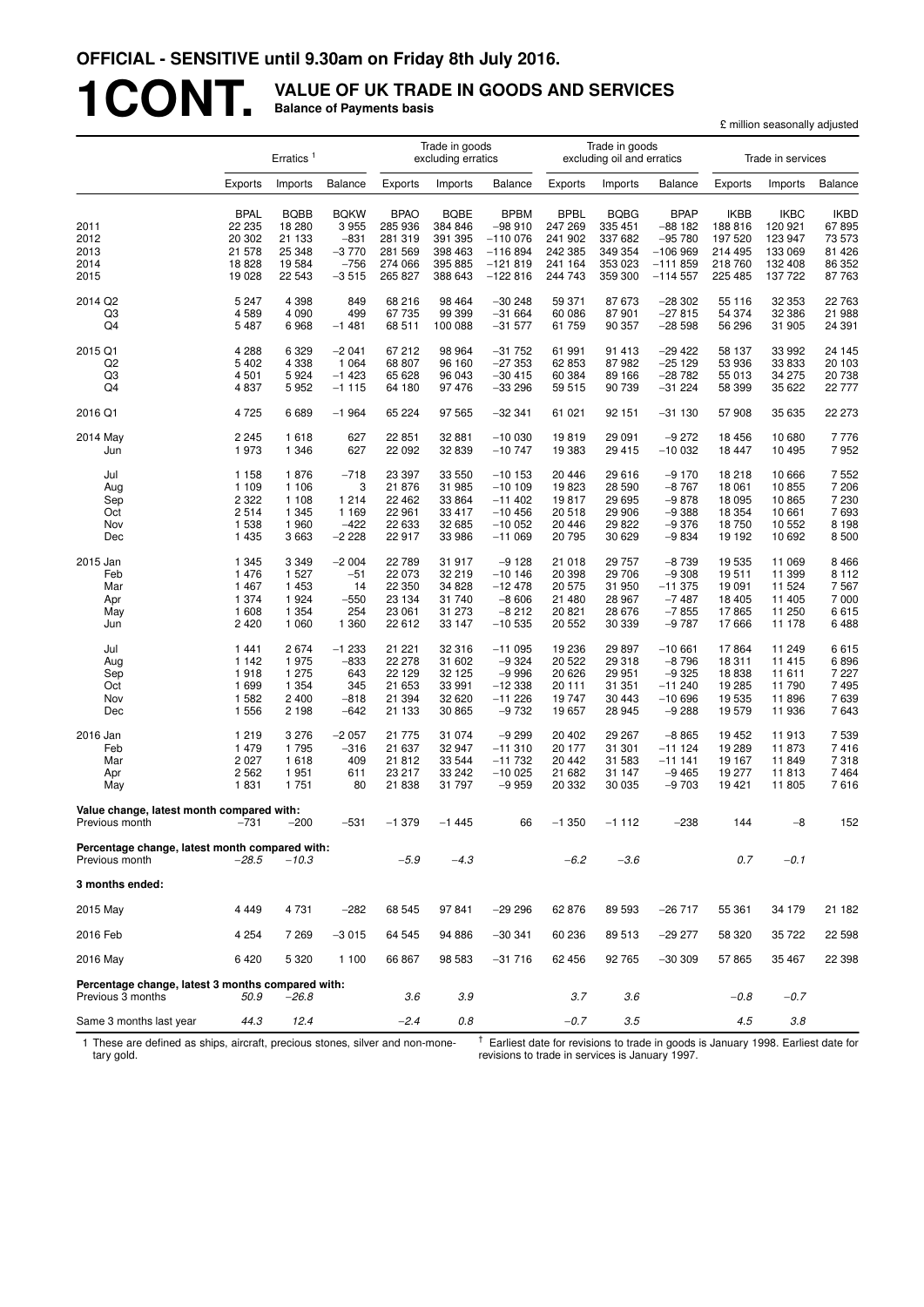## **2 UK TRADE IN GOODS BY AREA**

**Balance of Payments basis**

|                                                                        |             |                          |                |             |                   |          |          |                     |                |             | £ million seasonally adjusted |                |
|------------------------------------------------------------------------|-------------|--------------------------|----------------|-------------|-------------------|----------|----------|---------------------|----------------|-------------|-------------------------------|----------------|
|                                                                        |             | EMU members <sup>1</sup> |                |             | Total EU $(28)^2$ |          |          | Non-EU <sup>3</sup> |                |             | Total                         |                |
|                                                                        | Exports     | Imports                  | <b>Balance</b> | Exports     | Imports           | Balance  | Exports  | Imports             | <b>Balance</b> | Exports     | Imports                       | <b>Balance</b> |
|                                                                        | <b>N3C5</b> | <b>N3C6</b>              | <b>N3C4</b>    | <b>L87S</b> | <b>L87U</b>       | L87Q     | L87M     | L87O                | L87K           | <b>BOKG</b> | <b>BOKH</b>                   | BOKI           |
| 2011                                                                   | 146 547     | 174 343                  | $-27796$       | 165 085     | 204 555           | $-39470$ | 143 086  | 198 571             | $-55485$       | 308 171     | 403 126                       | $-94955$       |
| 2012                                                                   | 134 545     | 177 499                  | $-42954$       | 150 685     | 209 039           | $-58354$ | 150 936  | 203 489             | $-5253$        | 301 621     | 412 528                       | $-110907$      |
| 2013                                                                   | 134 182     | 189 809                  | $-55627$       | 151 256     | 220 664           | $-69408$ | 151 891  | 203 147             | $-51256$       | 303 147     | 423 811                       | $-120664$      |
| 2014                                                                   | 128 420     | 194 990                  | $-66570$       | 145 472     | 224 734           | $-79262$ | 147 422  | 190 735             | $-433313$      | 292 894     | 415 469                       | $-122575$      |
| 2015                                                                   | 118 373     | 194 687                  | $-76314$       | 133 524     | 222 992           | $-89468$ | 151 331  | 188 194             | $-36863$       | 284 855     | 411 186                       | $-126331$      |
| 2014 Q2                                                                | 32 787      | 48 497                   | $-15710$       | 37 266      | 55 998            | $-18732$ | 36 197   | 46 864              | $-10667$       | 73 463      | 102 862                       | $-29399$       |
| Q3                                                                     | 31 613      | 48 656                   | $-17043$       | 35728       | 56 044            | $-20316$ | 36 596   | 47 445              | $-10849$       | 72 324      | 103 489                       | $-31165$       |
| Q <sub>4</sub>                                                         | 31 275      | 49 4 66                  | $-18191$       | 35 418      | 56 935            | $-21517$ | 38 580   | 50 121              | $-11541$       | 73 998      | 107 056                       | $-33058$       |
| 2015 Q1                                                                | 29 619      | 49 113                   | $-19494$       | 33 4 78     | 56 377            | $-22899$ | 38 022   | 48 916              | $-10.894$      | 71 500      | 105 293                       | $-33793$       |
| Q2                                                                     | 30 152      | 47 924                   | $-17772$       | 33 983      | 54 788            | $-20805$ | 40 226   | 45 710              | $-5484$        | 74 209      | 100 498                       | $-26289$       |
| Q3                                                                     | 29 754      | 47983                    | $-18229$       | 33 458      | 55 005            | $-21547$ | 36 671   | 46 962              | $-10291$       | 70 129      | 101 967                       | $-31838$       |
| Q <sub>4</sub>                                                         | 28 848      | 49 667                   | $-20819$       | 32 605      | 56 822            | $-24217$ | 36 412   | 46 606              | $-10194$       | 69 017      | 103 428                       | $-34411$       |
| 2016 Q1                                                                | 29 819      | 49 993                   | $-20174$       | 33 623      | 57 166            | $-23543$ | 36 326   | 47 088              | $-10762$       | 69 949      | 104 254                       | -34 305        |
| 2014 May                                                               | 11 067      | 16 211                   | $-5144$        | 12 634      | 18 688            | $-6054$  | 12 4 6 2 | 15811               | $-3349$        | 25 096      | 34 499                        | $-9403$        |
| Jun                                                                    | 10 621      | 16 335                   | $-5714$        | 12 0 36     | 18826             | $-6790$  | 12 0 29  | 15 359              | $-3330$        | 24 065      | 34 185                        | $-10120$       |
| Jul                                                                    | 10883       | 16 582                   | $-5699$        | 12 2 2 5    | 19 110            | $-6885$  | 12 3 30  | 16 316              | $-3986$        | 24 555      | 35 4 26                       | $-10871$       |
| Aug                                                                    | 10 206      | 15 809                   | $-5603$        | 11 569      | 18 209            | $-6640$  | 11 416   | 14 882              | $-3466$        | 22 985      | 33 091                        | $-10106$       |
| Sep                                                                    | 10 524      | 16 265                   | $-5741$        | 11 934      | 18 725            | $-6791$  | 12 850   | 16 247              | $-3397$        | 24 784      | 34 972                        | $-10188$       |
| Oct                                                                    | 10 668      | 16 470                   | $-5802$        | 12 004      | 18 957            | $-6953$  | 13 471   | 15 805              | $-2334$        | 25 4 7 5    | 34 762                        | $-9287$        |
| Nov                                                                    | 10 278      | 16 354                   | $-6076$        | 11 648      | 18 805            | $-7157$  | 12 5 23  | 15 840              | $-3317$        | 24 171      | 34 645                        | $-10474$       |
| Dec                                                                    | 10 329      | 16 642                   | $-6313$        | 11766       | 19 173            | $-7407$  | 12 5 8 6 | 18 476              | $-5890$        | 24 352      | 37 649                        | $-13297$       |
| 2015 Jan                                                               | 9925        | 15 909                   | $-5984$        | 11 2 20     | 18 291            | $-7071$  | 12914    | 16975               | $-4061$        | 24 134      | 35 266                        | $-11132$       |
| Feb                                                                    | 9926        | 15910                    | $-5984$        | 11 211      | 18 260            | $-7049$  | 12 3 38  | 15 4 86             | $-3148$        | 23 549      | 33 746                        | $-10197$       |
| Mar                                                                    | 9768        | 17 294                   | $-7526$        | 11 047      | 19826             | $-8779$  | 12 770   | 16 455              | $-3685$        | 23 817      | 36 281                        | $-12464$       |
| Apr                                                                    | 9831        | 15 546                   | $-5715$        | 11 077      | 17750             | $-6673$  | 13 431   | 15914               | $-2483$        | 24 508      | 33 664                        | $-9156$        |
| May                                                                    | 10 143      | 15 537                   | $-5394$        | 11 365      | 17733             | $-6368$  | 13 304   | 14 8 94             | $-1590$        | 24 669      | 32 627                        | $-7958$        |
| Jun                                                                    | 10 178      | 16841                    | $-6663$        | 11 541      | 19 305            | $-7764$  | 13 4 91  | 14 902              | $-1411$        | 25 032      | 34 207                        | $-9175$        |
| Jul                                                                    | 9694        | 16 044                   | $-6350$        | 10 906      | 18 348            | $-7442$  | 11756    | 16 642              | $-4886$        | 22 662      | 34 990                        | $-12328$       |
| Aug                                                                    | 10 222      | 15 503                   | $-5281$        | 11 483      | 17880             | $-6397$  | 11 937   | 15 697              | $-3760$        | 23 4 20     | 33 577                        | $-10$ 157      |
| Sep                                                                    | 9838        | 16 436                   | $-6598$        | 11 069      | 18777             | $-7708$  | 12978    | 14 623              | $-1645$        | 24 047      | 33 400                        | $-9353$        |
| Oct                                                                    | 9884        | 17 040                   | $-7156$        | 11 125      | 19 532            | $-8407$  | 12 227   | 15813               | $-3586$        | 23 352      | 35 345                        | $-11993$       |
| Nov                                                                    | 9625        | 16 952                   | $-7327$        | 10875       | 19 386            | $-8511$  | 12 101   | 15 634              | $-3533$        | 22 976      | 35 0 20                       | $-12044$       |
| Dec                                                                    | 9 3 3 9     | 15 675                   | $-6336$        | 10 605      | 17904             | $-7299$  | 12 084   | 15 159              | $-3075$        | 22 689      | 33 063                        | $-10374$       |
| 2016 Jan                                                               | 9653        | 15 602                   | $-5949$        | 10917       | 17916             | $-6999$  | 12 077   | 16 434              | $-4357$        | 22 994      | 34 350                        | -11 356        |
| Feb                                                                    | 9914        | 17 120                   | $-7206$        | 11 179      | 19 4 65           | $-8286$  | 11 937   | 15 277              | $-3340$        | 23 116      | 34 742                        | -11 626        |
| Mar                                                                    | 10 252      | 17 271                   | $-7019$        | 11 527      | 19785             | $-8258$  | 12 3 12  | 15 377              | $-3065$        | 23 839      | 35 162                        | $-11323$       |
| Apr                                                                    | 10 432      | 16 191                   | $-5759$        | 11744       | 18639             | $-6895$  | 14 035   | 16 554              | $-2519$        | 25 7 7 9    | 35 193                        | $-9414$        |
| May                                                                    | 10 175      | 16 371                   | $-6196$        | 11 446      | 18759             | -7313    | 12 2 23  | 14 789              | $-2566$        | 23 669      | 33 548                        | $-9879$        |
| Value change on previous month:                                        |             |                          |                |             |                   |          |          |                     |                |             |                               |                |
| 2016 May                                                               | $-257$      | 180                      | $-437$         | 298         | 120               | $-418$   | $-1812$  | $-1765$             | $-47$          | $-2110$     | $-1645$                       | $-465$         |
| Percentage change on previous month:<br>2016 May                       | $-2.5$      | 1.1                      |                | $-2.5$      | 0.6               |          | $-12.9$  | $-10.7$             |                | -8.2        | $-4.7$                        |                |
| 3 months ended:                                                        |             |                          |                |             |                   |          |          |                     |                |             |                               |                |
| 2015 May                                                               | 29 742      | 48 377                   | $-18635$       | 33 4 89     | 55 309            | $-21820$ | 39 505   | 47 263              | $-7758$        | 72 994      | 102 572                       | $-29578$       |
| 2016 Feb                                                               | 28 906      | 48 397                   | -19 491        | 32 701      | 55 285            | $-22584$ | 36 098   | 46 870              | $-10772$       | 68799       | 102 155                       | $-33356$       |
| 2016 May                                                               | 30 859      | 49 833                   | $-18974$       | 34 717      | 57 183            | $-22466$ | 38 570   | 46 720              | $-8150$        | 73 287      | 103 903                       | $-30616$       |
| Percentage change, latest 3 months compared with:<br>Previous 3 months | 6.8         | 3.0                      |                | 6.2         | 3.4               |          | 6.8      | $-0.3$              |                | 6.5         | 1.7                           |                |
| Same 3 months last year                                                | 3.8         | 3.0                      |                | 3.7         | 3.4               |          | $-2.4$   | $-1.1$              |                | 0.4         | 1.3                           |                |
|                                                                        |             |                          |                |             |                   |          |          |                     |                |             |                               |                |

1 Austria, Belgium, Cyprus, Estonia, Finland, France, Germany, Greece, Irish Republic, Italy, Latvia, Lithuania, Luxembourg, Malta, Netherlands, Portugal, Slovakia, Slovenia, and Spain

 $<sup>†</sup>$  Earliest date for revisions to trade in goods is January 1998.</sup>

2 EMU Members plus Czech Republic, Denmark, Hungary, Poland, Sweden, Bulgaria, Romania and Croatia

3 Total less EU (28)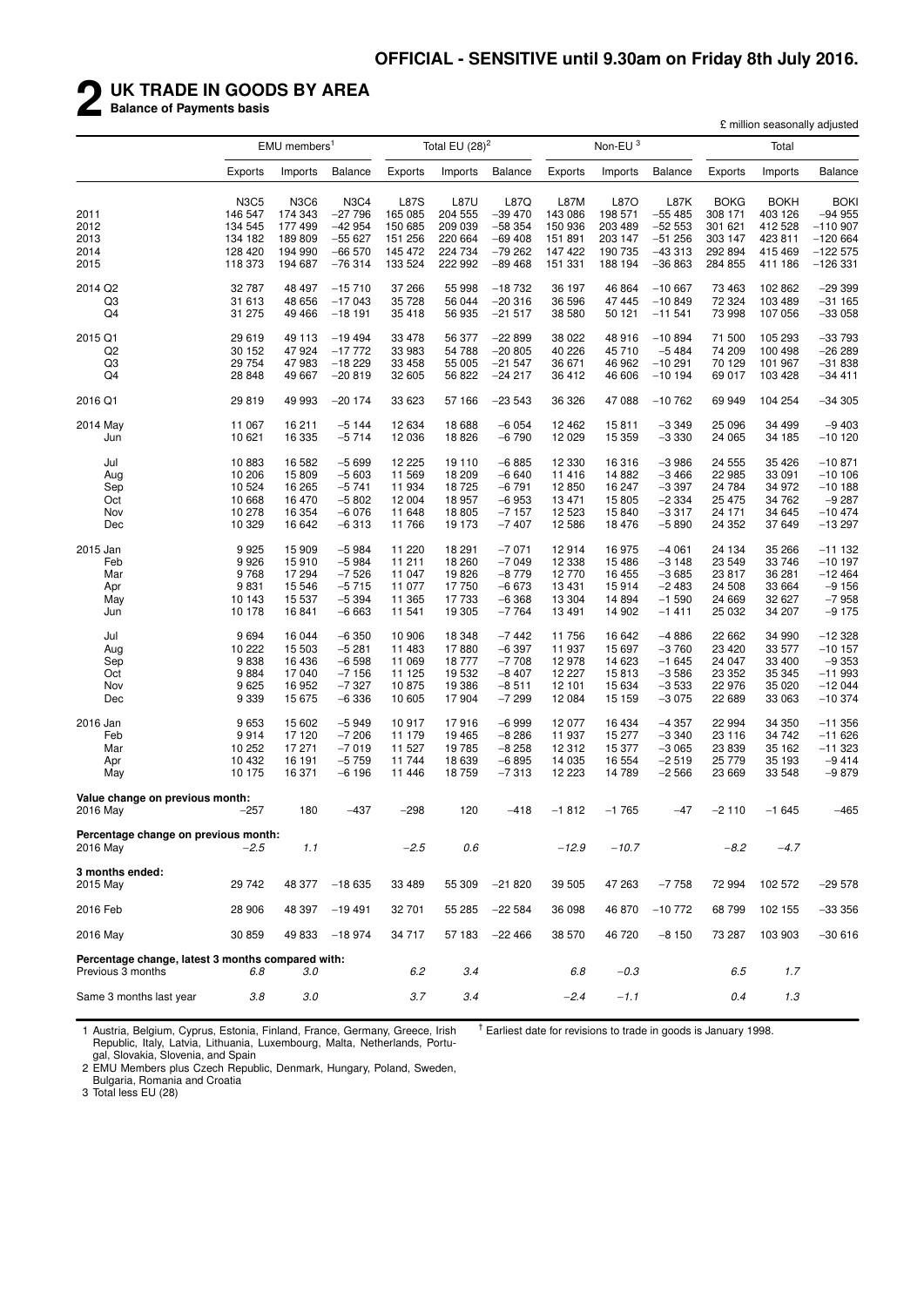## **3** VOLUME AND PRICE INDICES (TRADE IN GOODS)<sup>1</sup><br>Balance of Payments basis

**Balance of Payments basis**

|                                                       |                | Volume (seasonally adjusted) |                     |                |                                                  |                |                         |              | Price index (not seasonally adjusted) |              |                      |                       |                                                |               |
|-------------------------------------------------------|----------------|------------------------------|---------------------|----------------|--------------------------------------------------|----------------|-------------------------|--------------|---------------------------------------|--------------|----------------------|-----------------------|------------------------------------------------|---------------|
|                                                       |                | Total                        | Total excluding oil |                | Total excluding oil<br>and erratics <sup>2</sup> |                |                         | Total        |                                       |              | Total excluding oil  |                       | Total excluding oil<br>& erratics <sup>2</sup> |               |
|                                                       |                | Exports Imports              | Exports             | Imports        | Exports                                          |                | Imports Exports Imports |              | Terms of<br>trade $3$                 |              | Exports Imports      | Terms of<br>trade $3$ | Exports                                        | Imports       |
|                                                       | <b>BQKU</b>    | <b>BQKV</b>                  | <b>BQKI</b>         | <b>BQKJ</b>    | <b>BOMA</b>                                      | <b>ELAL</b>    | <b>BQKR</b>             | <b>BQKS</b>  | <b>BQKT</b>                           | <b>BOKK</b>  | <b>BQKL</b>          | <b>BQKM</b>           | <b>BQAK</b>                                    | <b>ELBA</b>   |
| 2013                                                  | 100.0          | 100.0                        | 100.0               | 100.0          | 100.0                                            | 100.0          | 100.0                   | 100.0        | 100.0                                 | 100.0        | 100.0                | 100.0                 | 100.0                                          | 100.0         |
| 2014                                                  | 101.6          | 103.3                        | 102.5               | 103.6          | 104.1                                            | 104.4          | 94.2                    | 98.6         | 95.5                                  | 95.1         | 101.4                | 93.8                  | 94.9                                           | 102.2         |
| 2015                                                  | 108.0          | 110.1                        | 108.3               | 108.7          | 109.0                                            | 109.8          | 87.0                    | 94.3         | 92.3                                  | 92.4         | 101.4                | 91.1                  | 92.3                                           | 101.8         |
| 2013 Q4                                               | 98.3           | 102.1                        | 99.1                | 102.8          | 99.5                                             | 103.6          | 98.2                    | 98.3         | 99.9                                  | 98.4         | 98.5                 | 99.9                  | 98.4                                           | 98.5          |
| 2014 Q1                                               | 99.9           | 100.5                        | 99.6                | 101.7          | 101.8                                            | 102.6          | 96.0                    | 99.8         | 96.2                                  | 96.2         | 101.7                | 94.6                  | 96.0                                           | 102.6         |
| Q2                                                    | 100.9          | 102.1                        | 101.7               | 103.4          | 103.9                                            | 103.6          | 95.8                    | 99.0         | 96.8                                  | 95.4         | 100.9                | 94.5                  | 95.2                                           | 101.8         |
| Q3                                                    | 100.5          | 103.2                        | 102.1               | 102.8          | 103.9                                            | 103.6          | 93.5                    | 98.3         | 95.1                                  | 94.2         | 100.8                | 93.5                  | 93.9                                           | 101.7         |
| Q4                                                    | 105.3          | 107.3                        | 106.4               | 106.6          | 106.8                                            | 107.8          | 91.5                    | 97.3         | 94.0                                  | 94.5         | 102.0                | 92.6                  | 94.3                                           | 102.9         |
| 2015 Q1                                               | 105.3          | 111.2                        | 106.3               | 110.5          | 107.6                                            | 111.4          | 88.9                    | 95.7         | 92.9                                  | 94.2         | 102.8                | 91.6                  | 94.0                                           | 103.2         |
| Q <sub>2</sub>                                        | 111.7          | 107.8                        | 112.9               | 106.9          | 113.5                                            | 107.5          | 88.3                    | 95.4         | 92.6                                  | 92.7         | 101.6                | 91.2                  | 92.5                                           | 102.0         |
| Q3                                                    | 108.5          | 109.2                        | 108.3               | 107.6          | 109.5                                            | 109.3          | 85.6                    | 93.6         | 91.5                                  | 91.1         | 100.9                | 90.3                  | 91.0                                           | 101.3         |
| Q <sub>4</sub>                                        | 106.6          | 112.3                        | 105.8               | 110.0          | 105.5                                            | 111.2          | 85.4                    | 92.6         | 92.2                                  | 91.6         | 100.4                | 91.2                  | 91.5                                           | 100.8         |
| 2016 Q1                                               | 108.6          | 112.9                        | 106.8               | 111.2          | 107.2                                            | 112.5          | 87.0                    | 93.6         | 92.9                                  | 94.6         | 102.6                | 92.2                  | 94.6                                           | 102.9         |
| 2014 Sep                                              | 103.3          | 105.2                        | 104.6               | 103.0          | 105.6                                            | 104.9          | 93.4                    | 98.3         | 95.0                                  | 94.5         | 101.1                | 93.5                  | 94.3                                           | 102.0         |
| Oct                                                   | 107.2          | 104.6                        | 109.1               | 103.9          | 109.4                                            | 105.1          | 92.3                    | 97.9         | 94.3                                  | 94.2         | 101.6                | 92.7                  | 94.0                                           | 102.5         |
| Nov                                                   | 102.6          | 103.3                        | 104.2               | 104.6          | 104.2                                            | 105.4          | 91.7                    | 97.8         | 93.8                                  | 94.4         | 102.3                | 92.3                  | 94.2                                           | 103.2         |
| Dec                                                   | 106.0          | 114.1                        | 105.9               | 111.4          | 106.7                                            | 112.9          | 90.5                    | 96.1         | 94.2                                  | 94.9         | 102.1                | 92.9                  | 94.7                                           | 103.0         |
| 2015 Jan                                              | 105.4          | 108.6                        | 106.1               | 108.2          | 107.2                                            | 108.7          | 89.4                    | 96.1         | 93.0                                  | 95.3         | 103.8                | 91.8                  | 95.1                                           | 104.2         |
| Feb                                                   | 105.1          | 111.7                        | 106.3               | 111.4          | 108.5                                            | 111.9          | 88.3                    | 95.2         | 92.8                                  | 93.5         | 102.3                | 91.4                  | 93.2                                           | 102.7         |
| Mar                                                   | 105.3          | 113.3                        | 106.5               | 111.8          | 107.0                                            | 113.5          | 89.0                    | 95.8         | 92.9                                  | 93.9         | 102.2                | 91.9                  | 93.7                                           | 102.6         |
| Apr                                                   | 109.5          | 110.5                        | 112.9               | 109.3          | 114.3                                            | 108.9          | 89.4                    | 96.2         | 92.9                                  | 94.1         | 102.5                | 91.8                  | 93.9                                           | 102.9         |
| May                                                   | 112.0          | 106.4                        | 111.4               | 106.9          | 111.9                                            | 107.7          | 88.3                    | 95.6         | 92.4                                  | 92.4         | 101.6                | 90.9                  | 92.4                                           | 102.0         |
| Jun                                                   | 113.7          | 106.5                        | 114.3               | 104.5          | 114.4                                            | 105.9          | 87.2                    | 94.5         | 92.3                                  | 91.5         | 100.7                | 90.9                  | 91.2                                           | 101.2         |
| Jul                                                   | 103.7          | 111.9                        | 102.7               | 111.4          | 102.6                                            | 112.9          | 86.1                    | 93.8         | 91.8                                  | 90.8         | 100.4                | 90.4                  | 90.6                                           | 100.9         |
| Aug                                                   | 109.4          | 108.3                        | 107.6               | 106.5          | 109.4                                            | 108.8          | 84.7                    | 93.2         | 90.9                                  | 90.5         | 100.6                | 90.0                  | 90.5                                           | 101.1         |
| Sep                                                   | 112.5          | 107.3                        | 114.7               | 104.9          | 116.3                                            | 106.1          | 86.0                    | 93.9         | 91.6                                  | 91.9         | 101.5                | 90.5                  | 91.9                                           | 102.0         |
| Oct                                                   | 106.8          | 115.4                        | 107.4               | 111.3          | 107.5                                            | 112.6          | 86.1                    | 93.3         | 92.3                                  | 91.9         | 100.6                | 91.4                  | 91.9                                           | 101.0         |
| Nov<br>Dec                                            | 106.9<br>106.3 | 112.7<br>108.8               | 105.3<br>104.8      | 111.4<br>107.3 | 104.6<br>104.3                                   | 112.5<br>108.4 | 84.5<br>85.5            | 91.6<br>92.9 | 92.2<br>92.0                          | 90.6<br>92.4 | 99.4<br>101.2        | 91.1<br>91.3          | 90.6<br>92.2                                   | 99.8<br>101.6 |
|                                                       |                |                              |                     |                |                                                  |                |                         |              |                                       |              |                      |                       |                                                |               |
| 2016 Jan                                              | 107.0          | 113.5                        | 105.7               | 111.1          | 107.0                                            | 113.4          | 85.9                    | 92.9         | 92.5                                  | 93.6         | 101.9                | 91.9                  | 93.4                                           | 102.2         |
| Feb                                                   | 108.9          | 111.6                        | 104.4               | 110.3          | 104.4                                            | 111.3          | 86.7                    | 93.5         | 92.7                                  | 94.6         | 102.8                | 92.0                  | 94.7                                           | 103.1         |
| Mar<br>Percentage change, latest month compared with: | 110.0          | 113.7                        | 110.5               | 112.2          | 110.2                                            | 112.9          | 88.4                    | 94.3         | 93.7                                  | 95.6         | 103.1                | 92.7                  | 95.7                                           | 103.4         |
| Previous month                                        |                |                              |                     |                |                                                  |                |                         |              |                                       |              |                      |                       |                                                |               |
| 3 months ended:                                       |                |                              |                     |                |                                                  |                |                         |              |                                       |              |                      |                       |                                                |               |
| 2015 May                                              | 108.9          | 110.1                        | 110.3               | 109.3          | 111.1                                            | 110.0          | 88.9                    | 95.9         | 92.7                                  | 93.5         | 102.1                | 91.5                  | 93.3                                           | 102.5         |
| 2016 Feb                                              | 107.4          | 111.3                        | 105.0               | 109.6          | 105.2                                            | 111.0          | 86.0                    | 93.1         | 92.4                                  | 93.5         | 102.0                | 91.7                  | 93.4                                           | 102.3         |
| 2016 May                                              |                |                              |                     |                |                                                  |                |                         |              |                                       |              |                      |                       |                                                | $\cdot$       |
| Percentage change, latest 3 months compared with:     |                |                              |                     |                |                                                  |                |                         |              |                                       |              |                      |                       |                                                |               |
| Previous 3 months                                     | $\sim$         | $\ddot{\phantom{a}}$         |                     | $\ddotsc$      | $\ddot{\phantom{0}}$                             | $\ddotsc$      | $\ddot{\phantom{0}}$    | $\ddotsc$    |                                       | $\ddotsc$    | $\ddot{\phantom{0}}$ |                       | $\ddot{\phantom{a}}$                           | $\ddotsc$     |
| Same 3 months last year                               | $\ddotsc$      | $\ddotsc$                    | $\ddotsc$           | $\ddotsc$      |                                                  | $\cdot$ .      | $\cdot$                 | $\ddotsc$    |                                       |              |                      |                       | $\cdot$                                        | $\ddotsc$     |

Indices 2013=100

1 These are provisional estimates subject to fluctuations when new or  $<sup>†</sup>$  Earliest date for revisions to trade in goods is January 1998.</sup>

amended data become available.

2 These are defined as ships, aircraft, precious stones, silver and non-mone-

tary gold.

3 Export price index as a percentage of the import price index. 4 Please note, any differences between the quarterly and 3-monthly indices

are due to rounding.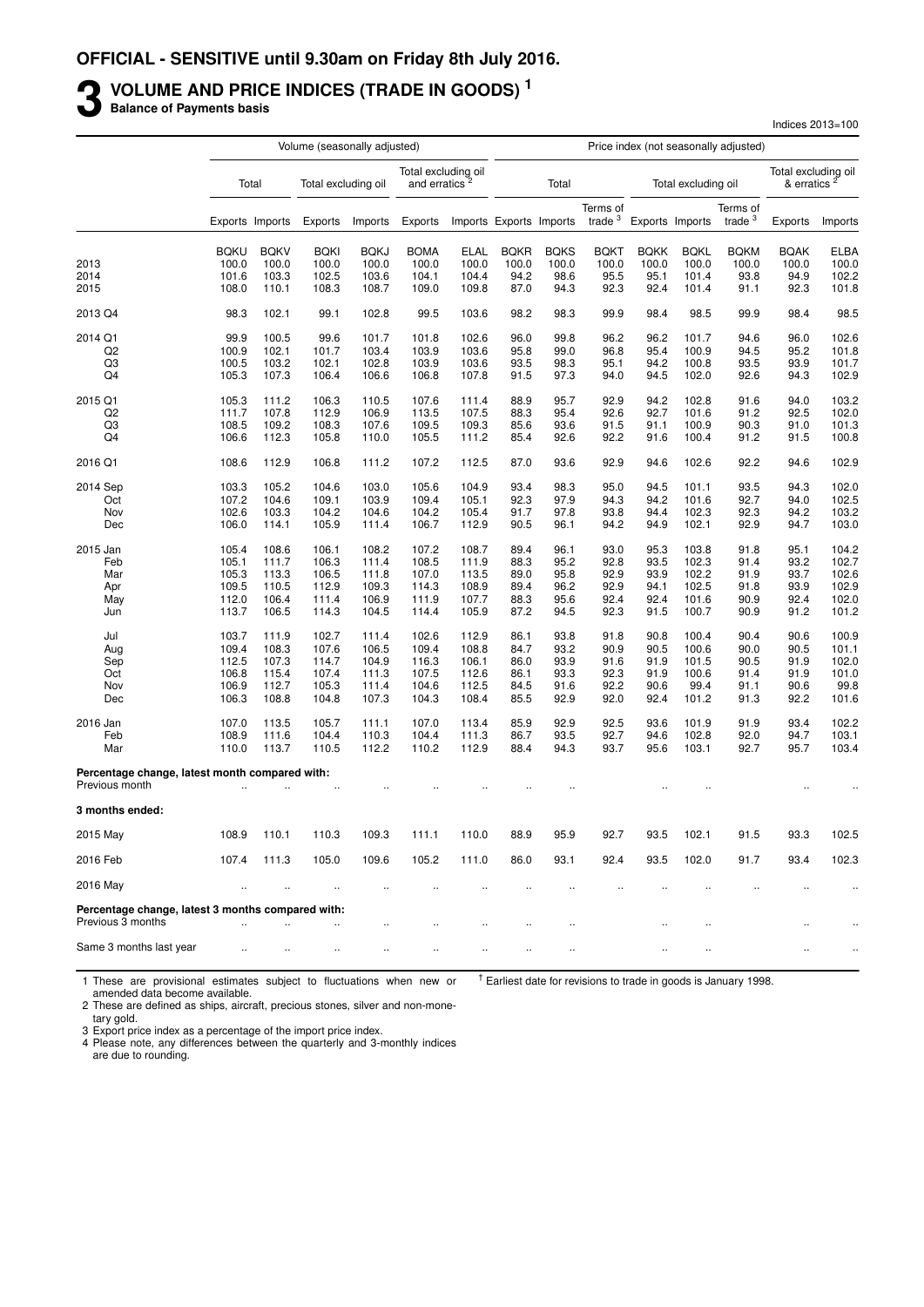### **4 GROWTH RATES FOR VOLUME AND PRICE INDICES 1 2 (TRADE IN GOODS)**

**Balance of Payments basis** Indices 2013=100

|                                | Volume (seasonally adjusted)    |         |                     |                                 |                                                  |                   |         |                          | Price index (not seasonally adjusted) |                                 |                                                  |                          |
|--------------------------------|---------------------------------|---------|---------------------|---------------------------------|--------------------------------------------------|-------------------|---------|--------------------------|---------------------------------------|---------------------------------|--------------------------------------------------|--------------------------|
|                                |                                 | Total   | Total excluding oil |                                 | Total excluding oil and<br>erratics <sup>3</sup> |                   |         | Total                    | Total excluding oil                   |                                 | Total excluding oil and<br>erratics <sup>3</sup> |                          |
|                                | Exports                         | Imports | Exports             | Imports                         | Exports                                          | Imports           | Exports | Imports                  | Exports                               | Imports                         | Exports                                          | Imports                  |
| 2009                           | $-10.7$                         | $-9.9$  | $-12.2$             | $-10.7$                         | $-11.4$                                          | $-11.5$           | 1.0     | 1.1                      | 4.6                                   | 4.2                             | 4.8                                              | 4.1                      |
| 2010                           | 11.3                            | 11.5    | 13.2                | 13.2                            | 11.7                                             | 12.4              | 6.9     | 4.8                      | 3.8                                   | 2.1                             | 4.1                                              | 1.9                      |
| 2011                           | 6.8                             | 1.6     | 8.8                 | 1.6                             | 8.2                                              | 4.0               | 7.9     | 8.5                      | 4.3                                   | 5.5                             | 4.5                                              | 5.0                      |
| 2012                           | $-1.7$                          | 2.5     | $-2.1$              | 1.7                             | $-1.5$                                           | 0.8               | $-0.1$  | 0.2                      | $-0.3$                                | 0.1                             | $-0.5$                                           | $\overline{\phantom{0}}$ |
| 2013                           | $-1.0$                          | 2.0     | $-1.3$              | 3.4                             | $-1.0$                                           | 4.2               | 2.8     | $-2.6$                   | 3.4                                   | $-3.9$                          | 3.4                                              | $-4.6$                   |
| 2014                           | 1.6                             | 3.3     | 2.5                 | 3.6                             | 4.1                                              | 4.4               | $-5.8$  | $-1.4$                   | $-4.9$                                | 1.4                             | $-5.1$                                           | 2.2                      |
| 2015                           | 6.3                             | 6.6     | 5.7                 | 4.9                             | 4.7                                              | 5.2               | $-7.6$  | $-4.4$                   | $-2.8$                                | $\qquad \qquad -$               | $-2.7$                                           | $-0.4$                   |
| 2013 Q4                        | $-2.5$                          | 1.8     | $-1.7$              | 2.9                             | $-1.7$                                           | 4.0               | $-2.3$  | $-1.6$                   | $-1.9$                                | $-1.2$                          | $-1.9$                                           | $-1.2$                   |
| 2014 Q1                        | 1.6                             | $-1.6$  | 0.5                 | $-1.1$                          | 2.3                                              | $-1.0$            | $-2.2$  | 1.5                      | $-2.2$                                | 3.2                             | $-2.4$                                           | 4.2                      |
| Q <sub>2</sub>                 | 1.0                             | 1.6     | 2.1                 | 1.7                             | 2.1                                              | 1.0               | $-0.2$  | $-0.8$                   | $-0.8$                                | $-0.8$                          | $-0.8$                                           | $-0.8$                   |
| Q <sub>3</sub>                 | $-0.4$                          | 1.1     | 0.4                 | $-0.6$                          | $\overline{\phantom{0}}$                         | $\qquad \qquad -$ | $-2.4$  | $-0.7$                   | $-1.3$                                | $-0.1$                          | $-1.4$                                           | $-0.1$                   |
| Q4                             | 4.8                             | 4.0     | 4.2                 | 3.7                             | 2.8                                              | 4.1               | $-2.1$  | $-1.0$                   | 0.3                                   | 1.2                             | 0.4                                              | 1.2                      |
| 2015 Q1                        | $\qquad \qquad -$               | 3.6     | $-0.1$              | 3.7                             | 0.7                                              | 3.3               | $-2.8$  | $-1.6$                   | $-0.3$                                | 0.8                             | $-0.3$                                           | 0.3                      |
| Q <sub>2</sub>                 | 6.1                             | $-3.1$  | 6.2                 | $-3.3$                          | 5.5                                              | $-3.5$            | $-0.7$  | $-0.3$                   | $-1.6$                                | $-1.2$                          | $-1.6$                                           | $-1.2$                   |
| Q3                             | $-2.9$                          | 1.3     | $-4.1$              | 0.7                             | $-3.5$                                           | 1.7               | $-3.1$  | $-1.9$                   | $-1.7$                                | $-0.7$                          | $-1.6$                                           | $-0.7$                   |
| Q4                             | $-1.8$                          | 2.8     | $-2.3$              | 2.2                             | $-3.7$                                           | 1.7               | $-0.2$  | $-1.1$                   | 0.5                                   | $-0.5$                          | 0.5                                              | $-0.5$                   |
| 2016 Q1                        | 1.9                             | 0.5     | 0.9                 | 1.1                             | 1.6                                              | 1.2               | 1.9     | 1.1                      | 3.3                                   | 2.2                             | 3.4                                              | 2.1                      |
| <b>Monthly:</b>                |                                 |         |                     |                                 |                                                  |                   |         |                          |                                       |                                 |                                                  |                          |
| 2014 Oct                       | 3.8                             | $-0.6$  | 4.3                 | 0.9                             | 3.6                                              | 0.2               | $-1.2$  | $-0.4$                   | $-0.3$                                | 0.5                             | $-0.3$                                           | 0.5                      |
| Nov                            | $-4.3$                          | $-1.2$  | $-4.5$              | 0.7                             | $-4.8$                                           | 0.3               | $-0.7$  | $-0.1$                   | 0.2                                   | 0.7                             | 0.2                                              | 0.7                      |
| Dec                            | 3.3                             | 10.5    | 1.6                 | 6.5                             | 2.4                                              | 7.1               | $-1.3$  | $-1.7$                   | 0.5                                   | $-0.2$                          | 0.5                                              | $-0.2$                   |
| 2015 Jan                       | $-0.6$                          | $-4.8$  | 0.2                 | $-2.9$                          | 0.5                                              | $-3.7$            | $-1.2$  | $\overline{\phantom{a}}$ | 0.4                                   | 1.7                             | 0.4                                              | 1.2                      |
| Feb                            | $-0.3$                          | 2.9     | 0.2                 | 3.0                             | 1.2                                              | 2.9               | $-1.2$  | $-0.9$                   | $-1.9$                                | $-1.4$                          | $-2.0$                                           | $-1.4$                   |
| Mar                            | 0.2                             | 1.4     | 0.2                 | 0.4                             | $-1.4$                                           | 1.4               | 0.8     | 0.6                      | 0.4                                   | $-0.1$                          | 0.5                                              | $-0.1$                   |
| Apr                            | 4.0                             | $-2.5$  | 6.0                 | $-2.2$                          | 6.8                                              | $-4.1$            | 0.4     | 0.4                      | 0.2                                   | 0.3                             | 0.2                                              | 0.3                      |
| May                            | 2.3                             | $-3.7$  | $-1.3$              | $-2.2$                          | $-2.1$                                           | $-1.1$            | $-1.2$  | $-0.6$                   | $-1.8$                                | $-0.9$                          | $-1.6$                                           | $-0.9$                   |
| Jun                            | 1.5                             | 0.1     | 2.6                 | $-2.2$                          | 2.2                                              | $-1.7$            | $-1.2$  | $-1.2$                   | $-1.0$                                | $-0.9$                          | $-1.3$                                           | $-0.8$                   |
| Jul                            | $-8.8$                          | 5.1     | $-10.1$             | 6.6                             | $-10.3$                                          | 6.6               | $-1.3$  | $-0.7$                   | $-0.8$                                | $-0.3$                          | $-0.7$                                           | $-0.3$                   |
| Aug                            | 5.5                             | $-3.2$  | 4.8                 | $-4.4$                          | 6.6                                              | $-3.6$            | $-1.6$  | $-0.6$                   | $-0.3$                                | 0.2                             | $-0.1$                                           | 0.2                      |
| Sep                            | 2.8                             | $-0.9$  | 6.6                 | $-1.5$                          | 6.3                                              | $-2.5$            | 1.5     | 0.8                      | 1.5                                   | 0.9                             | 1.5                                              | 0.9                      |
| Oct                            | $-5.1$                          | 7.5     | $-6.4$              | 6.1                             | $-7.6$                                           | 6.1               | 0.1     | $-0.6$                   | $\overline{\phantom{0}}$              | $-0.9$                          | $\overline{\phantom{0}}$                         | $-1.0$                   |
| Nov                            | 0.1                             | $-2.3$  | $-2.0$              | 0.1                             | $-2.7$                                           | $-0.1$            | $-1.9$  | $-1.8$                   | $-1.4$                                | $-1.2$                          | $-1.4$                                           | $-1.2$                   |
| Dec                            | $-0.6$                          | $-3.5$  | $-0.5$              | $-3.7$                          | $-0.3$                                           | $-3.6$            | 1.2     | 1.4                      | 2.0                                   | 1.8                             | 1.8                                              | 1.8                      |
| 2016 Jan                       | 0.7                             | 4.3     | 0.9                 | 3.5                             | 2.6                                              | 4.6               | 0.5     | $\overline{\phantom{a}}$ | 1.3                                   | 0.7                             | 1.3                                              | 0.6                      |
| Feb                            | 1.8                             | $-1.7$  | $-1.2$              | $-0.7$                          | $-2.4$                                           | $-1.9$            | 0.9     | 0.6                      | 1.1                                   | 0.9                             | 1.4                                              | 0.9                      |
| Mar                            | 1.0                             | 1.9     | 5.8                 | 1.7                             | 5.6                                              | 1.4               | 2.0     | 0.9                      | 1.1                                   | 0.3                             | 1.1                                              | 0.3                      |
| 3 month on 3 month comparison: |                                 |         |                     |                                 |                                                  |                   |         |                          |                                       |                                 |                                                  |                          |
| 2014 Oct                       | 0.5                             | $-0.7$  | 1.6                 | $-2.1$                          | 0.6                                              | $-0.4$            | $-2.0$  | $-0.7$                   | $-0.2$                                | 0.4                             | $-0.2$                                           | 0.4                      |
| Nov                            | 5.3                             | 2.3     | 5.0                 | 0.8                             | 3.1                                              | 1.7               | $-1.8$  | $-0.6$                   | 0.1                                   | 0.9                             | 0.3                                              | 1.0                      |
| Dec                            | 4.8                             | 3.9     | 4.2                 | 3.7                             | 2.8                                              | 4.0               | $-2.1$  | $-1.0$                   | 0.4                                   | 1.2                             | 0.4                                              | 1.2                      |
| 2015 Jan                       | 2.4                             | 5.7     | 1.1                 | 5.8                             | 0.6                                              | 5.2               | $-2.8$  | $-1.5$                   | 0.5                                   | 1.6                             | 0.6                                              | 1.4                      |
| Feb                            | 1.1                             | 6.8     | 0.1                 | 6.3                             | 1.0                                              | 5.7               | $-3.3$  | $-2.2$                   | 0.2                                   | 1.0                             | 0.2                                              | 0.7                      |
| Mar                            | $\hspace{0.1mm}-\hspace{0.1mm}$ | 3.6     | $-0.1$              | 3.6                             | 0.7                                              | 3.3               | $-2.8$  | $-1.6$                   | $-0.3$                                | 0.8                             | $-0.3$                                           | 0.3                      |
| Apr                            | 1.9                             | 2.9     | 3.0                 | 2.6                             | 3.7                                              | 2.2               | $-1.8$  | $-1.0$                   | $-1.1$                                | $-0.4$                          | $-1.1$                                           | $-0.7$                   |
| May                            | 3.3                             | $-1.3$  | 3.9                 | $-0.9$                          | 3.3                                              | $-1.0$            | $-0.6$  | 0.1                      | $-1.2$                                | $-0.6$                          | $-1.1$                                           | $-0.8$                   |
| Jun                            | 6.1                             | $-3.1$  | 6.2                 | $-3.2$                          | 5.5                                              | $-3.5$            | $-0.7$  | $-0.3$                   | $-1.7$                                | $-1.1$                          | $-1.6$                                           | $-1.1$                   |
| Jul                            | 3.0                             | $-3.2$  | 0.8                 | $-2.9$                          | $-0.3$                                           | $-2.3$            | $-1.9$  | $-1.1$                   | $-2.4$                                | $-1.4$                          | $-2.4$                                           | $-1.3$                   |
| Aug                            | $\overline{\phantom{a}}$        | $-1.1$  | $-1.9$              | $-1.7$                          | $-2.0$                                           | $-0.8$            | $-3.3$  | $-2.1$                   | $-2.7$                                | $-1.5$                          | $-2.8$                                           | $-1.4$                   |
| Sep                            | $-2.9$                          | 1.3     | $-4.0$              | 0.7                             | $-3.6$                                           | 1.6               | $-3.1$  | $-1.9$                   | $-1.7$                                | $-0.8$                          | $-1.6$                                           | $-0.7$                   |
| Oct                            | $-0.2$                          | 1.9     | 0.4                 | $\hspace{0.1mm}-\hspace{0.1mm}$ | 1.3                                              | 0.3               | $-1.8$  | $-1.2$                   | $-0.1$                                | $\hspace{0.1mm}-\hspace{0.1mm}$ | $\sim$                                           | $\mathcal{L}$            |
| Nov                            | $-0.2$                          | 2.7     | 0.9                 | 1.6                             | 0.6                                              | 1.1               | $-0.5$  | $-1.0$                   | 0.6                                   | $-0.1$                          | 0.8                                              | $-0.1$                   |
| Dec                            | $-1.7$                          | 2.9     | $-2.3$              | 2.2                             | $-3.6$                                           | 1.7               | $-0.3$  | $-1.1$                   | 0.6                                   | $-0.4$                          | 0.6                                              | $-0.5$                   |
| 2016 Jan                       | $-2.6$                          | 1.2     | $-4.2$              | 2.2                             | $-5.2$                                           | 2.1               | $-0.4$  | $-1.1$                   | 0.8                                   | $-0.1$                          | 0.7                                              | $-0.2$                   |
| Feb                            | $-1.2$                          | $-0.4$  | $-3.8$              | 0.3                             | $-3.9$                                           | 0.6               | 0.6     | 0.2                      | 2.3                                   | 1.5                             | 2.2                                              | 1.4                      |
| Mar                            | 1.8                             | 0.6     | 1.0                 | 1.1                             | 1.6                                              | $1.2$             | 1.9     | 1.0                      | 3.2                                   | 2.2                             | 3.3                                              | 2.1                      |

1 These are provisional estimates subject to fluctuations when new or amended data become available.

 $<sup>†</sup>$  Earliest date for revisions to trade in goods is January 1998.</sup>

2 Growth rates are derived from monthly, quarterly and annual indices measures. Due to rounding of these indices to one decimal place, discrepancies occur for 3 month on 3 month comparisons, relative to quarterly growth rates for the corresponding periods.

3 These are defined as ships, aircraft, precious stones, silver and non-monetary gold.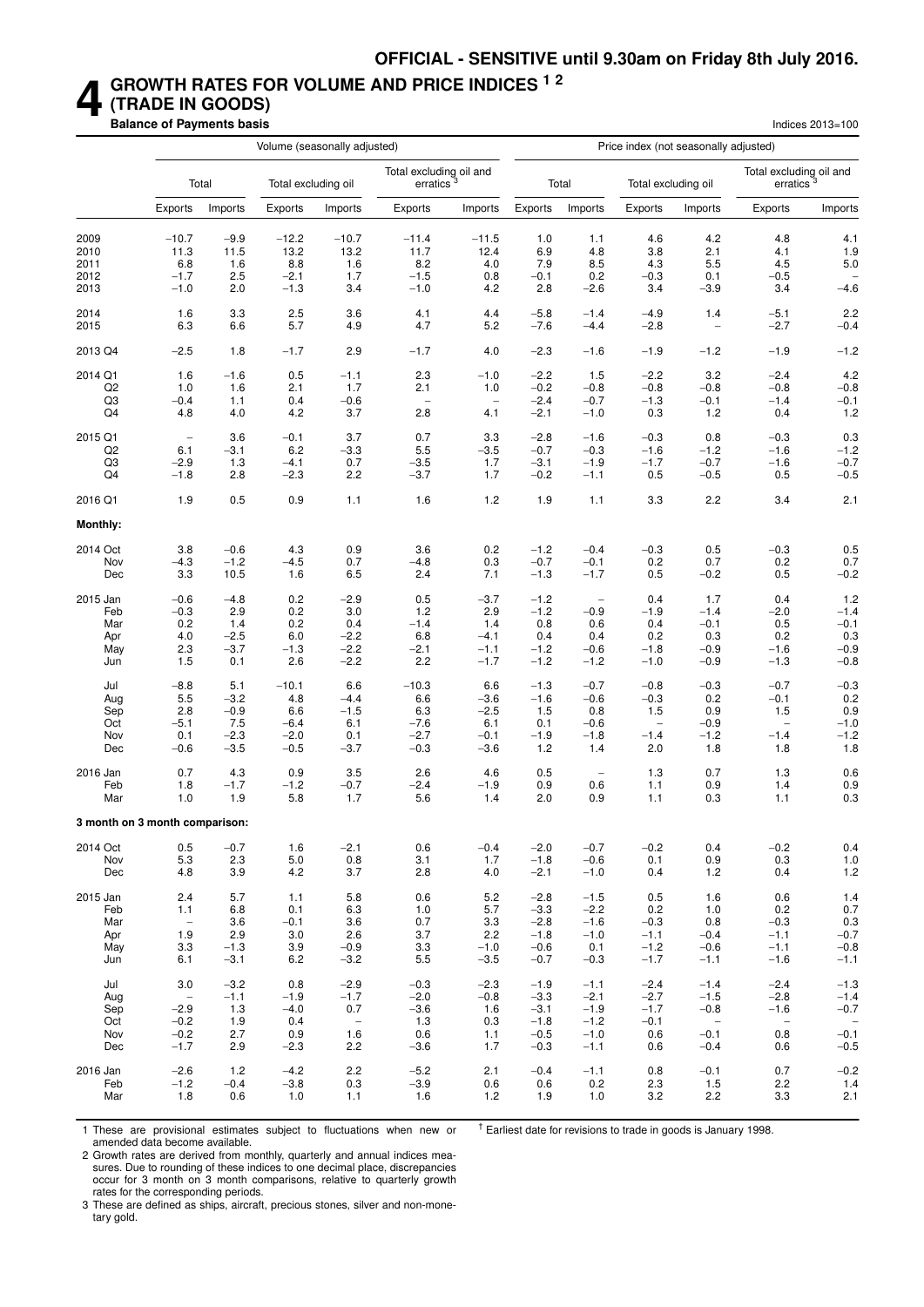## **5** VOLUME INDICES WITH COUNTRIES INSIDE AND OUTSIDE THE EU (TRADE IN GOODS)<sup>1</sup><br>Balance of Payments basis **Balance of Payments basis**

|                                                                        |                |                |                                               |                |                               |                 |                |                |                                      | Indices 2013=100 seasonally adjusted |                             |                 |
|------------------------------------------------------------------------|----------------|----------------|-----------------------------------------------|----------------|-------------------------------|-----------------|----------------|----------------|--------------------------------------|--------------------------------------|-----------------------------|-----------------|
|                                                                        |                |                | Trade in goods with EU countries <sup>3</sup> |                |                               |                 |                |                | Trade in goods with Non-EU countries |                                      |                             |                 |
|                                                                        |                | Total          | Total excluding oil                           |                | oil and erratics <sup>2</sup> | Total excluding |                | Total          | Total excluding oil                  |                                      | oil & erratics <sup>2</sup> | Total excluding |
|                                                                        | Exports        | Imports        | Exports                                       | Imports        | Exports                       | Imports         | Exports        | Imports        | Exports                              | Imports                              | Exports                     | Imports         |
|                                                                        | <b>LGCT</b>    | LGDL           | LKUL                                          | LKVD           | <b>SHBS</b>                   | <b>SHCO</b>     | LGEH           | LGFA           | LKVZ                                 | <b>LKWS</b>                          | <b>SHDJ</b>                 | <b>SHED</b>     |
| 2013                                                                   | 100.0          | 100.0          | 100.0                                         | 100.0          | 100.0                         | 100.0           | 100.0          | 100.0          | 100.0                                | 100.0                                | 100.0                       | 100.0           |
| 2014                                                                   | 101.6          | 105.9          | 102.3                                         | 106.8          | 103.6                         | 106.3           | 101.7          | 100.5          | 102.6                                | 99.7                                 | 104.5                       | 101.8           |
| 2015                                                                   | 107.1          | 111.9          | 109.3                                         | 111.4          | 109.0                         | 111.1           | 109.0          | 108.2          | 107.5                                | 105.4                                | 109.0                       | 108.1           |
| 2013 Q4                                                                | 97.0           | 102.7          | 99.9                                          | 102.3          | 100.4                         | 102.2           | 99.5           | 101.5          | 98.3                                 | 103.3                                | 98.6                        | 105.5           |
| 2014 Q1                                                                | 100.4          | 104.2          | 101.3                                         | 105.5          | 102.5                         | 104.8           | 99.3           | 96.6           | 98.0                                 | 96.8                                 | 101.1                       | 99.5            |
| Q <sub>2</sub>                                                         | 102.1          | 105.3          | 102.3                                         | 106.6          | 103.5                         | 106.3           | 99.7           | 98.6           | 101.3                                | 99.3                                 | 104.2                       | 100.0           |
| Q3                                                                     | 99.9           | 105.8          | 102.1                                         | 106.6          | 103.4                         | 106.3           | 101.1          | 100.4          | 102.2                                | 98.1                                 | 104.2                       | 100.0           |
| Q4                                                                     | 103.9          | 108.2          | 103.6                                         | 108.3          | 104.9                         | 107.9           | 106.6          | 106.4          | 108.9                                | 104.5                                | 108.5                       | 107.7           |
| 2015 Q1                                                                | 104.1          | 114.1          | 106.1                                         | 114.1          | 106.7                         | 113.9           | 106.4          | 108.0          | 106.5                                | 105.9                                | 108.3                       | 107.9           |
| Q2                                                                     | 108.2          | 110.7          | 110.4                                         | 110.5          | 109.8                         | 110.1           | 115.3          | 104.6          | 115.1                                | 102.3                                | 117.0                       | 103.9           |
| Q3                                                                     | 110.6          | 106.9          | 111.9                                         | 106.0          | 112.0                         | 105.8           | 106.4          | 111.7          | 105.1                                | 109.6                                | 107.2                       | 114.0           |
| Q4                                                                     | 105.5          | 115.8          | 108.8                                         | 114.8          | 107.7                         | 114.4           | 107.8          | 108.5          | 103.2                                | 103.9                                | 103.5                       | 106.7           |
| 2016 Q1                                                                | 112.5          | 117.9          | 112.5                                         | 116.4          | 112.1                         | 116.2           | 104.8          | 107.6          | 101.8                                | 104.5                                | 102.8                       | 107.6           |
| 2014 Sep                                                               | 100.4          | 106.2          | 102.3                                         | 107.1          | 103.3                         | 106.7           | 106.2          | 104.0          | 106.6                                | 97.8                                 | 107.6                       | 102.4           |
| Oct                                                                    | 103.5          | 107.4          | 103.2                                         | 107.5          | 104.2                         | 107.3           | 110.9          | 101.6          | 114.3                                | 99.2                                 | 114.2                       | 102.1           |
| Nov                                                                    | 101.6          | 107.2          | 102.2                                         | 107.5          | 103.3                         | 106.5           | 103.6          | 99.1           | 106.1                                | 100.9                                | 105.1                       | 103.9           |
| Dec                                                                    | 106.6          | 110.2          | 105.3                                         | 109.9          | 107.1                         | 109.7           | 105.3          | 118.4          | 106.4                                | 113.3                                | 106.3                       | 117.2           |
| 2015 Jan                                                               | 102.1          | 110.0          | 103.5                                         | 110.3          | 104.4                         | 110.2           | 108.7          | 107.0          | 108.4                                | 105.7                                | 109.8                       | 106.7           |
| Feb                                                                    | 106.8          | 117.7          | 107.6                                         | 117.4          | 109.0                         | 116.9           | 103.4          | 105.1          | 105.1                                | 103.7                                | 108.0                       | 105.1           |
| Mar                                                                    | 103.5          | 114.6          | 107.1                                         | 114.6          | 106.7                         | 114.6           | 107.2          | 111.8          | 105.9                                | 108.2                                | 107.2                       | 111.9           |
| Apr                                                                    | 105.1          | 111.2          | 112.3                                         | 111.4          | 112.0                         | 110.4           | 113.9          | 109.7          | 113.4                                | 106.6                                | 116.5                       | 106.8           |
| May                                                                    | 109.4          | 112.2          | 107.2                                         | 112.2          | 107.4                         | 112.0           | 114.5          | 100.0          | 115.1                                | 100.1                                | 116.0                       | 101.8           |
| Jun                                                                    | 110.1          | 108.7          | 111.7                                         | 108.0          | 109.9                         | 108.0           | 117.3          | 104.0          | 116.7                                | 100.1                                | 118.4                       | 103.1           |
| Jul                                                                    | 104.6          | 105.4          | 106.5                                         | 105.2          | 106.0                         | 104.8           | 102.8          | 119.0          | 99.3                                 | 119.2                                | 99.6                        | 123.8           |
| Aug                                                                    | 116.3          | 105.9          | 111.8                                         | 104.4          | 112.3                         | 104.4           | 102.4          | 111.0          | 103.8                                | 109.1                                | 106.8                       | 114.9           |
| Sep                                                                    | 111.0          | 109.4          | 117.5                                         | 108.3          | 117.8                         | 108.2           | 114.0          | 105.1          | 112.3                                | 100.5                                | 115.0                       | 103.1           |
| Oct                                                                    | 106.5          | 115.5          | 110.6                                         | 115.1          | 109.1                         | 114.9           | 107.0          | 115.3          | 104.6                                | 106.6                                | 106.0                       | 109.3           |
| Nov                                                                    | 104.3          | 119.2          | 108.5                                         | 117.2          | 107.1                         | 116.9           | 109.4          | 105.7          | 102.5                                | 104.1                                | 102.3                       | 106.5           |
| Dec                                                                    | 105.6          | 112.7          | 107.2                                         | 112.2          | 106.8                         | 111.4           | 106.9          | 104.5          | 102.6                                | 101.0                                | 102.1                       | 104.4           |
| 2016 Jan                                                               | 107.9          | 119.0          | 109.7                                         | 118.5          | 109.3                         | 118.9           | 106.2          | 107.5          | 102.1                                | 101.7                                | 104.9                       | 106.0           |
| Feb<br>Mar                                                             | 114.1<br>115.5 | 115.5<br>119.1 | 108.4<br>119.6                                | 112.2<br>118.5 | 108.0<br>119.1                | 111.5<br>118.2  | 103.7<br>104.4 | 107.4<br>107.8 | 100.8<br>102.3                       | 107.8<br>104.1                       | 101.2<br>102.2              | 111.2<br>105.6  |
| Percentage change on previous month:                                   |                |                |                                               |                |                               |                 |                |                |                                      |                                      |                             |                 |
| 2016 May                                                               |                |                |                                               |                |                               |                 |                |                |                                      |                                      |                             |                 |
| 3 months ended:                                                        |                |                |                                               |                |                               |                 |                |                |                                      |                                      |                             |                 |
| 2015 May                                                               | 106.0          | 112.7          | 108.9                                         | 112.7          | 108.7                         | 112.3           | 111.9          | 107.2          | 111.5                                | 105.0                                | 113.2                       | 106.8           |
| 2016 Feb                                                               | 109.2          | 115.7          | 108.4                                         | 114.3          | 108.0                         | 113.9           | 105.6          | 106.5          | 101.8                                | 103.5                                | 102.7                       | 107.2           |
| 2016 May                                                               | $\ddotsc$      | $\ldots$       | $\ddot{\phantom{1}}$                          | $\ddotsc$      | ÷.                            | $\ddotsc$       |                |                | $\ddot{\phantom{a}}$                 |                                      |                             | $\ddotsc$       |
| Percentage change, latest 3 months compared with:<br>Previous 3 months |                |                |                                               |                |                               |                 |                |                |                                      |                                      |                             |                 |
|                                                                        |                | $\ddotsc$      | $\ldots$                                      | $\ldots$       | $\ddotsc$                     | $\ddotsc$       |                |                | $\ddotsc$                            |                                      |                             |                 |
| Same 3 months last year                                                | $\ldots$       | $\ddotsc$      | $\ldots$                                      | $\ddotsc$      | $\ldots$                      | $\ddotsc$       |                |                | $\ldots$                             |                                      | $\ddot{\phantom{0}}$        | $\cdot$         |

1 These are provisional estimates subject to fluctuations when new or amended data become available.

 $<sup>†</sup>$  Earliest date for revisions to trade in goods is January 1998.</sup>

2 These are defined as ships, aircraft, precious stones, silver and non-monetary gold

3 Includes trade with the Canary Islands, French Guiana, Guadeloupe Martinique and Reunion.

4 Please note, any differences between the quarterly and 3-monthly indices are due to rounding.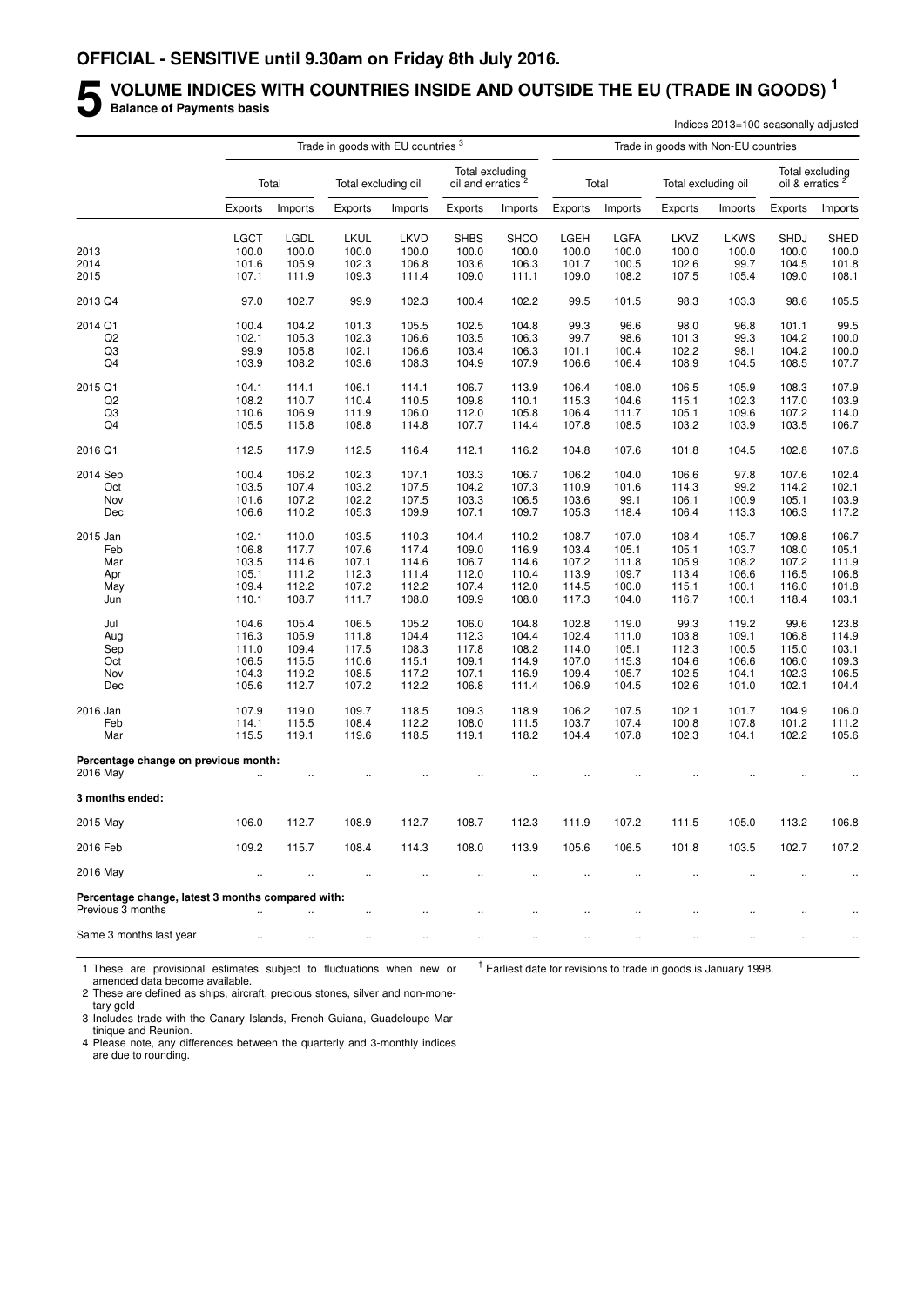#### **6 PRICE INDICES WITH COUNTRIES INSIDE AND OUTSIDE THE EU (TRADE IN GOODS) <sup>1</sup> Balance of Payments basis**

|                                                                        |              |                | Trade in goods with EU countries <sup>3</sup> |             |                                                  |                |              |         | Trade in goods with Non-EU countries | Indices 2013=100 not seasonally adjusted |                             |                 |
|------------------------------------------------------------------------|--------------|----------------|-----------------------------------------------|-------------|--------------------------------------------------|----------------|--------------|---------|--------------------------------------|------------------------------------------|-----------------------------|-----------------|
|                                                                        |              | Total          | Total excluding oil                           |             | Total excluding<br>oil and erratics <sup>2</sup> |                |              | Total   | Total excluding oil                  |                                          | oil & erratics <sup>2</sup> | Total excluding |
|                                                                        | Exports      | Imports        | Exports                                       | Imports     | <b>Exports</b>                                   | Imports        | Exports      | Imports | Exports                              | Imports                                  | Exports                     | Imports         |
|                                                                        | <b>LGCR</b>  | LGDJ           | <b>LKUJ</b>                                   | <b>LKVB</b> | <b>SHBQ</b>                                      | <b>SHCM</b>    | LGEF         | LGEY    | <b>LKVX</b>                          | LKWQ                                     | <b>SHDH</b>                 | <b>SHEB</b>     |
| 2013                                                                   | 100.0        | 100.0          | 100.0                                         | 100.0       | 100.0                                            | 100.0          | 100.0        | 100.0   | 100.0                                | 100.0                                    | 100.0                       | 100.0           |
| 2014                                                                   | 92.3         | 100.9          | 93.2                                          | 102.1       | 92.7                                             | 103.1          | 96.2         | 96.1    | 96.8                                 | 100.4                                    | 96.9                        | 101.1           |
| 2015                                                                   | 80.8         | 98.9           | 87.2                                          | 102.0       | 86.6                                             | 102.2          | 93.4         | 89.5    | 97.1                                 | 100.6                                    | 97.6                        | 101.4           |
| 2013 Q4                                                                | 98.2         | 98.9           | 98.4                                          | 99.0        | 98.4                                             | 99.1           | 98.2         | 97.7    | 98.3                                 | 97.8                                     | 98.3                        | 97.8            |
| 2014 Q1                                                                | 95.2         | 102.1          | 94.9                                          | 103.0       | 94.6                                             | 103.9          | 97.0         | 97.3    | 97.3                                 | 100.1                                    | 97.4                        | 100.7           |
| Q <sub>2</sub>                                                         | 94.2         | 101.3          | 94.0                                          | 102.2       | 93.6                                             | 103.1          | 97.4         | 96.5    | 96.6                                 | 99.3                                     | 96.7                        | 100.0           |
| Q3                                                                     | 91.9         | 100.2          | 92.3                                          | 101.3       | 91.8                                             | 102.2          | 95.2         | 96.2    | 95.9                                 | 100.1                                    | 95.9                        | 100.9           |
| Q4                                                                     | 87.9         | 99.9           | 91.4                                          | 102.1       | 90.9                                             | 102.9          | 95.1         | 94.5    | 97.3                                 | 102.0                                    | 97.6                        | 102.7           |
|                                                                        |              |                |                                               |             |                                                  |                |              |         |                                      |                                          |                             |                 |
| 2015 Q1                                                                | 83.0         | 100.0          | 89.4                                          | 103.1       | 88.6                                             | 103.2          | 95.0         | 91.2    | 98.7                                 | 102.3                                    | 99.0                        | 103.1           |
| Q <sub>2</sub>                                                         | 82.4         | 99.6           | 87.4                                          | 102.3       | 86.8                                             | 102.5          | 94.2         | 91.0    | 97.4                                 | 100.6                                    | 97.8                        | 101.4           |
| Q3                                                                     | 79.4         | 98.7           | 86.0                                          | 101.8       | 85.4                                             | 102.0          | 91.9         | 88.3    | 95.8                                 | 99.7                                     | 96.3                        | 100.5           |
| Q4                                                                     | 78.5         | 97.5           | 86.1                                          | 100.8       | 85.6                                             | 101.0          | 92.3         | 87.4    | 96.6                                 | 99.8                                     | 97.2                        | 100.6           |
| 2016 Q1                                                                | 79.7         | 98.7           | 89.2                                          | 102.7       | 88.7                                             | 102.7          | 94.4         | 88.2    | 99.5                                 | 102.6                                    | 100.1                       | 103.2           |
| 2014 Sep                                                               | 91.2         | 100.0          | 92.1                                          | 101.3       | 91.5                                             | 102.2          | 95.7         | 96.5    | 96.7                                 | 101.0                                    | 96.9                        | 101.8           |
| Oct                                                                    | 89.5         | 100.3          | 91.6                                          | 101.9       | 91.1                                             | 102.9          | 95.1         | 95.4    | 96.6                                 | 101.2                                    | 96.8                        | 101.9           |
| Nov                                                                    | 88.2         | 100.3          | 91.2                                          | 102.3       | 90.7                                             | 103.2          | 95.3         | 95.2    | 97.3                                 | 102.3                                    | 97.5                        | 103.1           |
| Dec                                                                    | 86.0         | 99.1           | 91.5                                          | 101.9       | 90.9                                             | 102.8          | 95.1         | 92.8    | 98.1                                 | 102.4                                    | 98.4                        | 103.2           |
|                                                                        |              |                |                                               |             |                                                  |                |              | 91.4    |                                      |                                          |                             | 104.1           |
| 2015 Jan                                                               | 83.6         | 100.6          | 91.1                                          | 104.1       | 90.4                                             | 104.3          | 95.2         |         | 99.3                                 | 103.3                                    | 99.5                        |                 |
| Feb                                                                    | 82.8         | 99.6           | 89.0                                          | 102.9       | 88.2                                             | 103.0          | 94.0         | 90.5    | 97.6                                 | 101.6                                    | 97.9                        | 102.3           |
| Mar                                                                    | 82.4         | 99.8           | 88.1                                          | 102.3       | 87.3                                             | 102.4          | 95.7         | 91.6    | 99.3                                 | 102.0                                    | 99.7                        | 102.8           |
| Apr                                                                    | 82.9         | 100.4          | 88.2                                          | 102.8       | 87.4                                             | 103.0          | 96.1         | 91.8    | 99.5                                 | 102.0                                    | 100.0                       | 102.7           |
| May                                                                    | 82.8         | 99.7           | 87.5                                          | 102.4       | 87.0                                             | 102.6          | 93.9         | 91.3    | 96.8                                 | 100.5                                    | 97.4                        | 101.3           |
| Jun                                                                    | 81.6         | 98.8           | 86.6                                          | 101.7       | 86.1                                             | 101.9          | 92.8         | 89.9    | 95.9                                 | 99.5                                     | 96.0                        | 100.3           |
| Jul                                                                    | 80.0         | 98.0           | 85.4                                          | 101.1       | 84.8                                             | 101.2          | 92.4         | 89.3    | 95.8                                 | 99.5                                     | 96.0                        | 100.3           |
| Aug                                                                    | 78.3         | 98.6           | 85.3                                          | 101.7       | 84.8                                             | 101.8          | 91.2         | 87.6    | 95.3                                 | 99.3                                     | 95.9                        | 100.1           |
| Sep                                                                    | 79.9         | 99.5           | 87.1                                          | 102.6       | 86.6                                             | 102.8          | 92.2         | 88.1    | 96.3                                 | 100.2                                    | 97.0                        | 100.9           |
| Oct                                                                    | 80.0         | 98.3           | 87.0                                          | 101.3       | 86.5                                             | 101.4          | 92.3         | 88.0    | 96.3                                 | 99.7                                     | 96.9                        | 100.4           |
| Nov                                                                    | 77.5         | 96.2           | 84.8                                          | 99.8        | 84.2                                             |                |              | 86.7    | 95.9                                 | 98.8                                     | 96.5                        | 99.5            |
| Dec                                                                    | 78.1         | 98.0           | 86.5                                          | 101.4       | 85.9                                             | 100.0<br>101.6 | 91.6<br>93.0 | 87.5    | 97.7                                 | 100.9                                    | 98.0                        | 101.7           |
|                                                                        |              |                |                                               |             |                                                  |                |              |         |                                      |                                          |                             |                 |
| 2016 Jan                                                               | 78.4         | 98.3           | 88.0                                          | 102.1       | 87.4                                             | 102.1          | 93.5         | 87.3    | 98.7                                 | 101.7                                    | 99.0                        | 102.3           |
| Feb                                                                    | 79.3         | 98.9           | 89.2                                          | 102.8       | 88.7                                             | 102.9          | 94.3         | 87.9    | 99.6                                 | 102.9                                    | 100.3                       | 103.5           |
| Mar                                                                    | 81.4         | 99.0           | 90.3                                          | 103.1       | 89.9                                             | 103.2          | 95.5         | 89.3    | 100.3                                | 103.1                                    | 101.1                       | 103.7           |
| Percentage change on previous month:<br>2016 May                       |              |                |                                               |             |                                                  |                |              |         |                                      |                                          |                             |                 |
| 3 months ended:                                                        |              |                |                                               |             |                                                  |                |              |         |                                      |                                          |                             |                 |
| 2015 May                                                               | 82.7         | 100.0          | 87.9                                          | 102.5       | 87.2                                             | 102.7          | 95.2         | 91.6    | 98.5                                 | 101.5                                    | 99.0                        | 102.3           |
| 2016 Feb                                                               | 78.6         | 98.4           | 87.9                                          | 102.1       | 87.3                                             | 102.2          | 93.6         | 87.6    | 98.7                                 | 101.8                                    | 99.1                        | 102.5           |
| 2016 May                                                               | $\mathbf{r}$ | $\bar{\Omega}$ | $\ddotsc$                                     | ÷.          | $\ddotsc$                                        |                |              |         | $\ddotsc$                            |                                          |                             | $\ddotsc$       |
| Percentage change, latest 3 months compared with:<br>Previous 3 months |              |                |                                               |             |                                                  |                |              |         |                                      |                                          |                             |                 |
|                                                                        |              |                | Ω,                                            | $\ddotsc$   | $\ddotsc$                                        | $\ddotsc$      |              |         |                                      |                                          |                             |                 |
| Same 3 months last year                                                | $\ldots$     | $\ldots$       |                                               | $\ddotsc$   | $\ldots$                                         | $\ddotsc$      | $\ddotsc$    |         | $\ddotsc$                            |                                          | $\ddot{\phantom{0}}$        | $\cdot$         |

1 These are provisional estimates subject to fluctuations when new or amended data become available.

 $<sup>†</sup>$  Earliest date for revisions to trade in goods is January 1998.</sup>

2 These are defined as ships, aircraft, precious stones, silver and non-monetary gold.

3 Includes trade with the Canary Islands, French Guiana, Guadeloupe, Martinique and Reunion.

4 Please note, any differences between the quarterly and 3-monthly indices are due to rounding.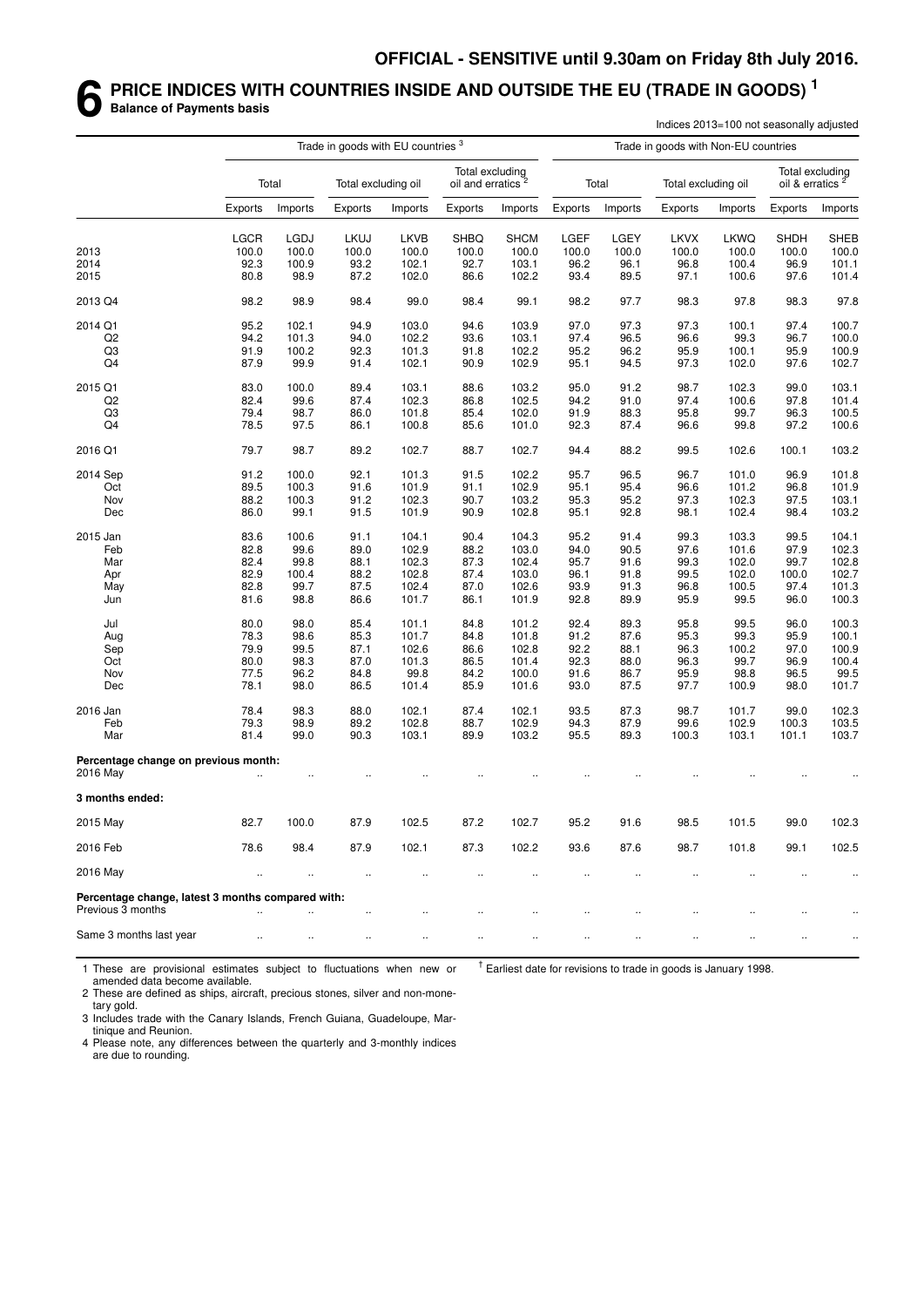## **7 TRADE IN OIL<sup>1</sup>**

**Balance of Payments basis**

|                                                                        |                                         | <b>Exports</b>     |                 |                      |                                       |                                 |                    |                 | Imports                       |                                       |                                 |
|------------------------------------------------------------------------|-----------------------------------------|--------------------|-----------------|----------------------|---------------------------------------|---------------------------------|--------------------|-----------------|-------------------------------|---------------------------------------|---------------------------------|
|                                                                        |                                         |                    |                 | Crude oil (SITC 333) |                                       |                                 |                    |                 | Crude oil (SITC 333)          |                                       |                                 |
|                                                                        | Balance of<br>Trade in Oil<br>£ million | Total<br>£ million | £ million       | million<br>tonnes    | Avg value <sup>2</sup><br>per tonne £ | Rest of<br>SITC 33<br>£ million | Total<br>£ million | £ million       | million<br>tonnes             | Avg value <sup>2</sup><br>per tonne £ | Rest of<br>SITC 33<br>£ million |
|                                                                        | <b>ENXQ</b>                             | ELBL               | <b>BQNI</b>     | <b>BOQM</b>          | <b>BPBN</b>                           | <b>BOQN</b>                     | <b>ENXO</b>        | <b>BQNJ</b>     | <b>BQBH</b>                   | <b>BQAX</b>                           | <b>BQAY</b>                     |
| 2013                                                                   | $-9925$                                 | 39 184             | 19 371          | 35                   | 549                                   | 19813                           | 49 109             | 25 157          | 49                            | 518                                   | 23 952                          |
| 2014                                                                   | $-9960$                                 | 32 902             | 17 634          | $-194$               | 2 7 2 4                               | 15 268                          | 42 862             | 21 186          | 47                            | 457                                   | 21 676                          |
| 2015                                                                   | $-8259$                                 | 21 084             | 10 462          | 38                   | 279                                   | 10 622                          | 29 343             | 11812           | 44                            | 270                                   | 17 531                          |
| 2013 Q4                                                                | $-2675$                                 | 8916               | 4 8 4 1         | 9                    | 522                                   | 4 0 7 5                         | 11 591             | 5 0 4 0         | 10                            | 506                                   | 6551                            |
| 2014 Q1                                                                | $-1186$                                 | 9656               | 5 2 1 8         | $\overline{c}$       | 2 1 0 8                               | 4 4 3 8                         | 10842              | 5 1 3 7         | 11                            | 487                                   | 5705                            |
| Q <sub>2</sub>                                                         | $-1946$                                 | 8845               | 4 5 4 4         | $\mathbf{1}$         | 8882                                  | 4 3 0 1                         | 10791              | 5 3 3 1         | 11                            | 486                                   | 5 4 6 0                         |
| Q3<br>Q4                                                               | $-3849$<br>$-2979$                      | 7649<br>6752       | 4 0 7 0<br>3802 | $-62$<br>$-136$      | $-66$<br>$-28$                        | 3579<br>2950                    | 11 498<br>9731     | 5796<br>4 9 2 2 | 13<br>13                      | 463<br>393                            | 5702<br>4809                    |
|                                                                        |                                         |                    |                 |                      |                                       |                                 |                    |                 |                               |                                       |                                 |
| 2015 Q1                                                                | $-2330$                                 | 5 2 2 1            | 2817            | 9                    | 306                                   | 2 4 0 4                         | 7551               | 3 1 4 1         | 11                            | 279                                   | 4 4 1 0                         |
| Q <sub>2</sub>                                                         | $-2224$                                 | 5954               | 3 1 4 8         | 10                   | 326                                   | 2806                            | 8 1 7 8            | 3 1 5 9         | 10                            | 306                                   | 5019                            |
| Q3                                                                     | $-1633$                                 | 5 2 4 4            | 2 3 2 0         | 9                    | 268                                   | 2924                            | 6877               | 2650            | 10                            | 267                                   | 4 2 2 7                         |
| Q4                                                                     | $-2072$                                 | 4665               | 2 177           | 10                   | 216                                   | 2 4 8 8                         | 6737               | 2862            | 13                            | 229                                   | 3875                            |
| 2016 Q1                                                                | $-1211$                                 | 4 2 0 3            | 2 2 7 1         | 12                   | 194                                   | 1932                            | 5414               | 1790            | 10                            | 181                                   | 3624                            |
| 2014 Jun                                                               | $-715$                                  | 2709               | 1 277           | $\qquad \qquad -$    | $\qquad \qquad -$                     | 1 4 3 2                         | 3 4 2 4            | 1519            | 3                             | 487                                   | 1 905                           |
| Jul                                                                    | $-983$                                  | 2951               | 1 5 6 4         | $\mathbf{1}$         | 2 3 6 7                               | 1 3 8 7                         | 3934               | 1 903           | 4                             | 481                                   | 2 0 3 1                         |
| Aug                                                                    | $-1342$                                 | 2 0 5 3            | 1 0 6 6         | $-6$                 | $-171$                                | 987                             | 3 3 9 5            | 1 570           | 3                             | 461                                   | 1825                            |
| Sep                                                                    | $-1524$                                 | 2645               | 1 4 4 0         | $-56$                | $-26$                                 | 1 205                           | 4 1 6 9            | 2 3 2 3         | 5                             | 449                                   | 1846                            |
| Oct                                                                    | $-1068$                                 | 2 4 4 3            | 1 375           | $-61$                | $-23$                                 | 1 0 6 8                         | 3511               | 1840            | 4                             | 442                                   | 1671                            |
| Nov                                                                    | $-676$                                  | 2 1 8 7            | 1 3 6 3         | $-44$                | $-31$                                 | 824                             | 2863               | 1 3 8 6         | 4                             | 396                                   | 1 477                           |
| Dec                                                                    | $-1235$                                 | 2 1 2 2            | 1 0 6 4         | $-31$                | $-34$                                 | 1 0 5 8                         | 3 3 5 7            | 1696            | 5                             | 349                                   | 1 661                           |
| 2015 Jan                                                               | $-389$                                  | 1 7 7 1            | 953             | 3                    | 306                                   | 818                             | 2 1 6 0            | 908             | 3                             | 288                                   | 1 252                           |
| Feb                                                                    | $-838$                                  | 1675               | 889             | 3                    | 308                                   | 786                             | 2513               | 938             | 3                             | 272                                   | 1 575                           |
| Mar                                                                    | $-1103$                                 | 1775               | 975             | 3                    | 304                                   | 800                             | 2878               | 1 2 9 5         | 5                             | 278                                   | 1 583                           |
| Apr                                                                    | $-1119$                                 | 1654               | 772             | $\mathsf{2}\,$       | 320                                   | 882                             | 2773               | 1 1 2 3         | 4                             | 289                                   | 1650                            |
| May                                                                    | $-357$                                  | 2 2 4 0            | 1 202           | 4                    | 328                                   | 1 0 38                          | 2597               | 886             | 3                             | 330                                   | 1711                            |
| Jun                                                                    | $-748$                                  | 2060               | 1 1 7 4         | $\overline{4}$       | 329                                   | 886                             | 2808               | 1 1 5 0         | 4                             | 307                                   | 1658                            |
| Jul                                                                    | $-434$                                  | 1985               | 841             | 3                    | 296                                   | 1 1 4 4                         | 2419               | 987             | 3                             | 297                                   | 1 4 3 2                         |
| Aug                                                                    | $-528$                                  | 1756               | 855             | 3                    | 260                                   | 901                             | 2 2 8 4            | 889             | 3                             | 265                                   | 1 3 9 5                         |
| Sep                                                                    | $-671$                                  | 1503               | 624             | 3                    | 246                                   | 879                             | 2 1 7 4            | 774             | 3                             | 238                                   | 1 400                           |
| Oct<br>Nov                                                             | $-1098$<br>$-530$                       | 1542<br>1647       | 697<br>752      | 3<br>3               | 230<br>221                            | 845<br>895                      | 2640<br>2 1 7 7    | 1 277<br>814    | 5<br>4                        | 242<br>230                            | 1 3 6 3<br>1 3 6 3              |
| Dec                                                                    | $-444$                                  | 1476               | 728             | 4                    | 200                                   | 748                             | 1920               | 771             | 4                             | 209                                   | 1 1 4 9                         |
|                                                                        |                                         |                    |                 |                      |                                       |                                 |                    |                 |                               |                                       |                                 |
| 2016 Jan                                                               | $-434$                                  | 1 373              | 742             | 4                    | 193                                   | 631                             | 1807               | 708             | 4                             | 186                                   | 1 0 9 9                         |
| Feb                                                                    | $-186$                                  | 1 4 6 0            | 831             | 5                    | 184                                   | 629                             | 1646               | 391             | 2                             | 169                                   | 1 255                           |
| Mar                                                                    | $-591$                                  | 1 370              | 698             | 3                    | 211                                   | 672                             | 1961               | 691             | 4                             | 184                                   | 1 270                           |
| Apr<br>May                                                             | $-560$<br>$-256$                        | 1535<br>1506       | 792<br>735      | 4<br>4               | 209<br>176                            | 743<br>771                      | 2095<br>1762       | 678<br>446      | 3<br>$\overline{\phantom{0}}$ | 208<br>1 7 3 5                        | 1 4 1 7<br>1 3 1 6              |
|                                                                        |                                         |                    |                 |                      |                                       |                                 |                    |                 |                               |                                       |                                 |
| Value change, latest month compared with:<br>Previous month            | 304                                     | $-29$              | $-57$           |                      | $-33$                                 | 28                              | $-333$             | $-232$          | $-3$                          | 1527                                  | $-101$                          |
| 3 months ended:                                                        |                                         |                    |                 |                      |                                       |                                 |                    |                 |                               |                                       |                                 |
| 2015 May                                                               | $-2579$                                 | 5669               | 2949            | 9                    | 317                                   | 2720                            | 8 2 4 8            | 3 3 0 4         | 11                            | 299                                   | 4944                            |
| 2016 Feb                                                               | $-1064$                                 | 4 3 0 9            | 2 3 0 1         | 12                   | 192                                   | 2 0 0 8                         | 5373               | 1870            | 10                            | 188                                   | 3 5 0 3                         |
| 2016 May                                                               | $-1407$                                 | 4411               | 2 2 2 5         | 11                   | 199                                   | 2 1 8 6                         | 5818               | 1815            | $\overline{7}$                | 709                                   | 4 0 0 3                         |
| Percentage change, latest 3 months compared with:<br>Previous 3 months |                                         | 2.4                | $-3.3$          | $-6.1$               | 3.3                                   | 8.9                             | 8.3                | $-2.9$          | $-26.0$                       | 277.1                                 | 14.3                            |
| Same 3 months last year                                                |                                         | $-22.2$            | $-24.6$         | 21.5                 | $-37.4$                               | $-19.6$                         | $-29.5$            | $-45.1$         | $-35.4$                       | 137.1                                 | $-19.0$                         |

1 Trade in petroleum and petroleum products. These figures differ from those published by the Department of Energy and Climate Change which are compiled from different sources and are on a time of shipment basis.

 $<sup>†</sup>$  Earliest date for revisions to trade in goods is January 1998.</sup>

Seasonally adjusted

2 The average value per tonne may reflect not only changes in price but also changes in the commodity mix.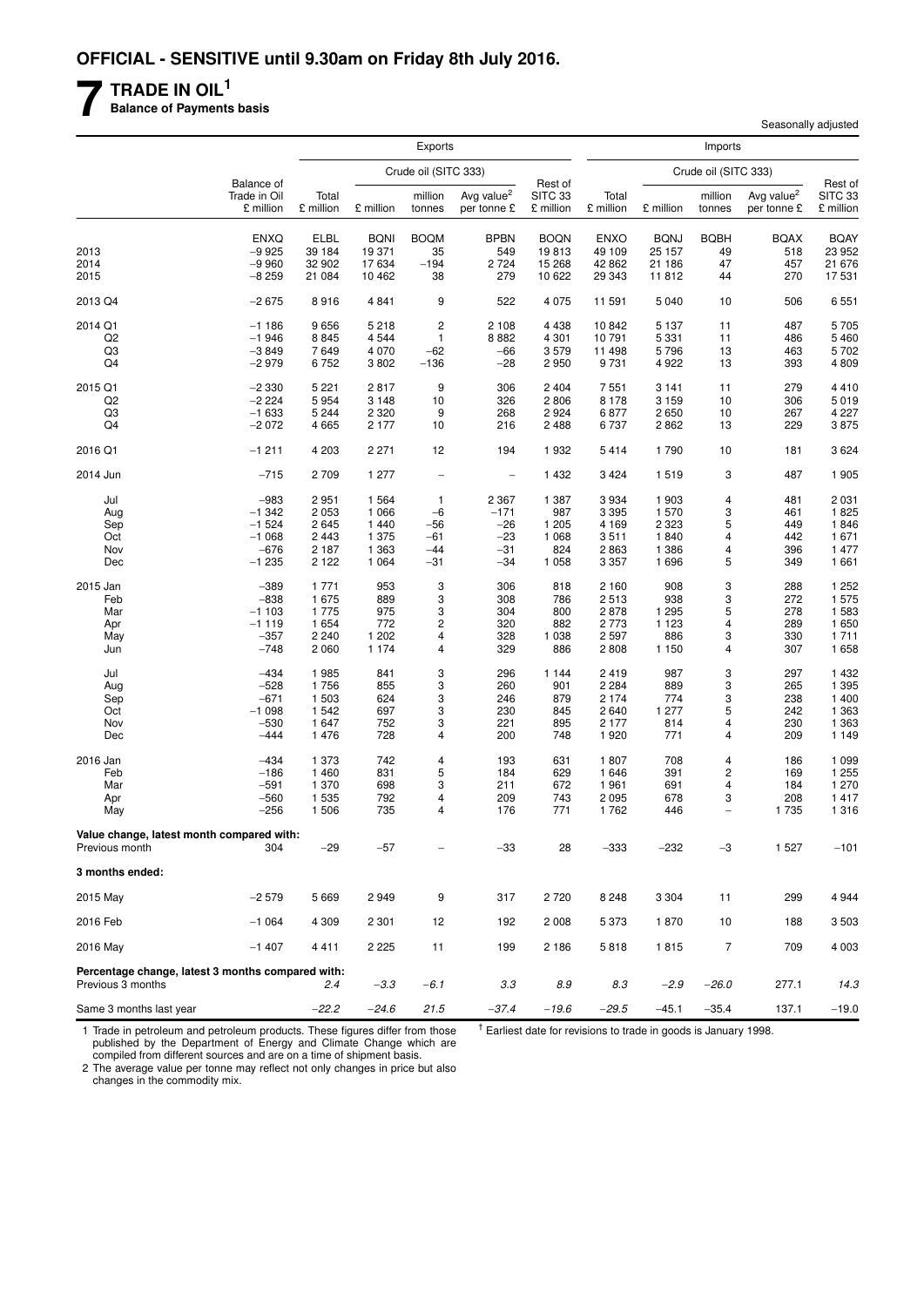#### **8 VALUE OF TRADE IN GOODS BY COMMODITY**

**Balance of Payments basis**

£ million seasonally adjusted

|                                                   | Food, beverages and<br>tobacco (SITC $0 + 1$ ) |             |             |             | <b>Basic materials</b><br>$(SITC 2 + 4)$ |                |             | Fuels (SITC 3) |                |
|---------------------------------------------------|------------------------------------------------|-------------|-------------|-------------|------------------------------------------|----------------|-------------|----------------|----------------|
|                                                   | Exports                                        | Imports     | Balance     | Exports     | Imports                                  | <b>Balance</b> | Exports     | Imports        | <b>Balance</b> |
|                                                   | <b>BOPL</b>                                    | <b>BQAR</b> | <b>ELBE</b> | <b>BOPM</b> | <b>BQAS</b>                              | <b>ELBF</b>    | <b>BOPN</b> | <b>BQAT</b>    | <b>ELBG</b>    |
| 2013                                              | 19 3 94                                        | 38 733      | $-19339$    | 7619        | 12 4 22                                  | $-4803$        | 42 768      | 64 533         | $-21765$       |
| 2014                                              | 18 649                                         | 38 483      | $-19834$    | 6960        | 11719                                    | $-4759$        | 36 117      | 52 971         | $-16854$       |
| 2015                                              | 18 0 95                                        | 38 558      | $-20463$    | 6 0 8 6     | 10 687                                   | $-4601$        | 24 181      | 38 274         | $-14093$       |
| 2014 Q2                                           | 4682                                           | 9669        | $-4987$     | 1665        | 2938                                     | $-1273$        | 9 7 8 3     | 13 2 84        | $-3501$        |
| Q3                                                | 4615                                           | 9564        | $-4949$     | 1802        | 2896                                     | $-1094$        | 8527        | 13922          | $-5395$        |
| Q4                                                | 4723                                           | 9680        | $-4957$     | 1728        | 2857                                     | $-1129$        | 7410        | 12 3 60        | $-4950$        |
| 2015 Q1                                           | 4546                                           | 9 1 6 9     | $-4623$     | 1613        | 2860                                     | $-1247$        | 5807        | 10 400         | $-4593$        |
| Q2                                                | 4646                                           | 9 2 5 1     | $-4605$     | 1 5 4 9     | 2 7 7 3                                  | $-1224$        | 6768        | 10 237         | $-3469$        |
| Q3                                                | 4 4 4 1                                        | 9807        | $-5366$     | 1 4 7 9     | 2 5 2 0                                  | $-1041$        | 6 1 9 3     | 9029           | $-2836$        |
| Q <sub>4</sub>                                    | 4 4 6 2                                        | 10 331      | $-5869$     | 1 4 4 5     | 2 5 3 4                                  | $-1089$        | 5413        | 8608           | $-3195$        |
| 2016 Q1                                           | 4788                                           | 9 2 6 2     | $-4474$     | 1 4 4 5     | 2 7 1 4                                  | $-1269$        | 4 5 7 1     | 7 2 8 4        | $-2713$        |
| 2015 Dec                                          | 1 4 7 5                                        | 3 3 3 4     | $-1859$     | 462         | 796                                      | $-334$         | 1671        | 2482           | $-811$         |
| 2016 Jan                                          | 1605                                           | 2943        | $-1338$     | 503         | 836                                      | $-333$         | 1 507       | 2420           | $-913$         |
| Feb                                               | 1574                                           | 3 0 4 8     | $-1474$     | 470         | 888                                      | $-418$         | 1577        | 2 2 7 3        | $-696$         |
| Mar                                               | 1 609                                          | 3 2 7 1     | $-1662$     | 472         | 990                                      | $-518$         | 1487        | 2591           | $-1104$        |
| Apr                                               | 1 609                                          | 3 2 6 2     | $-1653$     | 527         | 911                                      | $-384$         | 1 7 1 1     | 2648           | $-937$         |
| May                                               | 1619                                           | 3 3 3 5     | $-1716$     | 505         | 903                                      | $-398$         | 1718        | 2 2 7 4        | $-556$         |
| 3 months ended:                                   |                                                |             |             |             |                                          |                |             |                |                |
| 2015 May                                          | 4656                                           | 9 2 7 9     | $-4623$     | 1 560       | 2889                                     | $-1329$        | 6477        | 10 509         | $-4032$        |
| 2016 Feb                                          | 4654                                           | 9 3 2 5     | $-4671$     | 1 4 3 5     | 2 5 20                                   | $-1085$        | 4755        | 7 1 7 5        | $-2420$        |
| 2016 May                                          | 4837                                           | 9868        | $-5031$     | 1 504       | 2804                                     | $-1300$        | 4916        | 7513           | $-2597$        |
| Percentage change, latest 3 months compared with: |                                                |             |             |             |                                          |                |             |                |                |
| Previous 3 months                                 | 3.9                                            | 5.8         |             | 4.8         | 11.3                                     |                | 3.4         | 4.7            |                |
| Same 3 months last year                           | 3.9                                            | 6.3         |             | $-3.6$      | $-2.9$                                   |                | $-24.1$     | $-28.5$        |                |

|                                                            | Semi-manufactures<br>$(SITC 5 + 6)$ |             |             | Finished manufactures<br>$(SITC 7 + 8)$ |             |             | <b>Total manufactures</b><br>(SITC 5 to 8) |             |             | Unspecified goods |             |                |
|------------------------------------------------------------|-------------------------------------|-------------|-------------|-----------------------------------------|-------------|-------------|--------------------------------------------|-------------|-------------|-------------------|-------------|----------------|
|                                                            | Exports                             | Imports     | Balance     | Exports                                 | Imports     | Balance     | Exports                                    | Imports     | Balance     | Exports           | Imports     | <b>Balance</b> |
|                                                            | <b>BOPO</b>                         | <b>BQAU</b> | <b>ELBH</b> | <b>BOPP</b>                             | <b>BQAV</b> | <b>ELBI</b> | <b>BPAN</b>                                | <b>BQBD</b> | <b>ELBJ</b> | <b>BOQL</b>       | <b>BQAW</b> | <b>BQKX</b>    |
| 2013                                                       | 80 033                              | 97 544      | $-17511$    | 145 662                                 | 200 037     | $-54375$    | 225 695                                    | 297 581     | $-71886$    | 7671              | 10 542      | $-2871$        |
| 2014                                                       | 75 602                              | 95 401      | $-19799$    | 146 395                                 | 209 598     | $-63203$    | 221 997                                    | 304 999     | $-83002$    | 9 1 7 1           | 7 2 9 7     | 1874           |
| 2015                                                       | 78 715                              | 94 772      | $-16057$    | 149 918                                 | 218 500     | $-68582$    | 228 633                                    | 313 272     | $-84639$    | 7860              | 10 395      | $-2535$        |
| 2014 Q2                                                    | 18 339                              | 24 073      | $-5734$     | 36 303                                  | 51 925      | $-15622$    | 54 642                                     | 75 998      | $-21356$    | 2691              | 973         | 1718           |
| Q <sub>3</sub>                                             | 18842                               | 23 956      | $-5114$     | 36 277                                  | 52 141      | $-15864$    | 55 119                                     | 76 097      | $-20978$    | 2 2 6 1           | 1010        | 1 2 5 1        |
| Q <sub>4</sub>                                             | 19703                               | 24 139      | $-4436$     | 37 588                                  | 53 889      | $-16301$    | 57 291                                     | 78 0 28     | $-20737$    | 2846              | 4 1 3 1     | $-1285$        |
| 2015 Q1                                                    | 19975                               | 24 276      | $-4301$     | 37 804                                  | 55 696      | $-17892$    | 57779                                      | 79 972      | $-22193$    | 1755              | 2892        | $-1137$        |
| Q2                                                         | 20851                               | 23 940      | $-3089$     | 38 239                                  | 53 140      | $-14901$    | 59 090                                     | 77 080      | $-17990$    | 2 1 5 6           | 1 1 5 7     | 999            |
| Q <sub>3</sub>                                             | 19 477                              | 23 117      | $-3640$     | 36 653                                  | 54 099      | $-17446$    | 56 130                                     | 77 216      | $-21086$    | 1886              | 3 3 9 5     | $-1509$        |
| Q4                                                         | 18412                               | 23 4 39     | $-5027$     | 37 222                                  | 55 565      | $-18343$    | 55 634                                     | 79 004      | $-23370$    | 2 0 6 3           | 2951        | $-888$         |
| 2016 Q1                                                    | 19 244                              | 23 832      | $-4588$     | 37924                                   | 57 596      | $-19672$    | 57 168                                     | 81 4 28     | $-24260$    | 1977              | 3566        | $-1589$        |
| 2015 Dec                                                   | 6 0 0 7                             | 7 3 6 7     | $-1.360$    | 12 4 30                                 | 17888       | $-5458$     | 18 437                                     | 25 25 5     | $-6818$     | 644               | 1 1 9 6     | $-552$         |
| 2016 Jan                                                   | 6 2 2 7                             | 7640        | $-1413$     | 12 622                                  | 18 033      | $-5411$     | 18849                                      | 25 673      | $-6824$     | 530               | 2478        | $-1948$        |
| Feb                                                        | 6713                                | 8 1 1 7     | $-1404$     | 12 370                                  | 19720       | $-7350$     | 19 083                                     | 27837       | $-8754$     | 412               | 696         | $-284$         |
| Mar                                                        | 6 3 0 4                             | 8 0 7 5     | $-1771$     | 12 932                                  | 19843       | $-6911$     | 19 236                                     | 27918       | $-8682$     | 1 0 3 5           | 392         | 643            |
| Apr                                                        | 6645                                | 7929        | $-1284$     | 13 678                                  | 20 111      | $-6433$     | 20 323                                     | 28 040      | $-7717$     | 1 609             | 332         | 1 277          |
| May                                                        | 6 1 7 3                             | 7 2 2 9     | $-1056$     | 13 287                                  | 18 808      | $-5521$     | 19 4 60                                    | 26 037      | $-6577$     | 367               | 999         | $-632$         |
| 3 months ended:                                            |                                     |             |             |                                         |             |             |                                            |             |             |                   |             |                |
| 2015 May                                                   | 20 592                              | 24 076      | $-3484$     | 37 971                                  | 54 434      | $-16463$    | 58 563                                     | 78510       | $-19947$    | 1738              | 1 3 8 5     | 353            |
| 2016 Feb                                                   | 18 947                              | 23 124      | $-4177$     | 37 422                                  | 55 641      | $-18219$    | 56 369                                     | 78 765      | $-22396$    | 1586              | 4 3 7 0     | $-2784$        |
| 2016 May                                                   | 19 122                              | 23 233      | $-4111$     | 39 897                                  | 58 762      | $-18865$    | 59 019                                     | 81 995      | $-22976$    | 3011              | 1723        | 1 2 8 8        |
| Percentage change, latest 3 months compared with:          |                                     |             |             |                                         |             |             |                                            |             |             |                   |             |                |
| Previous 3 months                                          | 0.9                                 | 0.5         |             | 6.6                                     | 5.6         |             | 4.7                                        | 4.1         |             | 89.8              | $-60.6$     |                |
| Same 3 months last year                                    | $-7.1$                              | $-3.5$      |             | 5.1                                     | 8.0         |             | 0.8                                        | 4.4         |             | 73.2              | 24.4        |                |
| <b>EXCLUDING ERRATICS<sup>1</sup></b><br>Previous 3 months | 1.9                                 | $-0.2$      |             | 4.2                                     | 4.3         |             | 3.4                                        | 2.9         |             |                   |             |                |
| Same 3 months last year                                    | $-5.4$                              | $-2.8$      |             | 1.9                                     | 6.8         |             | $-0.7$                                     | 3.9         |             |                   |             |                |

1 These are defined as precious stone and silver in semi manufactures, as ships and aircraft in finished manufactures and as non monetary gold in miscellaneous trade.

 $<sup>†</sup>$  Earliest date for revisions to trade in goods is January 1998.</sup>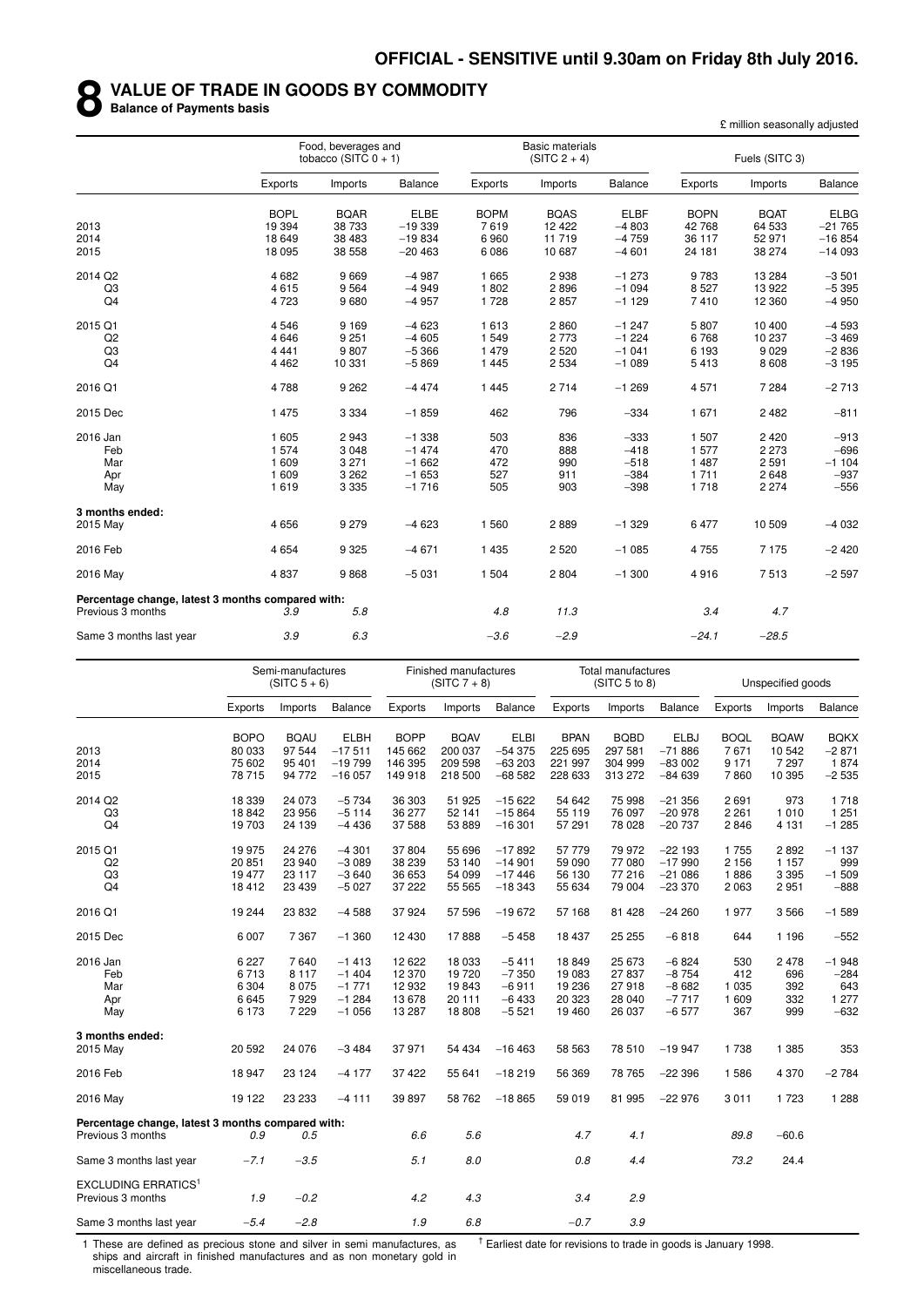#### **9 VOLUME INDICES (TRADE IN GOODS) BY COMMODITY <sup>1</sup>**

**Balance of Payments basis**

|                                                                        |                      |                               |                      |                                          |             |                               |                                     |                      |                      |                                | Indices 2013=100 seasonally adjusted |             |
|------------------------------------------------------------------------|----------------------|-------------------------------|----------------------|------------------------------------------|-------------|-------------------------------|-------------------------------------|----------------------|----------------------|--------------------------------|--------------------------------------|-------------|
|                                                                        |                      | Food, beverages               |                      |                                          |             |                               |                                     |                      |                      | Finished                       |                                      |             |
|                                                                        |                      | and tobacco<br>$(SITC 0 + 1)$ |                      | <b>Basic materials</b><br>$(SITC 2 + 4)$ |             | Fuels<br>(SITC <sub>3</sub> ) | Semi-manufactures<br>$(SITC 5 + 6)$ |                      |                      | manufactures<br>$(SITC 7 + 8)$ | Total manufactures<br>(SITC 5 to 8)  |             |
|                                                                        | Exports              | Imports                       | Exports              | Imports                                  | Exports     | Imports                       | Exports                             | Imports              | Exports              | Imports                        | Exports                              | Imports     |
| Weights <sup>2</sup><br>(total trade = $1000$ )                        | 64                   | 91                            | 25                   | 29                                       | 141         | 152                           | 264                                 | 230                  | 480                  | 472                            | 745                                  | 702         |
|                                                                        | <b>BPEM</b>          | <b>BQBK</b>                   | <b>BAFB</b>          | <b>BQBL</b>                              | <b>BAFC</b> | <b>BQBM</b>                   | <b>BAHA</b>                         | <b>BQBN</b>          | <b>BAHY</b>          | <b>ELAB</b>                    | <b>BOGT</b>                          | <b>ELAJ</b> |
| 2013                                                                   | 100                  | 100                           | 100                  | 100                                      | 100         | 100                           | 100                                 | 100                  | 100                  | 100                            | 100                                  | 100         |
| 2014                                                                   | 105                  | 105                           | 91                   | 104                                      | 97          | 99                            | 99                                  | 100                  | 105                  | 108                            | 103                                  | 105         |
| 2015                                                                   | 111                  | 108                           | 81                   | 105                                      | 112         | 115                           | 109                                 | 106                  | 109                  | 112                            | 109                                  | 110         |
| 2013 Q4                                                                | 97                   | 100                           | 98                   | 101                                      | 93          | 97                            | 99                                  | 98                   | 101                  | 103                            | 101                                  | 101         |
| 2014 Q1                                                                | 102                  | 102                           | 91                   | 105                                      | 100         | 91                            | 97                                  | 97                   | 104                  | 107                            | 101                                  | 103         |
| Q2                                                                     | 103                  | 105                           | 87                   | 106                                      | 97          | 92                            | 96                                  | 101                  | 104                  | 108                            | 101                                  | 105         |
| Q3                                                                     | 106                  | 105                           | 94                   | 103                                      | 91          | 103                           | 99                                  | 100                  | 104                  | 107                            | 102                                  | 105         |
| Q4                                                                     | 110                  | 106                           | 91                   | 101                                      | 98          | 110                           | 105                                 | 101                  | 106                  | 109                            | 106                                  | 106         |
| 2015 Q1                                                                | 109                  | 107                           | 85                   | 105                                      | 100         | 114                           | 108                                 | 107                  | 108                  | 115                            | 108                                  | 112         |
| Q <sub>2</sub>                                                         | 113                  | 108                           | 83                   | 111                                      | 108         | 109                           | 116                                 | 107                  | 112                  | 110                            | 114                                  | 109         |
| Q3                                                                     | 111                  | 109                           | 78                   | 103                                      | 119         | 116                           | 109                                 | 104                  | 107                  | 106                            | 108                                  | 106         |
| Q4                                                                     | 112                  | 109                           | 78                   | 102                                      | 119         | 121                           | 102                                 | 107                  | 107                  | 115                            | 105                                  | 112         |
| 2016 Q1                                                                | 116                  | 110                           | 77                   | 105                                      | 120         | 117                           | 105                                 | 105                  | 109                  | 117                            | 108                                  | 113         |
| 2014 Apr                                                               | 102                  | 106                           | 89                   | 106                                      | 102         | 91                            | 95                                  | 101                  | 104                  | 107                            | 101                                  | 105         |
| May                                                                    | 103                  | 104                           | 84                   | 105                                      | 100         | 97                            | 99                                  | 101                  | 105                  | 108                            | 103                                  | 106         |
| Jun                                                                    | 104                  | 106                           | 87                   | 108                                      | 88          | 87                            | 94                                  | 101                  | 103                  | 108                            | 99                                   | 106         |
| Jul                                                                    | 105                  | 105                           | 98                   | 107                                      | 101         | 103                           | 100                                 | 105                  | 104                  | 111                            | 103                                  | 109         |
| Aug                                                                    | 104                  | 104                           | 102                  | 102                                      | 76          | 86                            | 96                                  | 100                  | 102                  | 103                            | 100                                  | 102         |
| Sep                                                                    | 108                  | 106                           | 82                   | 99                                       | 97          | 119                           | 101                                 | 97                   | 105                  | 108                            | 104                                  | 104         |
| Oct                                                                    | 110                  | 107                           | 89                   | 100                                      | 96          | 107                           | 104                                 | 101                  | 106                  | 109                            | 105                                  | 106         |
| Nov                                                                    | 109                  | 105                           | 91                   | 101                                      | 91          | 93                            | 105                                 | 102                  | 106                  | 108                            | 106                                  | 106         |
| Dec                                                                    | 112                  | 108                           | 92                   | 101                                      | 106         | 129                           | 106                                 | 100                  | 108                  | 111                            | 107                                  | 107         |
| 2015 Jan                                                               | 105                  | 106                           | 92                   | 98                                       | 103         | 109                           | 109                                 | 105                  | 107                  | 111                            | 108                                  | 109         |
| Feb                                                                    | 110                  | 108                           | 81                   | 102                                      | 98          | 112                           | 105                                 | 107                  | 108                  | 118                            | 107                                  | 114         |
| Mar                                                                    | 113                  | 107                           | 82                   | 114                                      | 100         | 120                           | 109                                 | 108                  | 108                  | 117                            | 109                                  | 114         |
| Apr                                                                    | 112                  | 109                           | 81                   | 114                                      | 93          | 111                           | 119                                 | 109                  | 113                  | 111                            | 115                                  | 111         |
| May                                                                    | 113                  | 106                           | 85                   | 105                                      | 120         | 99                            | 111                                 | 105                  | 111                  | 112                            | 111                                  | 110         |
| Jun                                                                    | 115                  | 109                           | 81                   | 114                                      | 111         | 115                           | 118                                 | 107                  | 113                  | 105                            | 115                                  | 106         |
| Jul                                                                    | 110                  | 109                           | 77                   | 113                                      | 118         | 110                           | 100                                 | 105                  | 103                  | 107                            | 102                                  | 106         |
| Aug                                                                    | 111                  | 108                           | 77                   | 99                                       | 132         | 118                           | 109                                 | 103                  | 105                  | 104                            | 107                                  | 104         |
| Sep                                                                    | 111                  | 110                           | 80                   | 96                                       | 108         | 119                           | 118                                 | 103                  | 114                  | 108                            | 115                                  | 107         |
| Oct                                                                    | 114                  | 111                           | 85                   | 107                                      | 112         | 137                           | 104                                 | 108                  | 107                  | 117                            | 106                                  | 114         |
| Nov<br>Dec                                                             | 112<br>111           | 107<br>108                    | 75<br>76             | 103<br>96                                | 123<br>121  | 115<br>111                    | 104<br>99                           | 108<br>104           | 105<br>108           | 117<br>112                     | 105<br>105                           | 114<br>109  |
|                                                                        |                      |                               |                      |                                          |             |                               |                                     |                      |                      |                                |                                      |             |
| 2016 Jan                                                               | 116                  | 108                           | 82                   | 101                                      | 117         | 121                           | 103                                 | 105                  | 109                  | 116                            | 107                                  | 112         |
| Feb                                                                    | 116                  | 110                           | 74                   | 103                                      | 137         | 114                           | 110                                 | 107                  | 104                  | 114                            | 106                                  | 112         |
| Mar                                                                    | 117                  | 113                           | 74                   | 110                                      | 106         | 117                           | 102                                 | 105                  | 116                  | 121                            | 111                                  | 115         |
| 3 months ended:<br>2015 May                                            | 113                  | 107                           | 83                   | 111                                      | 104         | 110                           | 113                                 | 107                  | 111                  | 113                            | 112                                  | 112         |
| 2016 Feb                                                               | 114                  | 109                           | 77                   | 100                                      | 125         | 115                           | 104                                 | 105                  | 107                  | 114                            | 106                                  | 111         |
|                                                                        |                      |                               |                      |                                          |             |                               |                                     |                      |                      |                                |                                      |             |
| 2016 May                                                               | $\ddotsc$            | $\ddot{\phantom{1}}$          | $\ddotsc$            | $\cdot$ .                                | $\ldots$    | $\ldots$                      | $\ldots$                            | $\cdot$ .            | $\cdot$              | $\ldots$                       | $\ldots$                             | $\ddotsc$   |
| Percentage change, latest 3 months compared with:<br>Previous 3 months | $\ddot{\phantom{a}}$ |                               | $\ddot{\phantom{1}}$ | $\ddotsc$                                | $\ddotsc$   | $\ddot{\phantom{a}}$          | $\ddotsc$                           | $\cdot$              | $\ddot{\phantom{a}}$ | $\ddot{\phantom{a}}$           | $\ddot{\phantom{a}}$                 |             |
| Same 3 months last year                                                |                      |                               |                      |                                          |             |                               | $\ddotsc$                           | $\ddot{\phantom{a}}$ | $\ldots$             | $\ddotsc$                      | $\ldots$                             | $\ldots$    |
| <b>EXCLUDING ERRATICS3</b>                                             |                      |                               |                      |                                          |             |                               |                                     |                      |                      |                                |                                      |             |
| Previous 3 months                                                      |                      |                               |                      |                                          |             |                               | $-7.6$                              | $-4.8$               | 3.5                  | 2.6                            | $-1.2$                               | 0.3         |
| Same 3 months last year                                                |                      |                               |                      |                                          |             |                               | $-14.2$                             | $-5.4$               | $-1.2$               | 3.5                            | $-6.5$                               | 1.2         |

1 These are provisional estimates subject to fluctuations when new or amended data become available.

 $<sup>†</sup>$  Earliest date for revisions to trade in goods is January 1998.</sup>

2 The weights shown are in proportion to the total value of trade in 2013 and are used to combine the volume indices to calculate the totals for 2014 onwards. For 2013 and earlier, totals are calculated using the equivalent weights for the previous year (eg totals for 2012 use 2011 weights).

3 These are defined as precious stones and silver in semi manufactures, as ships and aircraft in finished manufactures and as non monetary gold in miscellaneous trade.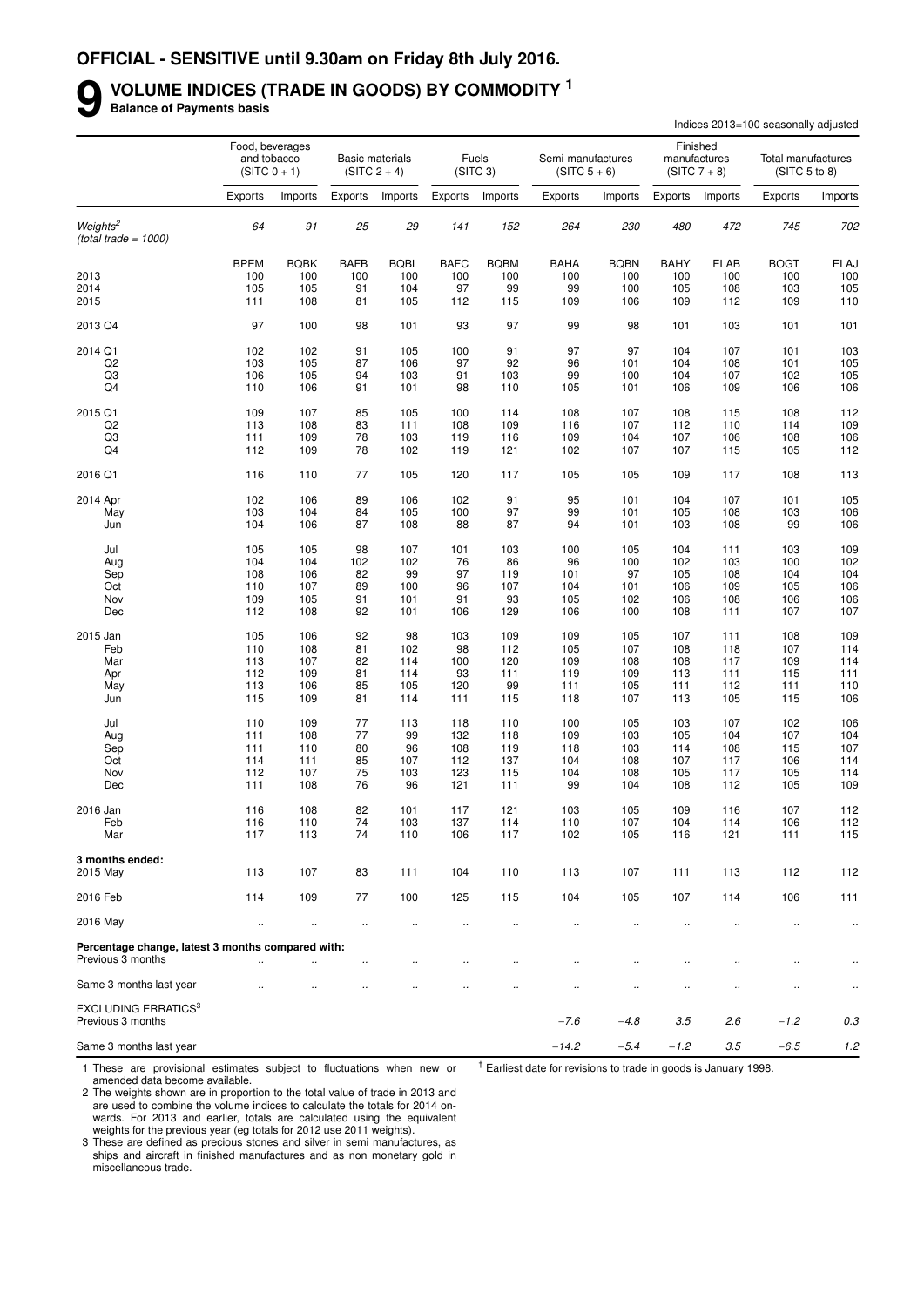## **10 PRICE INDICES (TRADE IN GOODS) BY COMMODITY <sup>1</sup> Balance of Payments Consistent basis**

|                                                                        |                                                  |             |             |                                          |                      |                               |                                     |             |             |                                            | Indices 2013=100 not seasonally adjusted |                      |
|------------------------------------------------------------------------|--------------------------------------------------|-------------|-------------|------------------------------------------|----------------------|-------------------------------|-------------------------------------|-------------|-------------|--------------------------------------------|------------------------------------------|----------------------|
|                                                                        | Food, beverages<br>and tobacco<br>$(SITC 0 + 1)$ |             |             | <b>Basic materials</b><br>$(SITC 2 + 4)$ |                      | Fuels<br>(SITC <sub>3</sub> ) | Semi-manufactures<br>$(SITC 5 + 6)$ |             |             | Finished<br>manufactures<br>$(SITC 7 + 8)$ | Total manufactures<br>(SITC 5 to 8)      |                      |
|                                                                        | Exports                                          | Imports     | Exports     | Imports                                  | Exports              | Imports                       | Exports                             | Imports     | Exports     | Imports                                    | Exports                                  | Imports              |
| Weights <sup>2</sup><br>(total trade = $1000$ )                        | 64                                               | 91          | 25          | 29                                       | 141                  | 152                           | 264                                 | 230         | 480         | 472                                        | 745                                      | 702                  |
|                                                                        | <b>BPAI</b>                                      | <b>ELAN</b> | <b>BPAW</b> | <b>ELAO</b>                              | <b>BPDU</b>          | <b>ELAP</b>                   | <b>BQAA</b>                         | <b>ELAQ</b> | <b>BQAB</b> | <b>ELAR</b>                                | <b>BQAI</b>                              | ELAY                 |
| 2013                                                                   | 100                                              | 100         | 100         | 100                                      | 100                  | 100                           | 100                                 | 100         | 100         | 100                                        | 100                                      | 100                  |
| 2014                                                                   | 93                                               | 99          | 92          | 108                                      | 87                   | 87                            | 89                                  | 92          | 100         | 102                                        | 96                                       | 99                   |
| 2015                                                                   | 86                                               | 100         | 90          | 102                                      | 50                   | 58                            | 85                                  | 90          | 99          | 104                                        | 94                                       | 99                   |
| 2013 Q4                                                                | 99                                               | 100         | 94          | 95                                       | 97                   | 98                            | 98                                  | 98          | 99          | 98                                         | 98                                       | 98                   |
| 2014 Q1                                                                | 96                                               | 101         | 92          | 112                                      | 94                   | 95                            | 90                                  | 93          | 100         | 101                                        | 97                                       | 98                   |
| Q <sub>2</sub>                                                         | 96                                               | 100         | 93          | 109                                      | 97                   | 92                            | 89                                  | 92          | 99          | 101                                        | 96                                       | 98                   |
| Q3<br>Q4                                                               | 90<br>89                                         | 98<br>99    | 91<br>91    | 106<br>106                               | 88<br>70             | 87<br>75                      | 89                                  | 92<br>92    | 99<br>100   | 102<br>104                                 | 95<br>96                                 | 99                   |
|                                                                        |                                                  |             |             |                                          |                      |                               | 88                                  |             |             |                                            |                                          | 100                  |
| 2015 Q1                                                                | 88                                               | 101         | 91          | 107                                      | 52                   | 61                            | 87                                  | 92          | 101         | 104                                        | 96                                       | 100                  |
| Q <sub>2</sub>                                                         | 88                                               | 100         | 91          | 103                                      | 58                   | 65                            | 86                                  | 90          | 99          | 104                                        | 94                                       | 99                   |
| Q <sub>3</sub><br>Q <sub>4</sub>                                       | 84<br>84                                         | 100<br>100  | 89<br>89    | 100<br>99                                | 47<br>42             | 56<br>52                      | 84<br>84                            | 89<br>88    | 98<br>99    | 104<br>103                                 | 93<br>93                                 | 99<br>98             |
| 2016 Q1                                                                | 87                                               | 100         | 90          | 101                                      | 35                   | 46                            | 87                                  | 90          | 102         | 106                                        | 97                                       | 101                  |
|                                                                        |                                                  |             |             |                                          |                      |                               |                                     |             |             |                                            |                                          |                      |
| 2014 Apr                                                               | 97<br>96                                         | 100<br>100  | 94<br>92    | 109<br>109                               | 92<br>99             | 91<br>92                      | 90<br>89                            | 93<br>92    | 100         | 101<br>101                                 | 96<br>96                                 | 98<br>98             |
| May<br>Jun                                                             | 95                                               | 99          | 92          | 108                                      | 100                  | 92                            | 89                                  | 92          | 100<br>98   | 102                                        | 95                                       | 98                   |
| Jul                                                                    | 91                                               | 99          | 92          | 106                                      | 90                   | 88                            | 88                                  | 92          | 98          | 102                                        | 94                                       | 98                   |
| Aug                                                                    | 90                                               | 98          | 89          | 106                                      | 88                   | 86                            | 89                                  | 92          | 99          | 102                                        | 95                                       | 99                   |
| Sep                                                                    | 89                                               | 98          | 91          | 106                                      | 85                   | 86                            | 89                                  | 92          | 100         | 103                                        | 95                                       | 99                   |
| Oct                                                                    | 89                                               | 98          | 91          | 105                                      | 78                   | 81                            | 88                                  | 92          | 100         | 103                                        | 95                                       | 99                   |
| Nov<br>Dec                                                             | 89<br>89                                         | 99<br>99    | 90<br>93    | 107<br>106                               | 72<br>59             | 77<br>67                      | 88<br>89                            | 93<br>92    | 100<br>101  | 104<br>104                                 | 96<br>96                                 | 100<br>100           |
| 2015 Jan                                                               | 89                                               | 101         | 92          | 109                                      | 48                   | 58                            | 89                                  | 93          | 102         | 105                                        | 97                                       | 101                  |
| Feb                                                                    | 87                                               | 101         | 91          | 107                                      | 53                   | 60                            | 86                                  | 91          | 100         | 104                                        | 95                                       | 99                   |
| Mar                                                                    | 88                                               | 101         | 91          | 105                                      | 55                   | 64                            | 86                                  | 91          | 101         | 104                                        | 96                                       | 99                   |
| Apr                                                                    | 89                                               | 101         | 92          | 104                                      | 57                   | 65                            | 86                                  | 91          | 101         | 105                                        | 96                                       | 100                  |
| May                                                                    | 88                                               | 101         | 91          | 102                                      | 60                   | 66                            | 85                                  | 90          | 99          | 104                                        | 94                                       | 99                   |
| Jun                                                                    | 86                                               | 100         | 89          | 102                                      | 57                   | 63                            | 85                                  | 89          | 98          | 103                                        | 93                                       | 98                   |
| Jul                                                                    | 84                                               | 100         | 90          | 101                                      | 53                   | 60                            | 84                                  | 89          | 97          | 102                                        | 92                                       | 98                   |
| Aug                                                                    | 83                                               | 99          | 88          | 99                                       | 44                   | 54                            | 84                                  | 89          | 97          | 104                                        | 92                                       | 98                   |
| Sep<br>Oct                                                             | 83<br>85                                         | 99<br>100   | 90<br>90    | 100<br>100                               | 45<br>46             | 54<br>55                      | 85<br>85                            | 89<br>89    | 99<br>99    | 105<br>103                                 | 94<br>94                                 | 99<br>98             |
| Nov                                                                    | 83                                               | 99          | 87          | 98                                       | 43                   | 51                            | 83                                  | 87          | 98          | 102                                        | 92                                       | 97                   |
| Dec                                                                    | 85                                               | 100         | 91          | 98                                       | 38                   | 50                            | 85                                  | 88          | 100         | 104                                        | 94                                       | 99                   |
| 2016 Jan                                                               | 86                                               | 100         | 88          | 99                                       | 33                   | 45                            | 87                                  | 90          | 101         | 106                                        | 96                                       | 100                  |
| Feb                                                                    | 86                                               | 100         | 90          | 100                                      | 32                   | 45                            | 87                                  | 90          | 103         | 107                                        | 97                                       | 101                  |
| Mar                                                                    | 88                                               | 100         | 92          | 102                                      | 39                   | 47                            | 88                                  | 91          | 104         | 107                                        | 98                                       | 101                  |
| 3 months ended:<br>2015 May                                            | 88                                               | 101         | 91          | 104                                      | 57                   | 65                            | 86                                  | 91          | 100         | 104                                        | 95                                       | 99                   |
| 2016 Feb                                                               | 86                                               | 100         | 90          | 99                                       | 34                   | 47                            | 86                                  | 89          | 101         | 106                                        | 96                                       | 100                  |
| 2016 May                                                               | $\ddotsc$                                        | $\cdot$     | $\ldots$    | $\cdot$                                  | $\cdot$ .            | $\ddot{\phantom{0}}$          | $\ddotsc$                           | $\ldots$    | $\ddotsc$   | $\ddot{\phantom{a}}$                       | $\ldots$                                 | $\ddot{\phantom{1}}$ |
|                                                                        |                                                  |             |             |                                          |                      |                               |                                     |             |             |                                            |                                          |                      |
| Percentage change, latest 3 months compared with:<br>Previous 3 months | $\ddot{\phantom{a}}$                             |             |             | $\ddot{\phantom{0}}$                     | $\ddot{\phantom{0}}$ |                               |                                     |             |             |                                            | $\ddot{\phantom{0}}$                     |                      |
| Same 3 months last year                                                |                                                  |             |             |                                          |                      |                               | Ω,                                  | Ω,          | $\cdot$ .   | ٠.                                         | $\ddot{\phantom{0}}$                     | $\cdot$ .            |
| <b>EXCLUDING ERRATICS3</b><br>Previous 3 months                        |                                                  |             |             |                                          |                      |                               | 6.3                                 | 0.7         | 2.0         | $-1.3$                                     | 3.5                                      | $-0.3$               |
| Same 3 months last year                                                |                                                  |             |             |                                          |                      |                               | $6.3\,$                             | 0.0         | $4.0\,$     | $-0.6$                                     | 4.6                                      | $0.0\,$              |

1 These are provisional estimates subject to fluctuations when new or amended data become available.

 $<sup>†</sup>$  Earliest date for revisions to trade in goods is January 1998.</sup>

2 The weights shown are in proportion to the total value of trade in 2013 and are used to combine the volume indices to calculate the totals for 2014 onwards. For 2013 and earlier, totals are calculated using the equivalent weights for the previous year (eg totals for 2012 use 2011 weights).

3 These are defined as precious stones and silver in semi manufactures, as ships and aircraft in finished manufactures and as non monetary gold in miscellaneous trade.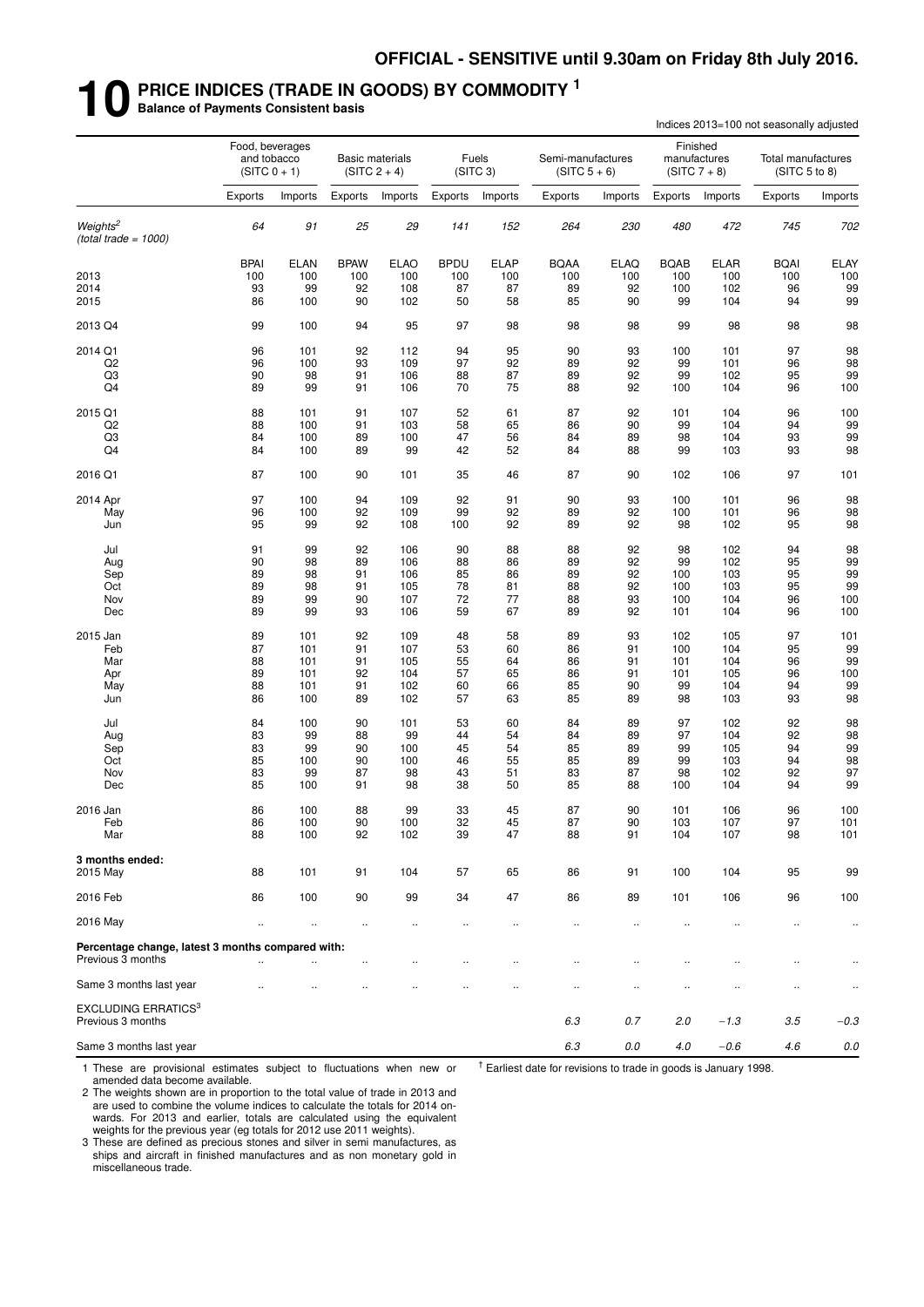## **11 TRADE IN GOODS WITH SELECTED EU TRADING PARTNERS Balance of Payments Consistent basis**

|                                                                        |                     |                       |                    |                        |                       |                        |                        |                        |                        |                     | £ million seasonally adjusted |                    |
|------------------------------------------------------------------------|---------------------|-----------------------|--------------------|------------------------|-----------------------|------------------------|------------------------|------------------------|------------------------|---------------------|-------------------------------|--------------------|
|                                                                        |                     | Belgium & Luxembourg  |                    |                        | France                |                        |                        | Germany                |                        |                     | Irish Republic                |                    |
|                                                                        | Exports             | Imports               | Balance            | Exports                | Imports               | <b>Balance</b>         | Exports                | Imports                | <b>Balance</b>         | Exports             | Imports                       | Balance            |
|                                                                        | <b>CHNQ</b>         | <b>CHNY</b>           | <b>CHNF</b>        | ENYL                   | <b>ENYP</b>           | <b>ENYT</b>            | <b>ENYO</b>            | <b>ENYS</b>            | <b>ENYW</b>            | <b>CHNS</b>         | CHOA                          | <b>CHNH</b>        |
| 2013                                                                   | 14 067              | 20817                 | $-6750$            | 20 977                 | 24 4 25               | $-3448$                | 29 796                 | 56 808                 | $-27012$               | 18 592              | 12 537                        | 6 0 5 5            |
| 2014                                                                   | 12 079              | 21 4 18               | $-9339$            | 19 046                 | 25 165                | $-6119$                | 30 664                 | 60 561                 | $-29897$               | 18 104              | 11 855                        | 6 2 4 9            |
| 2015                                                                   | 11 754              | 21 411                | $-9657$            | 17920                  | 24 412                | $-6492$                | 30 480                 | 61 789                 | $-31309$               | 16764               | 12 803                        | 3 9 6 1            |
| 2013 Q4                                                                | 3 0 8 1             | 5 1 3 9               | $-2058$            | 5 0 4 3                | 6 1 1 1               | $-1068$                | 7 2 5 1                | 14 505                 | $-7254$                | 4672                | 3 2 7 6                       | 1 3 9 6            |
| 2014 Q1                                                                | 3 0 5 0             | 5 1 2 6<br>5 3 6 0    | $-2076$            | 4848                   | 6 3 5 2               | $-1504$                | 7 3 9 5<br>8 1 4 4     | 14 627                 | $-7232$                | 4887                | 3 1 1 0                       | 1 7 7 7<br>1860    |
| Q <sub>2</sub><br>Q3                                                   | 2999<br>2847        | 5 4 5 0               | $-2361$<br>$-2603$ | 4 5 0 1<br>4 9 4 0     | 6 3 8 4<br>6 1 7 8    | $-1883$<br>$-1238$     | 7609                   | 15 016<br>15 271       | $-6872$<br>$-7662$     | 4555<br>4413        | 2695<br>2979                  | 1 4 3 4            |
| Q4                                                                     | 3 1 8 3             | 5 4 8 2               | $-2299$            | 4 7 5 7                | 6 2 5 1               | $-1494$                | 7516                   | 15 647                 | $-8131$                | 4 2 4 9             | 3 0 7 1                       | 1 1 7 8            |
| 2015 Q1                                                                | 2829                | 5 1 1 2               | $-2283$            | 4 5 0 4                | 6 3 4 7               | $-1843$                | 7694                   | 15 628                 | $-7934$                | 4 1 2 1             | 3 1 5 3                       | 968                |
| Q2<br>Q3                                                               | 2854                | 5 3 7 6<br>5443       | $-2522$            | 4 702                  | 5 8 0 9               | $-1107$<br>$-1493$     | 7929                   | 15 191                 | $-7262$                | 4 1 9 2<br>4 2 7 2  | 3 0 5 2                       | 1 1 4 0<br>1 0 8 9 |
| Q4                                                                     | 3 0 9 2<br>2979     | 5 4 8 0               | $-2351$<br>$-2501$ | 4 3 7 8<br>4 3 3 6     | 5871<br>6 3 8 5       | $-2049$                | 7582<br>7 2 7 5        | 15 259<br>15711        | $-7677$<br>$-8436$     | 4 1 7 9             | 3 1 8 3<br>3415               | 764                |
|                                                                        |                     |                       |                    |                        |                       |                        |                        |                        |                        | 3946                |                               | 873                |
| 2016 Q1                                                                | 2789                | 5 5 5 0               | $-2761$            | 4 5 27                 | 6 1 5 3               | $-1626$                | 7975                   | 15 550                 | $-7575$                |                     | 3 0 7 3                       |                    |
| 2015 Dec                                                               | 970                 | 1780                  | $-810$             | 1 3 5 6                | 1988                  | $-632$                 | 2 2 8 7                | 4 7 9 7                | $-2510$                | 1 3 8 2             | 1 1 6 9                       | 213                |
| 2016 Jan                                                               | 928                 | 1784                  | $-856$             | 1 4 5 0                | 1857                  | $-407$                 | 2574                   | 4835                   | $-2261$                | 1 309               | 964                           | 345                |
| Feb<br>Mar                                                             | 909<br>952          | 1883<br>1883          | $-974$<br>$-931$   | 1 4 5 3<br>1 6 2 4     | 2 1 4 8<br>2 1 4 8    | $-695$<br>$-524$       | 2 7 6 4<br>2637        | 5 3 8 8<br>5 3 2 7     | $-2624$<br>$-2690$     | 1 2 8 5<br>1 3 5 2  | 1 0 3 8<br>1 0 7 1            | 247<br>281         |
| Apr                                                                    | 1 0 0 2             | 1954                  | $-952$             | 1739                   | 1876                  | $-137$                 | 2610                   | 4 9 4 4                | $-2334$                | 1 3 6 9             | 1 0 3 4                       | 335                |
| May                                                                    | 984                 | 1797                  | $-813$             | 1615                   | 1988                  | $-373$                 | 2609                   | 5 1 4 2                | $-2533$                | 1484                | 1 0 1 0                       | 474                |
| 3 months ended:                                                        |                     |                       |                    |                        |                       |                        |                        |                        |                        |                     |                               |                    |
| 2015 May                                                               | 2940                | 5 1 9 5               | $-2255$            | 4685                   | 5989                  | $-1304$                | 7864                   | 15 351                 | $-7487$                | 4 0 9 6             | 3 0 7 0                       | 1 0 2 6            |
| 2016 Feb                                                               | 2807                | 5 4 4 7               | $-2640$            | 4 2 5 9                | 5993                  | $-1734$                | 7625                   | 15 0 20                | $-7395$                | 3976                | 3 1 7 1                       | 805                |
| 2016 May                                                               | 2938                | 5 6 3 4               | $-2696$            | 4978                   | 6012                  | $-1034$                | 7856                   | 15413                  | $-7557$                | 4 2 0 5             | 3 1 1 5                       | 1 0 9 0            |
| Percentage change, latest 3 months compared with:<br>Previous 3 months | 4.7                 | 3.4                   |                    | 16.9                   | 0.3                   |                        | 3.0                    | 2.6                    |                        | 5.8                 | $-1.8$                        |                    |
| Same 3 months last year                                                | $-0.1$              | 8.5                   |                    | 6.3                    | 0.4                   |                        | $-0.1$                 | 0.4                    |                        | 2.7                 | 1.5                           |                    |
|                                                                        |                     | Italy                 |                    |                        | Netherlands           |                        |                        | Spain                  |                        |                     | Sweden                        |                    |
|                                                                        | Exports             | Imports               | Balance            | Exports                | Imports               | <b>Balance</b>         | Exports                | Imports                | <b>Balance</b>         | Exports             | Imports                       | Balance            |
|                                                                        |                     |                       |                    |                        |                       |                        |                        |                        |                        |                     |                               |                    |
| 2013                                                                   | <b>CHNO</b><br>8513 | <b>CHNW</b><br>15 285 | CHOE<br>$-6772$    | <b>CHNP</b><br>25 4 24 | <b>CHNX</b><br>35 227 | <b>CHNE</b><br>$-9803$ | <b>CHNV</b><br>8 6 6 3 | <b>CHOD</b><br>12 4 36 | <b>CHNM</b><br>$-3773$ | <b>CHNA</b><br>5760 | <b>CHND</b><br>7613           | CHVI<br>$-1853$    |
| 2014                                                                   | 8794                | 16 508                | $-7714$            | 22 299                 | 33 017                | $-10718$               | 9 2 7 6                | 13 754                 | $-4478$                | 5 3 4 1             | 8 1 3 4                       | $-2793$            |
| 2015                                                                   | 8 4 8 5             | 16 006                | $-7521$            | 16870                  | 31 690                | $-14820$               | 8910                   | 14 079                 | $-5169$                | 4 4 4 0             | 6972                          | $-2532$            |
| 2013 Q4                                                                | 2 170               | 3 9 8 2               | $-1812$            | 5761                   | 8890                  | $-3129$                | 2 1 9 4                | 3 3 1 8                | $-1124$                | 1436                | 1819                          | -383               |
| 2014 Q1                                                                | 2 147               | 3939                  | $-1792$            | 5933                   | 8610                  | $-2677$                | 2405                   | 3 3 8 3                | $-978$                 | 1 308               | 2 0 4 9                       | $-741$             |
| Q2                                                                     | 2 2 2 7             | 3871                  | $-1644$            | 5899                   | 8 3 6 4               | $-2465$                | 2 3 8 7                | 3501                   | $-1114$                | 1 3 6 4             | 2 1 4 2                       | $-778$             |
| Q3                                                                     | 2 3 3 1             | 4 2 2 8               | $-1897$            | 5 2 2 2                | 8 1 3 1               | $-2909$                | 2 2 4 2                | 3 3 9 2                | $-1150$                | 1 3 7 9             | 2 0 0 1                       | $-622$             |
| Q4                                                                     | 2 0 8 9             | 4 4 7 0               | $-2381$            | 5 2 4 5                | 7912                  | $-2667$                | 2 2 4 2                | 3478                   | $-1236$                | 1 2 9 0             | 1942                          | $-652$             |
| 2015 Q1                                                                | 2 1 2 0             | 4 0 9 2               | $-1972$            | 4 2 3 7                | 8 2 3 8               | $-4001$                | 2215                   | 3 4 0 1                | $-1186$                | 1 1 7 5             | 1845                          | $-670$             |
| Q <sub>2</sub><br>Q3                                                   | 2 1 2 6<br>2 1 5 7  | 4 106<br>3834         | $-1980$<br>$-1677$ | 4 3 1 2<br>4 2 7 6     | 7986<br>7665          | $-3674$<br>$-3389$     | 2 2 2 2<br>2 2 7 1     | 3 3 2 5<br>3652        | $-1103$<br>$-1.381$    | 1214<br>1 0 4 3     | 1 631<br>1805                 | $-417$<br>$-762$   |
| Q4                                                                     | 2 0 8 2             | 3974                  | $-1892$            | 4 0 4 5                | 7801                  | $-3756$                | 2 2 0 2                | 3701                   | $-1499$                | 1 0 0 8             | 1691                          | $-683$             |
| 2016 Q1                                                                | 2 2 7 2             | 4 0 9 8               | $-1826$            | 4 2 7 4                | 8 3 0 7               | $-4033$                | 2 2 2 0                | 3803                   | $-1583$                | 1 1 0 2             | 1513                          | $-411$             |
| 2015 Dec                                                               | 677                 | 1 270                 | $-593$             | 1 3 4 7                | 2 5 5 0               | $-1203$                | 748                    | 1 1 2 1                | $-373$                 | 339                 | 494                           | $-155$             |
| 2016 Jan                                                               | 730                 | 1 2 9 4               | $-564$             | 1 375                  | 2621                  | $-1246$                | 716                    | 1 1 6 7                | $-451$                 | 339                 | 565                           | $-226$             |
| Feb                                                                    | 743                 | 1 3 8 5               | $-642$             | 1 3 9 9                | 2849                  | $-1450$                | 735                    | 1 270                  | $-535$                 | 380                 | 453                           | $-73$              |
| Mar                                                                    | 799                 | 1419                  | $-620$             | 1 500                  | 2837                  | $-1337$                | 769                    | 1 3 6 6                | $-597$                 | 383                 | 495                           | $-112$             |
| Apr<br>May                                                             | 768<br>763          | 1 3 5 5<br>1 3 8 8    | $-587$<br>$-625$   | 1 540<br>1 2 3 2       | 2676<br>2 5 3 2       | $-1136$<br>$-1300$     | 774<br>834             | 1 2 3 4<br>1 3 9 7     | $-460$<br>$-563$       | 406<br>379          | 505<br>457                    | $-99$<br>$-78$     |
| 3 months ended:                                                        |                     |                       |                    |                        |                       |                        |                        |                        |                        |                     |                               |                    |
| 2015 May                                                               | 2086                | 4 1 7 5               | $-2089$            | 4 0 5 9                | 8 0 5 4               | $-3995$                | 2213                   | 3 3 7 5                | $-1162$                | 1 1 3 4             | 1690                          | $-556$             |
| 2016 Feb                                                               | 2 1 5 0             | 3949                  | $-1799$            | 4 1 2 1                | 8 0 2 0               | $-3899$                | 2 1 9 9                | 3 5 5 8                | $-1359$                | 1 0 5 8             | 1512                          | $-454$             |
|                                                                        |                     |                       |                    |                        |                       |                        |                        |                        |                        |                     |                               |                    |
| 2016 May                                                               | 2 3 3 0             | 4 1 6 2               | $-1832$            | 4 2 7 2                | 8 0 4 5               | $-3773$                | 2 3 7 7                | 3997                   | $-1620$                | 1 1 6 8             | 1457                          | $-289$             |
| Percentage change, latest 3 months compared with:<br>Previous 3 months | 8.4                 | 5.4                   |                    | 3.7                    | 0.3                   |                        | 8.1                    | 12.3                   |                        | 10.4                | $-3.6$                        |                    |
| Same 3 months last year                                                | 11.7                | $-0.3$                |                    | 5.2                    | $-0.1$                |                        | 7.4                    | 18.4                   |                        | 3.0                 | $-13.8$                       |                    |

 $<sup>†</sup>$  Earliest date for revisions to trade in goods is January 1998.</sup>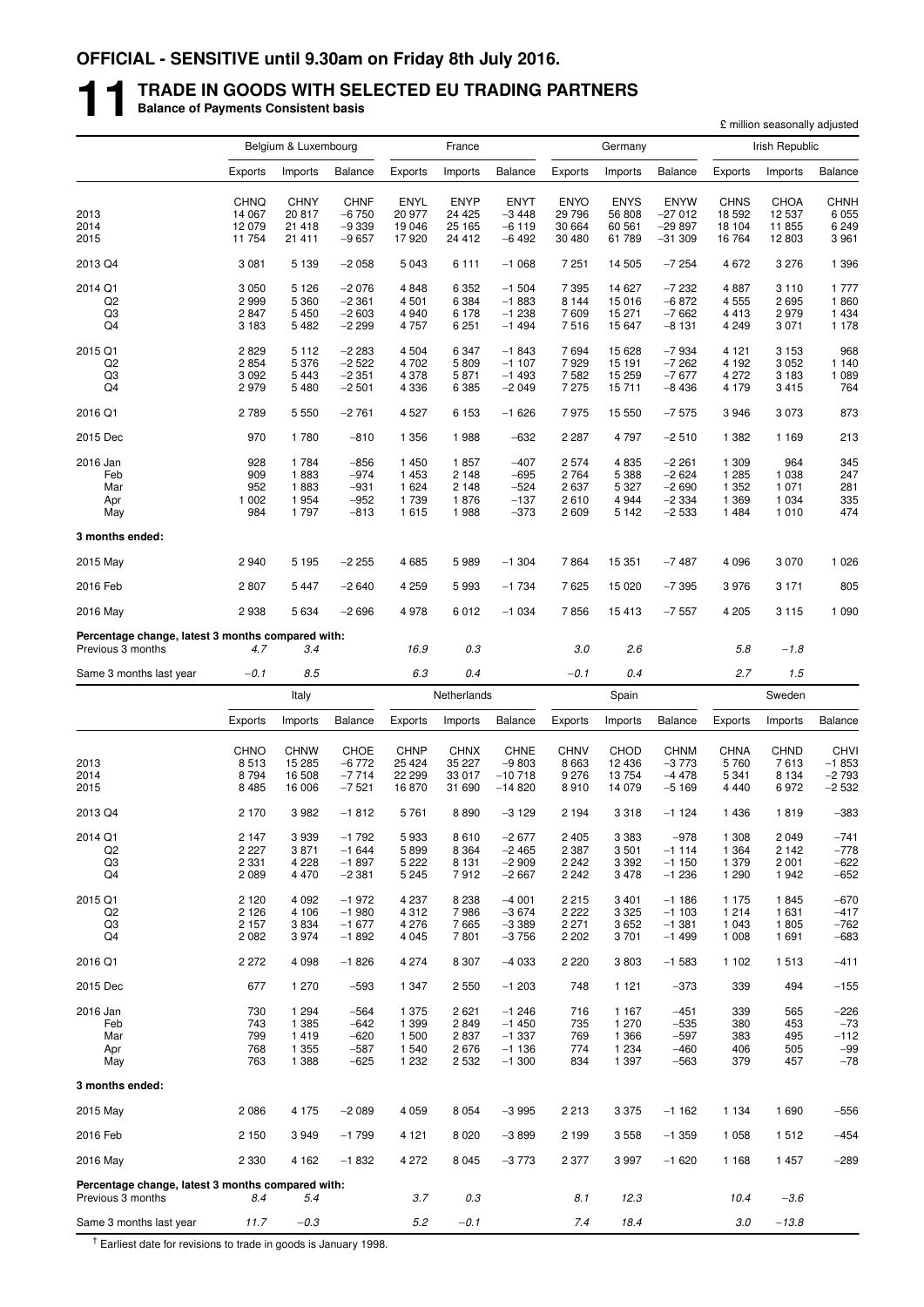## **12 TRADE IN GOODS WITH SELECTED NON-EU TRADING PARTNERS Balance of Payments Consistent basis**

|                                                                        |             |                    |                    |                    |                    |                    |                    |                    |                  |                 | £ million seasonally adjusted |                  |
|------------------------------------------------------------------------|-------------|--------------------|--------------------|--------------------|--------------------|--------------------|--------------------|--------------------|------------------|-----------------|-------------------------------|------------------|
|                                                                        |             | Canada             |                    |                    | China              |                    |                    | Hong Kong          |                  |                 | Japan                         |                  |
|                                                                        | Exports     | Imports            | <b>Balance</b>     | Exports            | Imports            | <b>Balance</b>     | Exports            | Imports            | <b>Balance</b>   | Exports         | Imports                       | Balance          |
|                                                                        | <b>EOBC</b> | <b>EOBW</b>        | <b>EOCQ</b>        | <b>ERDN</b>        | ERDZ               | EREL               | <b>ERDG</b>        | <b>ERDS</b>        | <b>EREE</b>      | <b>EOBD</b>     | <b>EOBX</b>                   | <b>EOCR</b>      |
| 2013                                                                   | 4 0 0 2     | 5728               | $-1726$            | 13 4 66            | 35 921             | $-22455$           | 5640               | 7 3 6 3            | $-1723$          | 4813            | 7604                          | $-2791$          |
| 2014                                                                   | 3 2 2 8     | 7 181              | $-3953$            | 15 5 20            | 36 885             | $-21365$           | 6 3 4 4            | 7421               | $-1077$          | 4 2 6 4         | 7 2 4 2                       | $-2978$          |
| 2015                                                                   | 4 0 0 7     | 6814               | $-2807$            | 12 721             | 37968              | $-25247$           | 5699               | 6695               | $-996$           | 4 5 5 2         | 6915                          | $-2363$          |
| 2013 Q4                                                                | 1 0 3 9     | 1 1 5 1            | $-112$             | 3 4 2 0            | 9963               | $-6543$            | 1 340              | 1883               | $-543$           | 1 1 4 1         | 1884                          | $-743$           |
| 2014 Q1                                                                | 832         | 1424               | $-592$             | 3 4 4 6            | 9 2 8 4            | $-5838$            | 1597               | 2010               | $-413$           | 1073            | 1800                          | $-727$           |
| Q <sub>2</sub>                                                         | 719         | 1 370              | $-651$             | 3921               | 9498               | $-5577$            | 1483               | 1 9 9 0            | $-507$           | 1 0 6 9         | 1883                          | $-814$           |
| Q3<br>Q <sub>4</sub>                                                   | 766<br>911  | 1923<br>2 4 6 4    | $-1157$<br>$-1553$ | 3946<br>4 207      | 8677<br>9426       | $-4731$<br>$-5219$ | 1630<br>1 6 3 4    | 1685<br>1736       | $-55$<br>$-102$  | 1076<br>1 0 4 6 | 1794<br>1765                  | $-718$<br>$-719$ |
| 2015 Q1                                                                | 1 0 7 2     | 1 204              | $-132$             | 3 1 1 3            | 10 688             | $-7575$            | 1 5 3 2            | 1752               | $-220$           | 1 1 7 3         | 1732                          | $-559$           |
| Q <sub>2</sub>                                                         | 959         | 1 3 4 4            | $-385$             | 4 1 1 2            | 8 4 8 1            | $-4369$            | 1468               | 1 654              | $-186$           | 1 0 6 5         | 1681                          | $-616$           |
| Q3                                                                     | 962         | 2 1 2 1            | $-1159$            | 2482               | 9597               | $-7115$            | 1 3 3 8            | 1 630              | $-292$           | 1 1 4 3         | 1751                          | $-608$           |
| Q <sub>4</sub>                                                         | 1 0 1 4     | 2 1 4 5            | $-1131$            | 3014               | 9 2 0 2            | $-6188$            | 1 3 6 1            | 1659               | $-298$           | 1 1 7 1         | 1751                          | $-580$           |
| 2016 Q1                                                                | 1 1 2 1     | 2920               | $-1799$            | 3864               | 9 2 3 7            | $-5373$            | 1 373              | 1 560              | $-187$           | 1 1 7 3         | 2 0 4 8                       | $-875$           |
| 2015 Dec                                                               | 346         | 835                | $-489$             | 1 0 6 7            | 2978               | $-1911$            | 445                | 562                | $-117$           | 370             | 535                           | $-165$           |
| 2016 Jan                                                               | 469         | 1792               | $-1323$            | 1 0 8 7            | 3 0 3 6            | $-1949$            | 468                | 542                | $-74$            | 433             | 681                           | $-248$           |
| Feb                                                                    | 395         | 745                | $-350$             | 991                | 3 1 2 3            | $-2132$            | 484                | 495                | $-11$            | 376             | 660                           | $-284$           |
| Mar                                                                    | 257         | 383                | $-126$             | 1786               | 3 0 7 8            | $-1292$            | 421                | 523                | $-102$           | 364             | 707                           | $-343$           |
| Apr<br>May                                                             | 384<br>369  | 623<br>579         | $-239$<br>$-210$   | 1 375<br>1 2 1 6   | 3 2 2 3<br>3 2 7 2 | $-1848$<br>$-2056$ | 487<br>602         | 516<br>458         | $-29$<br>144     | 399<br>395      | 683<br>584                    | $-284$<br>$-189$ |
|                                                                        |             |                    |                    |                    |                    |                    |                    |                    |                  |                 |                               |                  |
| 3 months ended:                                                        |             |                    |                    |                    |                    |                    |                    |                    |                  |                 |                               |                  |
| 2015 May                                                               | 1 0 4 7     | 1 4 0 5            | $-358$             | 3545               | 9 2 1 1            | $-5666$            | 1482               | 1 5 4 8            | $-66$            | 1 1 4 6         | 1681                          | $-535$           |
| 2016 Feb                                                               | 1 2 1 0     | 3 3 7 2            | $-2162$            | 3 1 4 5            | 9 1 3 7            | $-5992$            | 1 3 9 7            | 1 5 9 9            | $-202$           | 1 1 7 9         | 1876                          | $-697$           |
| 2016 May                                                               | 1 0 1 0     | 1 5 8 5            | $-575$             | 4 3 7 7            | 9573               | $-5196$            | 1510               | 1497               | 13               | 1 1 5 8         | 1974                          | $-816$           |
| Percentage change, latest 3 months compared with:<br>Previous 3 months | -16.5       | $-53.0$            |                    | 39.2               | 4.8                |                    | 8.1                | $-6.4$             |                  | $-1.8$          | 5.2                           |                  |
| Same 3 months last year                                                | $-3.5$      | 12.8               |                    | 23.5               | 3.9                |                    | 1.9                | $-3.3$             |                  | 1.0             | 17.4                          |                  |
|                                                                        |             | Norway             |                    |                    | South Korea        |                    |                    | Switzerland        |                  |                 | USA inc Puerto Rico           |                  |
|                                                                        | Exports     | Imports            | <b>Balance</b>     | Exports            | Imports            | <b>Balance</b>     | Exports            | Imports            | <b>Balance</b>   | Exports         | Imports                       | <b>Balance</b>   |
|                                                                        | <b>EPLX</b> | <b>EPMX</b>        | <b>EPNX</b>        | ERDM               | <b>ERDY</b>        | <b>EREK</b>        | EPLV               | <b>EPMV</b>        | EPNV             | J9C5            | J9C6                          | <b>J9C4</b>      |
| 2013                                                                   | 3 4 6 3     | 20 437             | $-16974$           | 5 1 8 9            | 3 3 9 4            | 1795               | 6 140              | 8 1 8 2            | $-2042$          | 39 611          | 27 560                        | 12 051           |
| 2014                                                                   | 3758        | 18 527             | $-14769$           | 5 6 0 5            | 3 1 8 6            | 2419               | 10 285             | 7790               | 2 4 9 5          | 37116           | 28 099                        | 9017             |
| 2015                                                                   | 3 2 7 9     | 13 263             | $-9984$            | 4 9 4 9            | 4 4 5 8            | 491                | 8 1 4 3            | 8 4 7 0            | $-327$           | 47 229          | 34 715                        | 12 514           |
| 2013 Q4                                                                | 800         | 5 0 8 5            | $-4285$            | 1962               | 942                | 1 0 2 0            | 1431               | 2 0 5 4            | $-623$           | 9597            | 6 6 6 0                       | 2937             |
| 2014 Q1                                                                | 981         | 4512               | $-3531$            | 1 684              | 729                | 955                | 1 577              | 1756               | $-179$           | 9491            | 6 3 6 6                       | 3 1 2 5          |
| Q <sub>2</sub>                                                         | 1 0 7 1     | 5 2 5 6            | $-4185$            | 1670               | 731                | 939                | 1636               | 1783               | $-147$           | 8809            | 6 1 8 4                       | 2 6 2 5          |
| Q <sub>3</sub>                                                         | 948         | 4 1 6 4            | $-3216$            | 1 1 8 3            | 896                | 287                | 2829               | 2 4 0 9            | 420              | 9 2 5 1         | 7602                          | 1 649            |
| Q <sub>4</sub>                                                         | 758         | 4 5 9 5            | $-3837$            | 1 0 6 8            | 830                | 238                | 4 2 4 3            | 1842               | 2 4 0 1          | 9565            | 7947                          | 1618             |
| 2015 Q1                                                                | 864         | 3763               | $-2899$            | 1 3 5 1            | 965                | 386                | 1896               | 1 904              | $-8$             | 11 639          | 8 1 6 3                       | 3 4 7 6          |
| Q <sub>2</sub>                                                         | 805         | 3 0 9 4            | $-2289$            | 1 2 2 5            | 1 556              | $-331$             | 2011               | 2 2 3 2            | $-221$           | 12813           | 8526                          | 4 2 8 7          |
| Q3<br>Q4                                                               | 699<br>911  | 3 0 7 7<br>3 3 2 9 | $-2378$<br>$-2418$ | 1 1 8 7<br>1 1 8 6 | 968<br>969         | 219<br>217         | 2 1 3 2<br>2 1 0 4 | 2 2 0 8<br>2 1 2 6 | $-76$<br>$-22$   | 11756<br>11 021 | 9 0 24<br>9 0 0 2             | 2 7 3 2<br>2019  |
| 2016 Q1                                                                | 703         | 3 0 1 0            | $-2307$            | 1 0 1 5            | 967                | 48                 | 2 2 2 7            | 2 0 0 3            | 224              | 10731           | 9 5 5 0                       | 1 1 8 1          |
| 2015 Dec                                                               | 372         | 973                | $-601$             | 453                | 303                | 150                | 810                | 709                | 101              | 3 3 4 9         | 3 0 3 6                       | 313              |
|                                                                        | 240         |                    |                    |                    |                    |                    |                    |                    |                  |                 |                               |                  |
| 2016 Jan<br>Feb                                                        | 259         | 1 1 1 2<br>868     | $-872$<br>$-609$   | 242<br>410         | 313<br>306         | $-71$<br>104       | 441<br>438         | 678<br>656         | $-237$<br>$-218$ | 3909<br>3756    | 3 2 9 3<br>3 0 0 5            | 616<br>751       |
| Mar                                                                    | 204         | 1 0 3 0            | $-826$             | 363                | 348                | 15                 | 1 3 4 8            | 669                | 679              | 3066            | 3 2 5 2                       | $-186$           |
| Apr                                                                    | 217         | 950                | $-733$             | 288                | 686                | $-398$             | 1 1 6 9            | 1 0 2 2            | 147              | 4470            | 2899                          | 1 571            |
| May                                                                    | 228         | 708                | $-480$             | 315                | 364                | $-49$              | 397                | 847                | $-450$           | 3800            | 2619                          | 1 1 8 1          |
| 3 months ended:                                                        |             |                    |                    |                    |                    |                    |                    |                    |                  |                 |                               |                  |
| 2015 May                                                               | 897         | 3 2 7 9            | $-2382$            | 1 300              | 1488               | $-188$             | 1797               | 2 2 8 6            | $-489$           | 12 372          | 8 5 3 6                       | 3836             |
| 2016 Feb                                                               | 871         | 2953               | $-2082$            | 1 1 0 5            | 922                | 183                | 1689               | 2 0 4 3            | $-354$           | 11 014          | 9 3 3 4                       | 1680             |

2016 May 649 2 688 −2 039 966 1 398 −432 2 914 2 538 376 11 336 8 770 2 566

**Percentage change, latest 3 months compared with:**<br>Previous 3 months  $-25.5$   $-9.0$ Previous 3 months −*25.5* −*9.0* −12.6 *51.6* 72.5 *24.2 2.9* −*6.0* Same 3 months last year −*27.6* −18.0 −25.7 −6.0 *62.2 11.0* −*8.4 2.7*

 $<sup>†</sup>$  Earliest date for revisions to trade in goods is January 1998.</sup>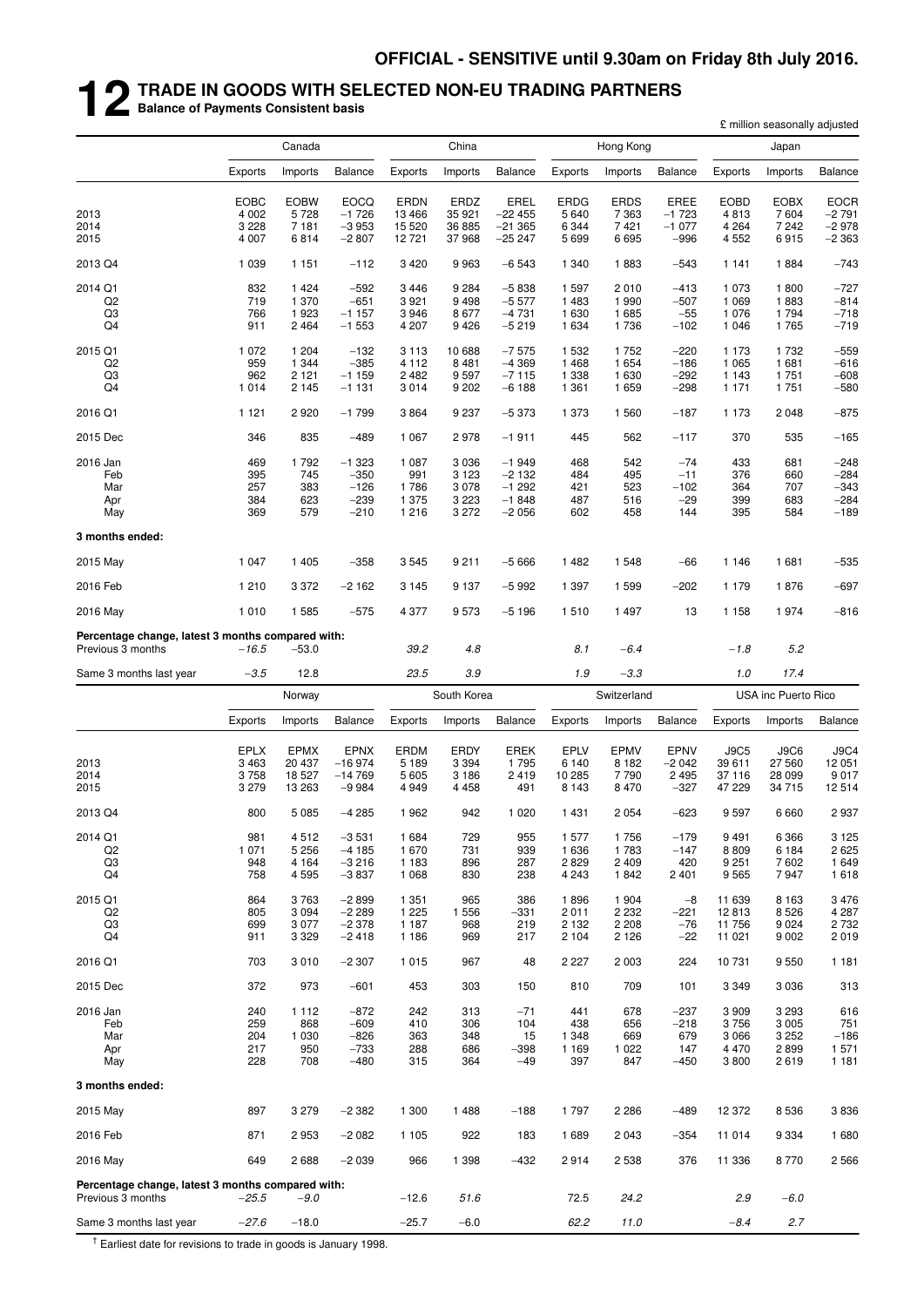### **13** TRADE IN GOODS EXCLUDING ADJUSTMENTS TO TRADE<br>THESE SERIES ARE AVAILABLE ON REQUEST. **ASSOCIATED WITH MTIC FRAUD1 2 THESE SERIES ARE AVAILABLE ON REQUEST.** £ million

|                                                                        | <b>MTIC fraud</b><br>trade adj'ment | <b>Current price</b>                     | <b>Current price</b>                        | <b>Current price</b>                            | Chained<br>volume measure                |
|------------------------------------------------------------------------|-------------------------------------|------------------------------------------|---------------------------------------------|-------------------------------------------------|------------------------------------------|
|                                                                        | Value of<br>trade                   | Total imports<br>less MTIC<br>adjustment | Total EU imports<br>less MTIC<br>adjustment | Total non-EU imports<br>less MTIC<br>adjustment | Total imports<br>less MTIC<br>adjustment |
| 2008                                                                   |                                     |                                          |                                             |                                                 |                                          |
| 2009                                                                   |                                     |                                          |                                             |                                                 |                                          |
| 2010<br>2011                                                           |                                     |                                          |                                             |                                                 |                                          |
| 2012                                                                   |                                     |                                          |                                             |                                                 |                                          |
| 2013                                                                   |                                     |                                          |                                             |                                                 |                                          |
| 2014                                                                   |                                     |                                          |                                             |                                                 |                                          |
| 2015<br>2016                                                           |                                     |                                          |                                             |                                                 |                                          |
| 2014 Q2                                                                |                                     |                                          |                                             |                                                 |                                          |
| Q3                                                                     |                                     |                                          |                                             |                                                 |                                          |
| Q <sub>4</sub>                                                         |                                     |                                          |                                             |                                                 |                                          |
| 2015 Q1                                                                |                                     |                                          |                                             |                                                 |                                          |
| Q <sub>2</sub>                                                         |                                     |                                          |                                             |                                                 |                                          |
| Q3<br>Q <sub>4</sub>                                                   |                                     |                                          |                                             |                                                 |                                          |
| 2016 Q1                                                                |                                     |                                          |                                             |                                                 |                                          |
| Q2                                                                     |                                     |                                          |                                             |                                                 |                                          |
| Q3                                                                     |                                     |                                          |                                             |                                                 |                                          |
| 2015 Mar                                                               |                                     |                                          |                                             |                                                 |                                          |
| Apr                                                                    |                                     |                                          |                                             |                                                 |                                          |
| May<br>Jun                                                             |                                     |                                          |                                             |                                                 |                                          |
|                                                                        |                                     |                                          |                                             |                                                 |                                          |
| Jul                                                                    |                                     |                                          |                                             |                                                 |                                          |
| Aug<br>Sep                                                             |                                     |                                          |                                             |                                                 |                                          |
| Oct                                                                    |                                     |                                          |                                             |                                                 |                                          |
| Nov                                                                    |                                     |                                          |                                             |                                                 |                                          |
| Dec                                                                    |                                     |                                          |                                             |                                                 |                                          |
| 2016 Jan                                                               |                                     |                                          |                                             |                                                 |                                          |
| Feb                                                                    |                                     |                                          |                                             |                                                 |                                          |
| Mar<br>Apr                                                             |                                     |                                          |                                             |                                                 |                                          |
| May                                                                    |                                     |                                          |                                             |                                                 |                                          |
| Jun                                                                    |                                     |                                          |                                             |                                                 |                                          |
| Jul                                                                    |                                     |                                          |                                             |                                                 |                                          |
| Percentage change, latest 3 months compared with:<br>Previous 3 months |                                     |                                          |                                             |                                                 |                                          |
| Same 3 months last year                                                |                                     |                                          |                                             |                                                 |                                          |
|                                                                        |                                     |                                          |                                             |                                                 |                                          |

#### Percentage change, latest quarter compared with: Previous quarter

Same quarter last year

1 Trade in goods excluding adjustments associated with MTIC fraud data have been removed as the impact of MTIC fraud on UK trade figures is now minimal. This data table will be removed shortly. The series are still available as a data download from the ONS website.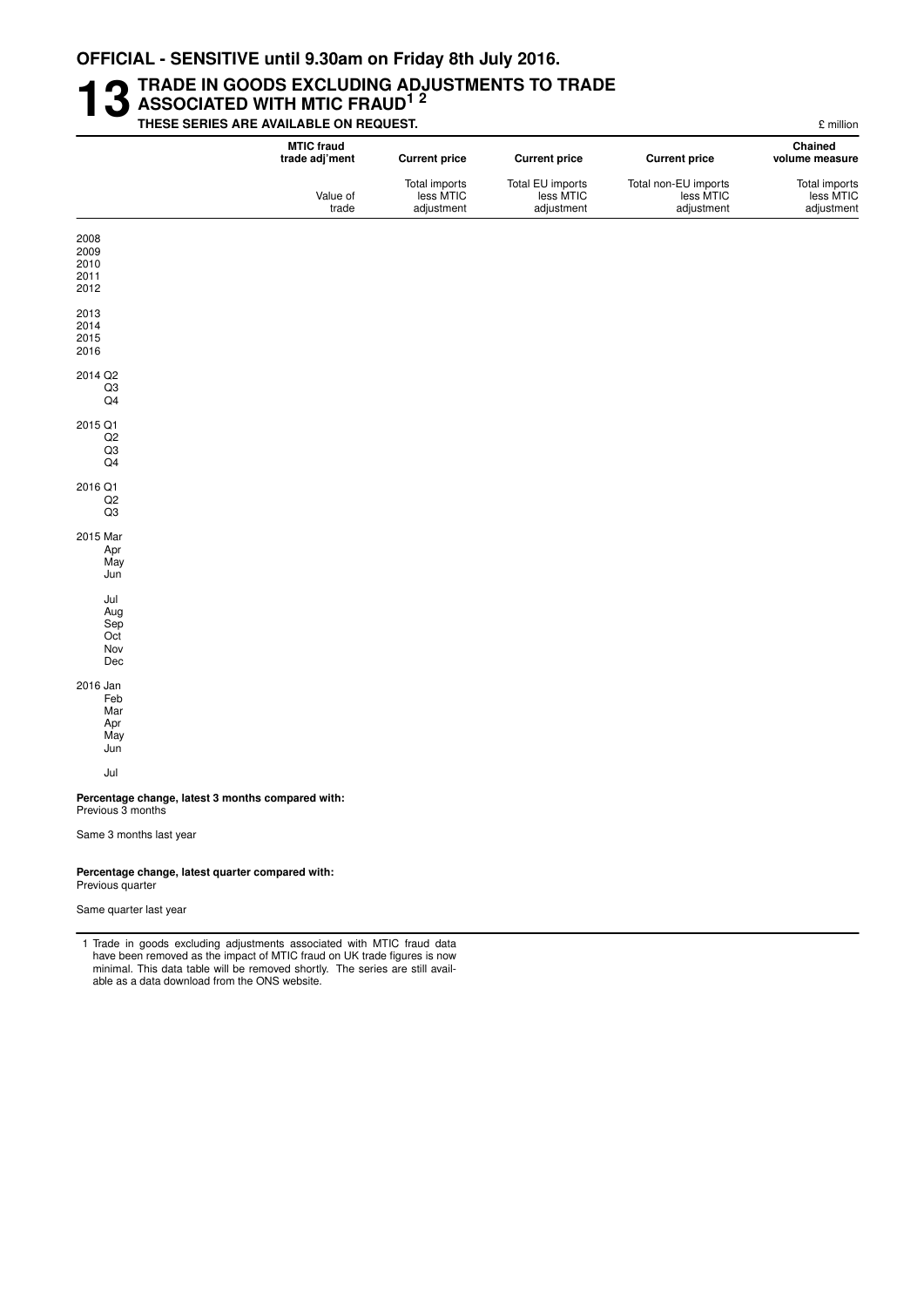# **14 UK'S TOP 50 EXPORT MARKETS AND IMPORT SOURCES IN 2015**

BoP-consistent basis

|    |                             |                    |                                          |                          |                |                             | וטע<br>טופאט וושאפופווריט |                                          |                          |  |
|----|-----------------------------|--------------------|------------------------------------------|--------------------------|----------------|-----------------------------|---------------------------|------------------------------------------|--------------------------|--|
|    | <b>EXPORT MARKETS</b>       |                    |                                          | <b>IMPORT SOURCES</b>    |                |                             |                           |                                          |                          |  |
|    | Country                     | Value<br>£ million | % of Total<br><b>UK Goods</b><br>Exports | Cumulative<br>percentage |                | Country                     | Value<br>£ million        | % of Total<br><b>UK Goods</b><br>Imports | Cumulative<br>percentage |  |
| 1  | <b>United States</b>        | 47 229             | 16.6                                     | 16.6                     | $\mathbf{1}$   | Germany                     | 61789                     | 15.0                                     | 15.0                     |  |
| 2  | Germany                     | 30 480             | 10.7                                     | 27.3                     | $\overline{c}$ | China                       | 37968                     | 9.2                                      | 24.2                     |  |
| 3  | France                      | 17920              | 6.3                                      | 33.6                     | 3              | <b>United States</b>        | 34 715                    | 8.4                                      | 32.6                     |  |
| 4  | Netherlands                 | 16870              | 5.9                                      | 39.5                     | $\overline{4}$ | Netherlands                 | 31 690                    | 7.7                                      | 40.3                     |  |
| 5  | Irish Republic              | 16764              | 5.9                                      | 45.4                     | 5              | France                      | 24 412                    | 5.9                                      | 46.2                     |  |
| 6  | China                       | 12721              | 4.5                                      | 49.9                     | 6              | Belgium & Luxembourg        | 21 411                    | 5.2                                      | 51.4                     |  |
| 7  | Belgium & Luxembourg        | 11754              | 4.1                                      | 54.0                     | $\overline{7}$ | Italy                       | 16 006                    | 3.9                                      | 55.3                     |  |
| 8  | Spain                       | 8910               | 3.1                                      | 57.1                     | 8              | Spain                       | 14 0 79                   | 3.4                                      | 58.7                     |  |
| 9  | Italy                       | 8 4 8 5            | 3.0                                      | 60.1                     | 9              | Norway                      | 13 263                    | 3.2                                      | 61.9                     |  |
| 10 | Switzerland                 | 8 1 4 3            | 2.9                                      | 63.0                     | 10             | Irish Republic              | 12 803                    | 3.1                                      | 65.0                     |  |
| 11 | <b>United Arab Emirates</b> | 6 2 0 9            | 2.2                                      | 65.2                     | 11             | Switzerland                 | 8 4 7 0                   | 2.1                                      | 67.1                     |  |
| 12 | Hong Kong                   | 5699               | 2.0                                      | 67.2                     | 12             | Poland                      | 8 2 5 1                   | 2.0                                      | 69.1                     |  |
| 13 | South Korea                 | 4 9 4 9            | 1.7                                      | 68.9                     | 13             | India                       | 7 1 8 5                   | 1.7                                      | 70.8                     |  |
| 14 | Saudi Arabia                | 4679               | 1.6                                      | 70.5                     | 14             | Turkey                      | 7047                      | 1.7                                      | 72.5                     |  |
| 15 | Japan                       | 4 5 5 2            | 1.6                                      | 72.1                     | 15             | Sweden                      | 6972                      | 1.7                                      | 74.2                     |  |
| 16 | Sweden                      | 4 4 4 0            | 1.6                                      | 73.7                     | 16             | Japan                       | 6915                      | 1.7                                      | 75.9                     |  |
| 17 | India                       | 4 2 5 0            | 1.5                                      | 75.2                     | 17             | Canada                      | 6814                      | 1.7                                      | 77.6                     |  |
| 18 | Canada                      | 4 0 0 7            | 1.4                                      | 76.6                     | 18             | Hong Kong                   | 6695                      | 1.6                                      | 79.2                     |  |
| 19 | Australia                   | 3970               | 1.4                                      | 78.0                     | 19             | <b>Czech Republic</b>       | 4 9 5 1                   | 1.2                                      | 80.4                     |  |
| 20 | Singapore                   | 3922               | 1.4                                      | 79.4                     | 20             | South Korea                 | 4 4 5 8                   | 1.1                                      | 81.5                     |  |
| 21 | Poland                      | 3637               | 1.3                                      | 80.7                     | 21             | Russia                      | 4 4 0 3                   | 1.1                                      | 82.6                     |  |
| 22 | Turkey                      | 3575               | 1.3                                      | 82.0                     | 22             | Denmark                     | 3512                      | 0.9                                      | 83.5                     |  |
| 23 | Norway                      | 3 2 7 9            | 1.2                                      | 83.2                     | 23             | Taiwan                      | 3 2 4 6                   | 0.8                                      | 84.3                     |  |
| 24 | Russia                      | 2831               | 1.0                                      | 84.2                     | 24             | Vietnam                     | 3 2 2 6                   | 0.8                                      | 85.1                     |  |
| 25 | Denmark                     | 2 3 3 4            | 0.8                                      | 85.0                     | 25             | Austria                     | 3 0 5 7                   | 0.7                                      | 85.8                     |  |
| 26 | South Africa                | 2 3 1 4            | 0.8                                      | 85.8                     | 26             | Thailand                    | 2636                      | 0.6                                      | 86.4                     |  |
| 27 | Brazil                      | 2 2 3 0            | 0.8                                      | 86.6                     | 27             | Qatar                       | 2633                      | 0.6                                      | 87.0                     |  |
| 28 | Qatar                       | 2 1 2 7            | 0.7                                      | 87.3                     | 28             | Hungary                     | 2574                      | 0.6                                      | 87.6                     |  |
| 29 | <b>Czech Republic</b>       | 1978               | 0.7                                      | 88.0                     | 29             | South Africa                | 2 4 9 0                   | 0.6                                      | 88.2                     |  |
| 30 | Austria                     | 1 5 6 7            | 0.6                                      | 88.6                     | 30             | Portugal                    | 2 4 0 7                   | 0.6                                      | 88.8                     |  |
| 31 | Malaysia                    | 1 4 0 9            | 0.5                                      | 89.1                     | 31             | Finland                     | 2084                      | 0.5                                      | 89.3                     |  |
| 32 | Mexico                      | 1 3 4 6            | 0.5                                      | 89.6                     | 32             | <b>Brazil</b>               | 2052                      | 0.5                                      | 89.8                     |  |
| 33 | Finland                     | 1 2 9 5            | 0.5                                      | 90.1                     | 33             | Slovakia                    | 2 0 4 0                   | 0.5                                      | 90.3                     |  |
| 34 | Thailand                    | 1 2 8 9            | 0.5                                      | 90.6                     | 34             | Bangladesh                  | 2 0 2 7                   | 0.5                                      | 90.8                     |  |
| 35 | Hungary                     | 1 2 8 2            | 0.5                                      | 91.1                     | 35             | <b>United Arab Emirates</b> | 2016                      | 0.5                                      | 91.3                     |  |
| 36 | Portugal                    | 1 2 6 9            | 0.4                                      | 91.5                     | 36             | Singapore                   | 1947                      | 0.5                                      | 91.8                     |  |
| 37 | Nigeria                     | 1 2 6 5            | 0.4                                      | 91.9                     | 37             | Australia                   | 1930                      | $0.5\,$                                  | 92.3                     |  |
| 38 | Taiwan                      | 1 2 1 7            | $0.4\,$                                  | 92.3                     | 38             | Saudi Arabia                | 1907                      | 0.5                                      | 92.8                     |  |
| 39 | Israel                      | 1 1 5 0            | 0.4                                      | 92.7                     | 39             | Malaysia                    | 1897                      | 0.5                                      | 93.3                     |  |
| 40 | Egypt                       | 1 0 6 1            | 0.4                                      | 93.1                     | 40             | Algeria                     | 1844                      | 0.4                                      | 93.7                     |  |
| 41 | Romania                     | 991                | 0.3                                      | 93.4                     | 41             | Romania                     | 1569                      | 0.4                                      | 94.1                     |  |
| 42 | Greece                      | 932                | 0.3                                      | 93.7                     | 42             | Nigeria                     | 1496                      | 0.4                                      | 94.5                     |  |
| 43 | Azerbaijan                  | 689                | 0.2                                      | 93.9                     | 43             | Sri Lanka                   | 1 1 7 4                   | 0.3                                      | 94.8                     |  |
| 44 | Kuwait                      | 603                | $0.2\,$                                  | 94.1                     | 44             | Indonesia                   | 1 1 2 4                   | 0.3                                      | 95.1                     |  |
| 45 | New Zealand                 | 597                | $0.2\,$                                  | 94.3                     | 45             | Pakistan                    | 1 100                     | 0.3                                      | 95.4                     |  |
| 46 | FYR Macedonia               | 556                | $0.2\,$                                  | 94.5                     | 46             | Israel                      | 1 0 7 2                   | 0.3                                      | 95.7                     |  |
| 47 | Pakistan                    | 538                | $0.2\,$                                  | 94.7                     | 47             | Mexico                      | 1 0 2 6                   | 0.2                                      | 95.9                     |  |
| 48 | Morocco                     | 516                | $0.2\,$                                  | 94.9                     | 48             | New Zealand                 | 922                       | 0.2                                      | 96.1                     |  |
| 49 | Gibraltar                   | 493                | 0.2                                      | 95.1                     | 49             | Cambodia                    | 836                       | 0.2                                      | 96.3                     |  |
| 50 | Angola                      | 482                | 0.2                                      | 95.3                     | 50             | Lithuania                   | 792                       | 0.2                                      | 96.5                     |  |

1 United Arab Emirates includes Dubai

<sup>2</sup> United States includes Puerto Rico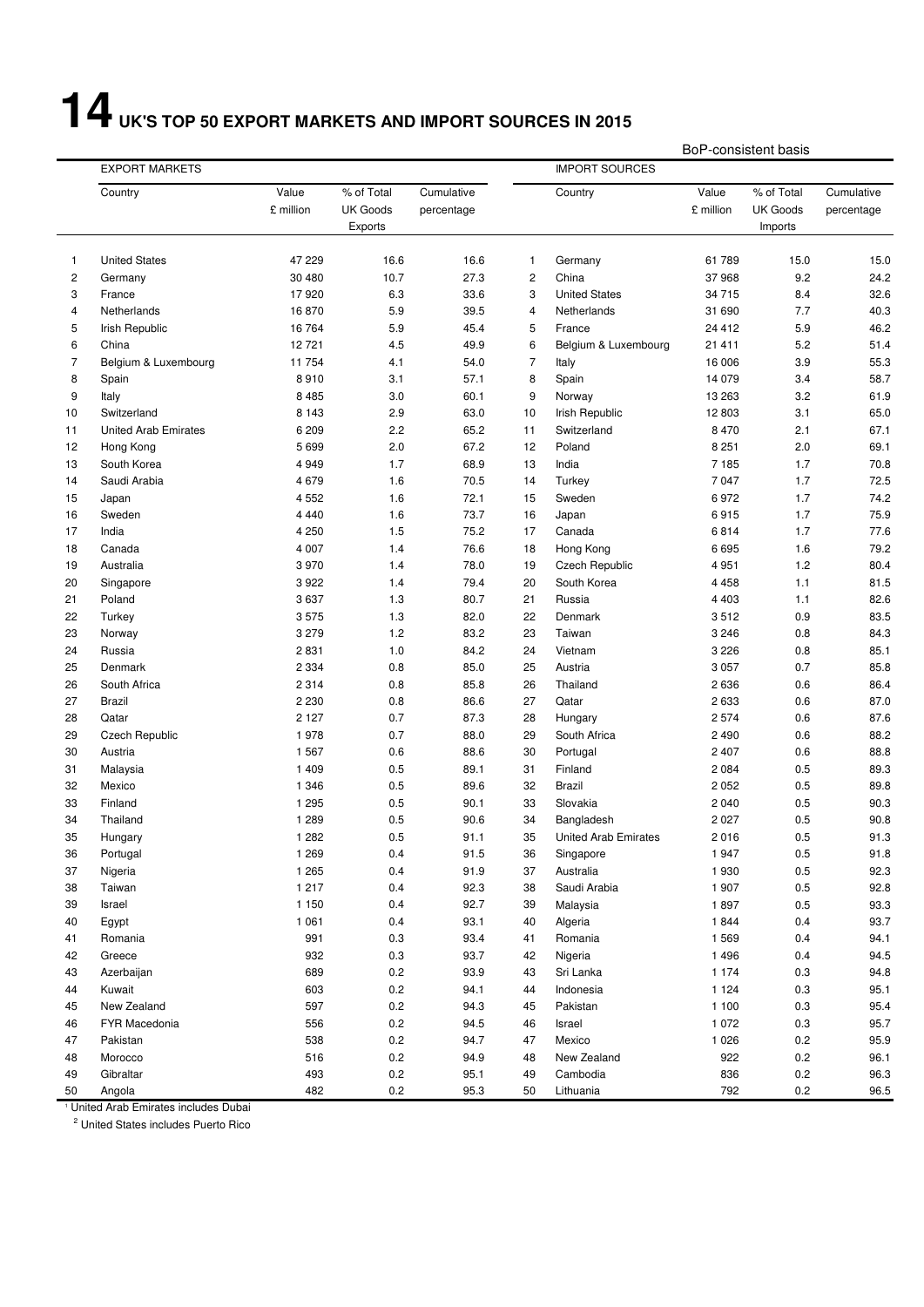## **UK'S TOP 30 EXPORT AND IMPORT COMMODITIES IN 2015 By SITC (R4) Division**

|                | <b>EXPORTS</b>                      |                 |           |                   |            | <b>IMPORTS</b> |                                  |                |           |                   |            |
|----------------|-------------------------------------|-----------------|-----------|-------------------|------------|----------------|----------------------------------|----------------|-----------|-------------------|------------|
|                |                                     |                 | Value     | % of Total        | Cumulative |                |                                  |                | Value     | % of Total        | Cumulative |
|                | Commodity                           | Division        | £ million | <b>UK Exports</b> | percentage |                | Commodity                        | Division       | £ million | <b>UK Exports</b> | percentage |
|                |                                     |                 |           |                   |            |                |                                  |                |           |                   |            |
| -1             | Mechanical machinery                | 71:74 minus 716 | 38 576    | 13.5              | 13.5       | 1              | Electrical machinery             | 716+75+76+77   | 53 372    | 13.0              | 13.0       |
| $\overline{c}$ | Cars                                | 781             | 25 640    | 9.0               | 22.5       | $\overline{2}$ | Mechanical machinery             | 71:74 minus 71 | 35 865    | 8.7               | 21.7       |
| 3              | Medicinal & pharmaceutical produ    | 54              | 24 452    | 8.6               | 31.1       | 3              | Cars                             | 781            | 31 628    | 7.7               | 29.4       |
| 4              | Electrical machinery                | 716+75+76+77    | 24 102    | 8.4               | 39.5       | 4              | Medicinal & pharmaceutical produ | 54             | 25 4 34   | 6.2               | 35.6       |
| 5              | Other miscellaneous manufactures 80 |                 | 12757     | 4.5               | 44.0       | 5              | Other miscellaneous manufactures | 80             | 25 4 10   | 6.2               | 41.8       |
| 6              | Aircraft                            | 792             | 12 376    | 4.3               | 48.3       | 6              | Road vehicles other than cars    | 78 minus 781   | 18 3 28   | 4.5               | 46.3       |
| 7              | Scientific & photographic           | $87 + 88$       | 11 345    | 4.0               | 52.3       | $\overline{7}$ | Clothing                         | 84             | 18 090    | 4.4               | 50.7       |
| 8              | Refined oil                         | 334+335         | 10 497    | 3.7               | 56.0       | 8              | Refined oil                      | 334+335        | 17 276    | 4.2               | 54.9       |
| 9              | Crude oil                           | 333             | 10 462    | 3.7               | 59.7       | 9              | Crude oil                        | 333            | 11831     | 2.9               | 57.8       |
| 10             | Organic chemicals                   | 51              | 8751      | 3.1               | 62.8       | 10             | Scientific & photographic        | $87 + 88$      | 11 505    | 2.8               | 60.6       |
| 11             | Unspecified goods                   | 9               | 7857      | 2.8               | 65.6       | 11             | Unspecified goods                | 9              | 10428     | 2.5               | 63.1       |
| 12             | Road vehicles other than cars       | 78 minus 781    | 6444      | 2.3               | 67.9       | 12             | Aircraft                         | 792            | 10 401    | 2.5               | 65.6       |
| 13             | Beverages                           | 11              | 6383      | 2.2               | 70.1       | 13             | Fuels other than oil             | $32 + 34 + 35$ | 8794      | 2.1               | 67.7       |
| 14             | Works of art                        | 896             | 6 0 8 3   | 2.1               | 72.2       | 14             | Miscellaneous metal manufactures | 69             | 8 3 0 7   | 2.0               | 69.7       |
| 15             | Clothing                            | 84              | 5788      | 2.0               | 74.2       | 15             | Vegetables & fruit               | 05             | 7556      | 1.8               | 71.5       |
| 16             | Plastics                            | $57 + 58$       | 5 4 2 7   | 1.9               | 76.1       | 16             | Plastics                         | $57 + 58$      | 7459      | 1.8               | 73.3       |
| 17             | Non-ferrous metals excl. silver     | 68 minus 681    | 5 2 9 7   | 1.9               | 78.0       | 17             | Organic chemicals                | 51             | 6634      | 1.6               | 74.9       |
| 18             | Miscellaneous metal manufactures 69 |                 | 5 1 4 6   | 1.8               | 79.8       | 18             | Beverages                        | 11             | 5819      | 1.4               | 76.3       |
| 19             | Fertilisers & other chemicals       | $56 + 59$       | 4916      | 1.7               | 81.5       | 19             | Meat & meat preparations         | 01             | 5758      | 1.4               | 77.7       |
| 20             | Toilet & cleansing preparations     | 55              | 4870      | 1.7               | 83.2       | 20             | Paper & paperboard               | 64             | 5642      | 1.4               | 79.1       |
| 21             | Iron & steel                        | 67              | 4733      | 1.7               | 84.9       | 21             | Toilet & cleansing preparations  | 55             | 5 5 0 2   | 1.3               | 80.4       |
| 22             | Jewellery                           | 897             | 4276      | 1.5               | 86.4       | 22             | Non-ferrous metals excl. silver  | 68 minus 681   | 5 1 4 3   | 1.3               | 81.7       |
| 23             | Metal ores & scrap                  | 28              | 3 1 4 2   | 1.1               | 87.5       | 23             | Iron & steel                     | 67             | 5 0 0 7   | 1.2               | 82.9       |
| 24             | Fuels other than oil                | $32 + 34 + 35$  | 3044      | 1.1               | 88.6       | 24             | Textile fabrics                  | 65             | 4 9 5 4   | 1.2               | 84.1       |
| 25             | Textile fabrics                     | 65              | 2701      | 0.9               | 89.5       | 25             | Footwear                         | 85             | 4745      | 1.2               | 85.3       |
| 26             | Cereals                             | 04              | 2 1 3 3   | 0.7               | 90.2       | 26             | Works of art                     | 896            | 4 1 0 1   | 1.0               | 86.3       |
| 27             | Paper & paperboard                  | 64              | 1967      | 0.7               | 90.9       | 27             | Fertilisers & other chemicals    | $56 + 59$      | 4 0 2 3   | 1.0               | 87.3       |
| 28             | Mineral manufactures less precio    | 66-667          | 1892      | 0.7               | 91.6       | 28             | Mineral manufactures less precio | 66 minus 667   | 3866      | 0.9               | 88.2       |
| 29             | Dyeing, tanning & colouring mate    | 53              | 1862      | 0.7               | 92.3       | 29             | Metal ores & scrap               | 28             | 3 2 0 9   | 0.8               | 89.0       |
| 30             | Rubber manufactures                 | 62              | 1678      | 0.6               | 92.9       | 30             | Cereals                          | 04             | 3 1 2 6   | 0.8               | 89.8       |

BoP-consistent basis

Export and import figures are both affected by trade associated with VAT MTIC fraud. In particular, trade in telecommunications equipment and office machines

machines is affected: these categories of goods include mobile phones and

computer components.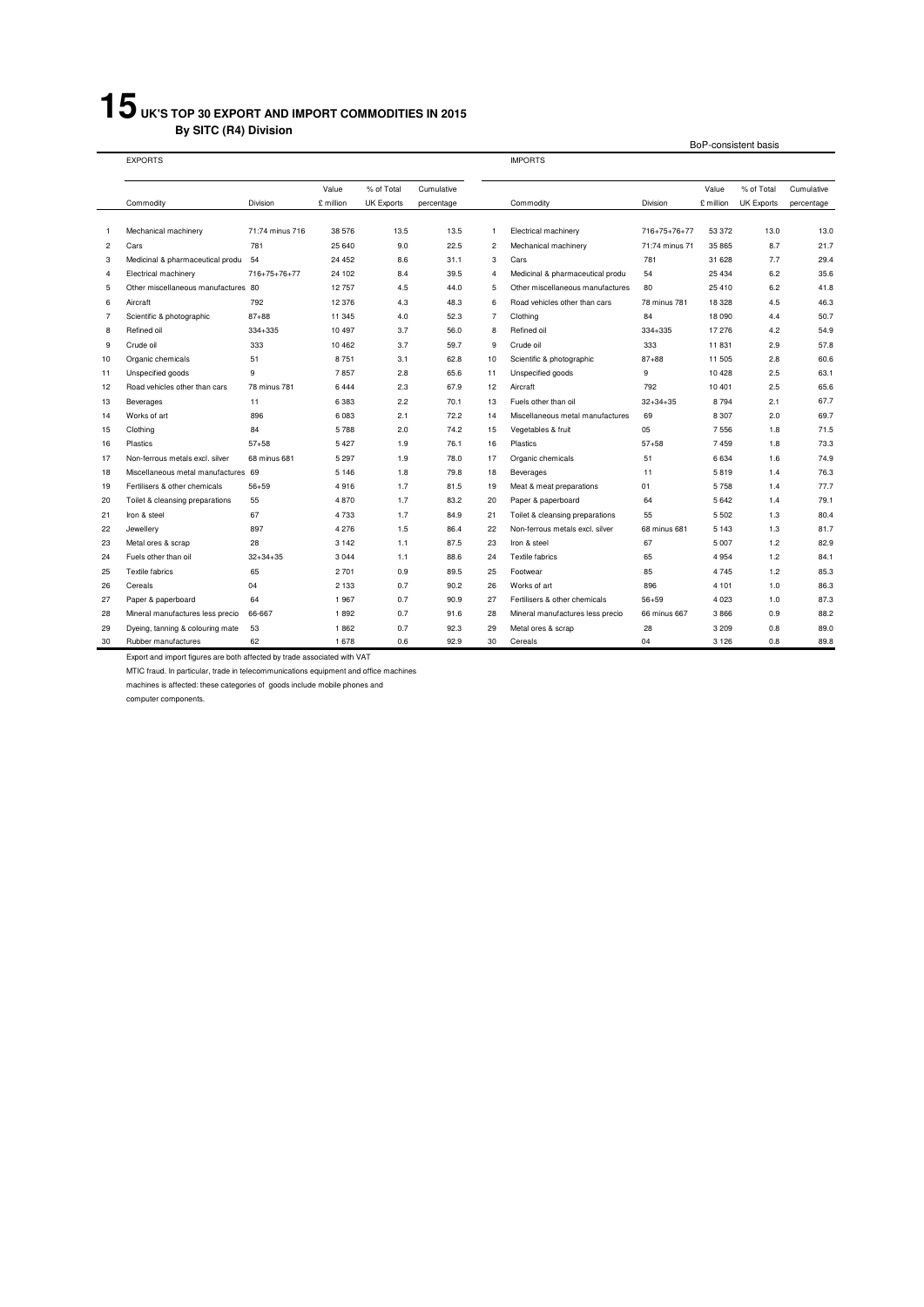## **16 SELECTED AVERAGE STERLING EXCHANGE RATES**

| Not seasonally adjusted |  |
|-------------------------|--|
|-------------------------|--|

|                                      | Sterling<br>effective<br>exchange<br>rate index <sup>1</sup>        | Euro                                                          | Australian<br>dollar                                          | Canadian<br>dollar                                            | Danish<br>kroner                                               | Hong<br>Kong<br>dollar                                             | Japanese<br>yen                                                         | New<br>Zealand<br>dollar                                      | Norwegian<br>kroner                                             | South<br>African<br>rand                                           | Swedish<br>kronor                                                  | Swiss<br>franc                                                | United<br><b>States</b><br>dollar                             |
|--------------------------------------|---------------------------------------------------------------------|---------------------------------------------------------------|---------------------------------------------------------------|---------------------------------------------------------------|----------------------------------------------------------------|--------------------------------------------------------------------|-------------------------------------------------------------------------|---------------------------------------------------------------|-----------------------------------------------------------------|--------------------------------------------------------------------|--------------------------------------------------------------------|---------------------------------------------------------------|---------------------------------------------------------------|
| 2007<br>2008<br>2009<br>2010<br>2011 | <b>BK67</b><br>103.7142<br>91.1352<br>80.6318<br>80.3935<br>79.9456 | <b>THAP</b><br>1.4619<br>1.2588<br>1.1233<br>1.1664<br>1.1527 | <b>AJFP</b><br>2.3899<br>2.1881<br>1.9905<br>1.6828<br>1.5544 | <b>AJFB</b><br>2.1467<br>1.9621<br>1.7800<br>1.5925<br>1.5862 | <b>AJFK</b><br>10.8921<br>9.3853<br>8.3644<br>8.6869<br>8.5880 | <b>AJFU</b><br>15.6201<br>14.4304<br>12.1432<br>12.0099<br>12.4792 | <b>AJFO</b><br>235.7603<br>192.4993<br>146.4476<br>135.5170<br>127.8283 | <b>AJFV</b><br>2.7217<br>2.6061<br>2.4860<br>2.1426<br>2.0299 | <b>AJFJ</b><br>11.7222<br>10.3404<br>9.8174<br>9.3384<br>8.9872 | <b>AJFW</b><br>14.1110<br>15.1339<br>13.1066<br>11.3082<br>11.6336 | <b>AJFI</b><br>13.5226<br>12.0951<br>11.9376<br>11.1270<br>10.4080 | <b>AJFD</b><br>2.4019<br>1.9995<br>1.6961<br>1.6100<br>1.4214 | <b>AUSS</b><br>2.0020<br>1.8541<br>1.5656<br>1.5454<br>1.6033 |
| 2012                                 | 83.0058                                                             | 1.2337                                                        | 1.5302                                                        | 1.5839                                                        | 9.1832                                                         | 12.2956                                                            | 126.4747                                                                | 1.9571                                                        | 9.2225                                                          | 13.0139                                                            | 10.7368                                                            | 1.4867                                                        | 1.5851                                                        |
| 2013                                 | 81.4083                                                             | 1.1776                                                        | 1.6226                                                        | 1.6120                                                        | 8.7827                                                         | 12.1343                                                            | 152.5990                                                                | 1.9077                                                        | 9.1942                                                          | 15.0910                                                            | 10.1877                                                            | 1.4493                                                        | 1.5641                                                        |
| 2014                                 | 86.9440                                                             | 1.2411                                                        | 1.8263                                                        | 1.8188                                                        | 9.2515                                                         | 12.7771                                                            | 174.1169                                                                | 1.9846                                                        | 10.3696                                                         | 17.8648                                                            | 11.2908                                                            | 1.5068                                                        | 1.6480                                                        |
| 2015                                 | 91.4014                                                             | 1.3782                                                        | 2.0368                                                        | 1.9552                                                        | 10.2796                                                        | 11.8505                                                            | 185.0795                                                                | 2.1940                                                        | 12.3260                                                         | 19.5028                                                            | 12.8927                                                            | 1.4711                                                        | 1.5285                                                        |
| 2013 Q2                              | 80.5162                                                             | 1.1756                                                        | 1.5522                                                        | 1.5723                                                        | 8.7649                                                         | 11.9203                                                            | 151.6852                                                                | 1.8725                                                        | 8.9533                                                          | 14.5650                                                            | 10.0742                                                            | 1.4473                                                        | 1.5358                                                        |
| Q3                                   | 81.2341                                                             | 1.1708                                                        | 1.6926                                                        | 1.6107                                                        | 8.7315                                                         | 12.0243                                                            | 153.3291                                                                | 1.9435                                                        | 9.2882                                                          | 15.4753                                                            | 10.1586                                                            | 1.4451                                                        | 1.5504                                                        |
| Q <sub>4</sub>                       | 83.5560                                                             | 1.1890                                                        | 1.7447                                                        | 1.6981                                                        | 8.8693                                                         | 12.5488                                                            | 162.3887                                                                | 1.9556                                                        | 9.8016                                                          | 16.4336                                                            | 10.5317                                                            | 1.4617                                                        | 1.6185                                                        |
| 2014 Q1                              | 85.5754                                                             | 1.2079                                                        | 1.8452                                                        | 1.8259                                                        | 9.0144                                                         | 12.8427                                                            | 170.0767                                                                | 1.9776                                                        | 10.0832                                                         | 17.9746                                                            | 10.6980                                                            | 1.4779                                                        | 1.6551                                                        |
| Q2                                   | 86.9105                                                             | 1.2278                                                        | 1.8044                                                        | 1.8354                                                        | 9.1629                                                         | 13.0498                                                            | 171.8420                                                                | 1.9552                                                        | 10.0803                                                         | 17.7551                                                            | 11.1155                                                            | 1.4968                                                        | 1.6832                                                        |
| Q3                                   | 88.0101                                                             | 1.2599                                                        | 1.8052                                                        | 1.8170                                                        | 9.3888                                                         | 12.9441                                                            | 173.5561                                                                | 1.9820                                                        | 10.4318                                                         | 17.9751                                                            | 11.5975                                                            | 1.5265                                                        | 1.6700                                                        |
| Q <sub>4</sub>                       | 87.2800                                                             | 1.2671                                                        | 1.8500                                                        | 1.7978                                                        | 9.4298                                                         | 12.2830                                                            | 180.9928                                                                | 2.0238                                                        | 10.8831                                                         | 17.7544                                                            | 11.7520                                                            | 1.5261                                                        | 1.5838                                                        |
| 2015 Q1                              | 89.4047                                                             | 1.3463                                                        | 1.9261                                                        | 1.8786                                                        | 10.0295                                                        | 11.7414                                                            | 180.3916                                                                | 2.0149                                                        | 11.7462                                                         | 17.7847                                                            | 12.6271                                                            | 1.4427                                                        | 1.5139                                                        |
| Q2                                   | 91.2000                                                             | 1.3863                                                        | 1.9721                                                        | 1.8862                                                        | 10.3451                                                        | 11.8922                                                            | 186.3821                                                                | 2.1045                                                        | 11.8874                                                         | 18.5672                                                            | 12.9011                                                            | 1.4435                                                        | 1.5340                                                        |
| Q <sub>3</sub>                       | 92.8528                                                             | 1.3937                                                        | 2.1355                                                        | 2.0260                                                        | 10.3997                                                        | 12.0062                                                            | 189.2610                                                                | 2.3788                                                        | 12.7325                                                         | 20.1211                                                            | 13.1446                                                            | 1.4946                                                        | 1.5488                                                        |
| Q <sub>4</sub>                       | 92.1481                                                             | 1.3862                                                        | 2.1073                                                        | 2.0244                                                        | 10.3415                                                        | 11.7601                                                            | 184.2832                                                                | 2.2779                                                        | 12.9379                                                         | 21.5380                                                            | 12.8979                                                            | 1.5034                                                        | 1.5173                                                        |
| 2016 Q1                              | 87.0081                                                             | 1.2981                                                        | 1.9858                                                        | 1.9669                                                        | 9.6844                                                         | 11.1247                                                            | 164.8314                                                                | 2.1572                                                        | 12.3670                                                         | 22.6457                                                            | 12.1082                                                            | 1.4224                                                        | 1.4307                                                        |
| 2014 Jun                             | 87.6907                                                             | 1.2436                                                        | 1.8054                                                        | 1.8314                                                        | 9.2752                                                         | 13.1051                                                            | 172.5376                                                                | 1.9617                                                        | 10.2245                                                         | 18.0640                                                            | 11.3068                                                            | 1.5144                                                        | 1.6906                                                        |
| Jul                                  | 88.7494                                                             | 1.2611                                                        | 1.8182                                                        | 1.8325                                                        | 9.4033                                                         | 13.2289                                                            | 173.6972                                                                | 1.9646                                                        | 10.5801                                                         | 18.1934                                                            | 11.6412                                                            | 1.5324                                                        | 1.7069                                                        |
| Aug                                  | 87.7731                                                             | 1.2542                                                        | 1.7946                                                        | 1.8250                                                        | 9.3496                                                         | 12.9507                                                            | 171.9172                                                                | 1.9793                                                        | 10.3535                                                         | 17.8067                                                            | 11.5255                                                            | 1.5197                                                        | 1.6709                                                        |
| Sep                                  | 87.5078                                                             | 1.2639                                                        | 1.8013                                                        | 1.7937                                                        | 9.4093                                                         | 12.6403                                                            | 174.8984                                                                | 2.0026                                                        | 10.3480                                                         | 17.9000                                                            | 11.6174                                                            | 1.5265                                                        | 1.6305                                                        |
| Oct                                  | 87.3544                                                             | 1.2678                                                        | 1.8305                                                        | 1.8023                                                        | 9.4387                                                         | 12.4649                                                            | 173.5926                                                                | 2.0410                                                        | 10.5396                                                         | 17.7716                                                            | 11.6389                                                            | 1.5314                                                        | 1.6068                                                        |
| Nov                                  | 86.9791                                                             | 1.2646                                                        | 1.8256                                                        | 1.7869                                                        | 9.4103                                                         | 12.2368                                                            | 183.5435                                                                | 2.0145                                                        | 10.7499                                                         | 17.4959                                                            | 11.6977                                                            | 1.5209                                                        | 1.5780                                                        |
| Dec                                  | 87.5065                                                             | 1.2686                                                        | 1.8945                                                        | 1.8033                                                        | 9.4385                                                         | 12.1278                                                            | 186.6684                                                                | 2.0137                                                        | 11.3861                                                         | 17.9818                                                            | 11.9275                                                            | 1.5253                                                        | 1.5640                                                        |
| 2015 Jan                             | 87.7520                                                             | 1.3045                                                        | 1.8755                                                        | 1.8324                                                        | 9.7058                                                         | 11.7411                                                            | 179.0996                                                                | 1.9842                                                        | 11.6367                                                         | 17.5005                                                            | 12.2929                                                            | 1.4269                                                        | 1.5143                                                        |
| Feb                                  | 90.0559                                                             | 1.3503                                                        | 1.9679                                                        | 1.9175                                                        | 10.0590                                                        | 11.8919                                                            | 182.0840                                                                | 2.0577                                                        | 11.6293                                                         | 17.7641                                                            | 12.8129                                                            | 1.4343                                                        | 1.5334                                                        |
| Mar                                  | 90.4062                                                             | 1.3825                                                        | 1.9363                                                        | 1.8873                                                        | 10.3117                                                        | 11.6049                                                            | 180.0863                                                                | 2.0053                                                        | 11.9571                                                         | 18.0748                                                            | 12.7771                                                            | 1.4653                                                        | 1.4957                                                        |
| Apr                                  | 90.1613                                                             | 1.3856                                                        | 1.9322                                                        | 1.8451                                                        | 10.3446                                                        | 11.6009                                                            | 178.9468                                                                | 1.9712                                                        | 11.7853                                                         | 17.9743                                                            | 12.9345                                                            | 1.4371                                                        | 1.4967                                                        |
| May                                  | 91.3270                                                             | 1.3852                                                        | 1.9599                                                        | 1.8842                                                        | 10.3352                                                        | 11.9929                                                            | 186.8976                                                                | 2.0978                                                        | 11.6720                                                         | 18.5100                                                            | 12.8943                                                            | 1.4406                                                        | 1.5470                                                        |
| Jun                                  | 92.1117                                                             | 1.3879                                                        | 2.0189                                                        | 1.9253                                                        | 10.3542                                                        | 12.0701                                                            | 192.6963                                                                | 2.2314                                                        | 12.1663                                                         | 19.1556                                                            | 12.8766                                                            | 1.4518                                                        | 1.5568                                                        |
| Jul                                  | 93.3044                                                             | 1.4139                                                        | 2.0997                                                        | 1.9991                                                        | 10.5501                                                        | 12.0621                                                            | 191.8735                                                                | 2.3398                                                        | 12.6368                                                         | 19.3763                                                            | 13.2676                                                            | 1.4845                                                        | 1.5560                                                        |
| Aug                                  | 93.4500                                                             | 1.4004                                                        | 2.1343                                                        | 2.0479                                                        | 10.4512                                                        | 12.0825                                                            | 191.8750                                                                | 2.3774                                                        | 12.8597                                                         | 20.0699                                                            | 13.3402                                                            | 1.5099                                                        | 1.5583                                                        |
| Sep                                  | 91.8039                                                             | 1.3665                                                        | 2.1739                                                        | 2.0340                                                        | 10.1956                                                        | 11.8783                                                            | 184.1534                                                                | 2.4210                                                        | 12.7167                                                         | 20.9464                                                            | 12.8383                                                            | 1.4913                                                        | 1.5326                                                        |
| Oct                                  | 91.5676                                                             | 1.3657                                                        | 2.1278                                                        | 2.0038                                                        | 10.1882                                                        | 11.8880                                                            | 184.1200                                                                | 2.2920                                                        | 12.6704                                                         | 20.6775                                                            | 12.7672                                                            | 1.4856                                                        | 1.5339                                                        |
| Nov                                  | 93.3620                                                             | 1.4168                                                        | 2.1261                                                        | 2.0172                                                        | 10.5700                                                        | 11.7733                                                            | 186.3246                                                                | 2.3179                                                        | 13.1231                                                         | 21.4961                                                            | 13.1937                                                            | 1.5343                                                        | 1.5190                                                        |
| Dec                                  | 91.5147                                                             | 1.3769                                                        | 2.0672                                                        | 2.0531                                                        | 10.2735                                                        | 11.6129                                                            | 182.4126                                                                | 2.2233                                                        | 13.0330                                                         | 22.4812                                                            | 12.7390                                                            | 1.4913                                                        | 1.4983                                                        |
| 2016 Jan                             | 88.5380                                                             | 1.3257                                                        | 2.0550                                                        | 2.0455                                                        | 9.8924                                                         | 11.1900                                                            | 169.9806                                                                | 2.2050                                                        | 12.7052                                                         | 23.5072                                                            | 12.3090                                                            | 1.4505                                                        | 1.4379                                                        |
| Feb                                  | 86.6981                                                             | 1.2890                                                        | 2.0053                                                        | 1.9740                                                        | 9.6194                                                         | 11.1273                                                            | 163.9100                                                                | 2.1560                                                        | 12.3222                                                         | 22.5476                                                            | 12.1298                                                            | 1.4189                                                        | 1.4296                                                        |
| Mar                                  | 85.7882                                                             | 1.2809                                                        | 1.9003                                                        | 1.8850                                                        | 9.5512                                                         | 11.0600                                                            | 160.8486                                                                | 2.1127                                                        | 12.0897                                                         | 21.9232                                                            | 11.8953                                                            | 1.3993                                                        | 1.4250                                                        |
| Apr                                  | 84.8801                                                             | 1.2622                                                        | 1.8681                                                        | 1.8356                                                        | 9.3937                                                         | 11.1007                                                            | 156.8337                                                                | 2.0773                                                        | 11.7552                                                         | 20.8946                                                            | 11.6138                                                            | 1.3795                                                        | 1.4312                                                        |
| May                                  | 86.5885                                                             | 1.2846                                                        | 1.9886                                                        | 1.8824                                                        | 9.5555                                                         | 11.2722                                                            | 158.1676                                                                | 2.1370                                                        | 11.9630                                                         | 22.3377                                                            | 11.9493                                                            | 1.4211                                                        | 1.4518                                                        |

See Chapter 7 of the *Financial Statistics Explanatory Handbook* for further information.

*Source: Bank of England*

1 January 2005=100

2 This table replaces G3 of the Monthly Review of External Trade Statistics publication, which has now been discontinued.